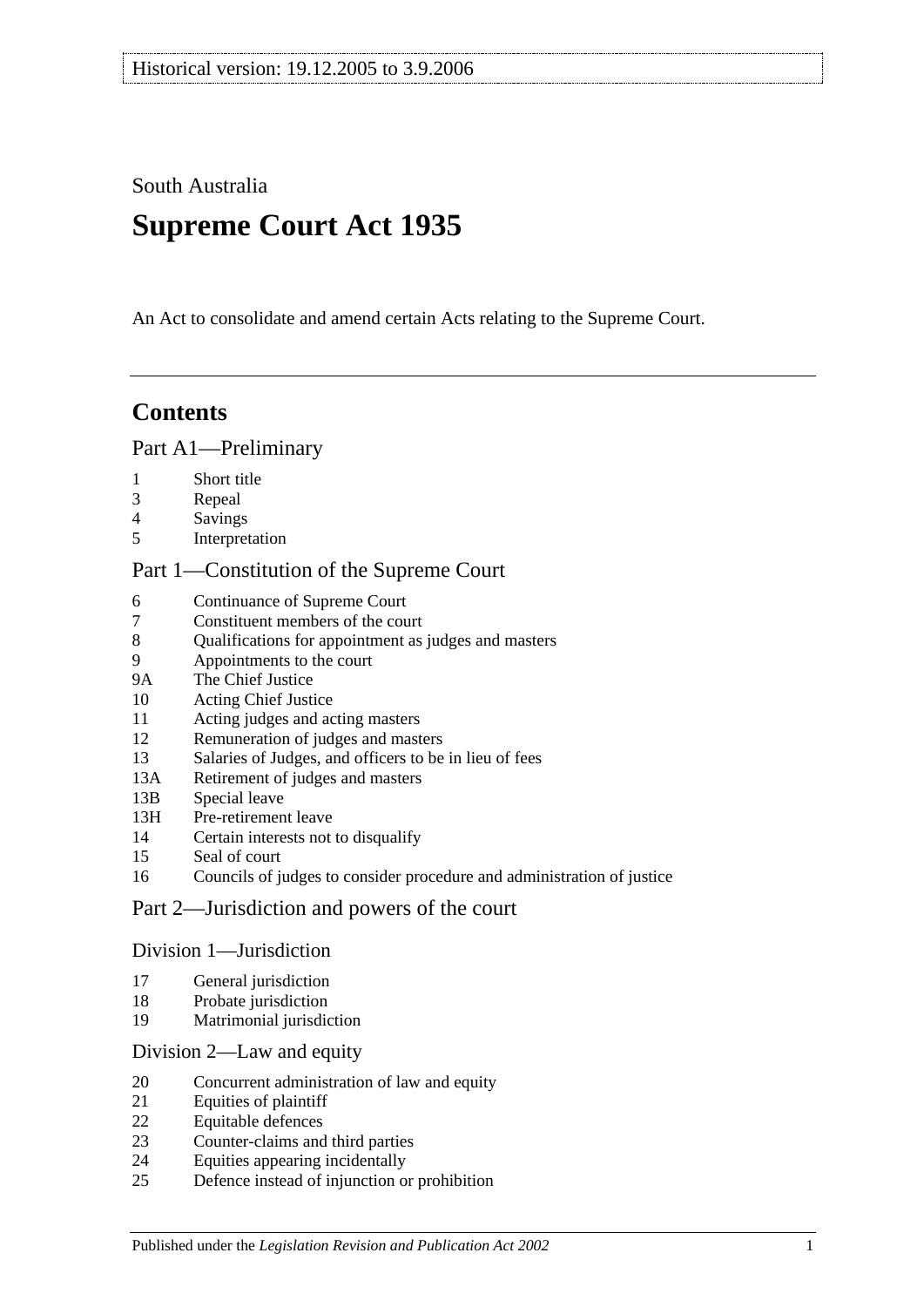- 26 [Common law and statutory rights and duties](#page-12-0)
- 27 [Court to do complete justice in cause so as to avoid multiplicity of suits](#page-12-1)
- 28 [Rules of equity to prevail where in conflict with common law](#page-12-2)

#### [Division 3—Miscellaneous powers](#page-12-3)

- 29 [Court may make orders to have effect of mandamus or injunction, and may appoint](#page-12-4)  [receivers](#page-12-4)
- 30 [Damages in certain cases](#page-13-0)
- 30A [Power to direct payment to infant](#page-13-1)
- 30B [Power to make interim assessment of damages](#page-13-2)
- 30BA [Consent orders for structured settlements](#page-16-0)
- 30C [Power to award interest](#page-16-1)
- 31 [Declaratory orders](#page-17-0)
- 32 [Court may order mortgage instead of sale in certain cases](#page-17-1)
- 34 [Court may direct sale of mortgaged property etc](#page-17-2)
- 35 [Power to require attendance of witnesses and production of evidentiary material](#page-17-3)
- 36 [Appointment of commissioners for taking affidavits](#page-18-0)
- 38 [Inspection of property in legal proceedings](#page-18-1)
- 39 [Vexatious proceedings](#page-18-2)
- 40 [Power of court with regard to costs](#page-19-0)
- 41 [Power to revive orders on abatement of cause](#page-19-1)

## [Part 3—Sittings and distribution of business](#page-19-2)

- 42 [Abolition of terms](#page-19-3)
- 43 [Reference to terms for computing time](#page-19-4)
- 44 Sitting [in vacation](#page-19-5)
- 45 [Time and place of sittings](#page-20-0)
- 46 [Adjournment from time to time and place to place](#page-20-1)
- 46A [Sittings in open court or in chambers](#page-20-2)
- 46B [Sittings required by proclamation](#page-20-3)
- 47 [Power to sit in several jurisdictions at one time](#page-20-4)
- 48 [Jurisdictional of Full Court, single judge and master](#page-20-5)
- 49 [Cases or points of law reserved for Full Court](#page-21-0)<br>50 Appeals against decisions of judges and maste
- [Appeals against decisions of judges and masters](#page-21-1)
- 51 [Applications for leave to appeal](#page-22-0)

#### [Part 3A—The Land and Valuation Court](#page-22-1)

- 62A [Interpretation](#page-22-2)
- 62B [Transitional provisions](#page-22-3)
- 62C [Establishment of Land and Valuation Court](#page-23-0)
- 62D [Jurisdiction of the Court](#page-23-1)
- 62E [Reference of matters involving question of valuation](#page-24-0)
- 62F [Appeals and cases stated](#page-24-1)
- 62G [Right of crown](#page-24-2)
- 62H [Rules of Court](#page-25-0)
- 62I [Sittings of Court](#page-25-1)

#### [Part 4—Procedure generally](#page-25-2)

- 63 [Criminal procedure](#page-25-3)
- 64 [Saving of existing procedure](#page-25-4)
- 65 [Mediation and conciliation](#page-26-0)
- 66 [Trial of issues by arbitrator](#page-26-1)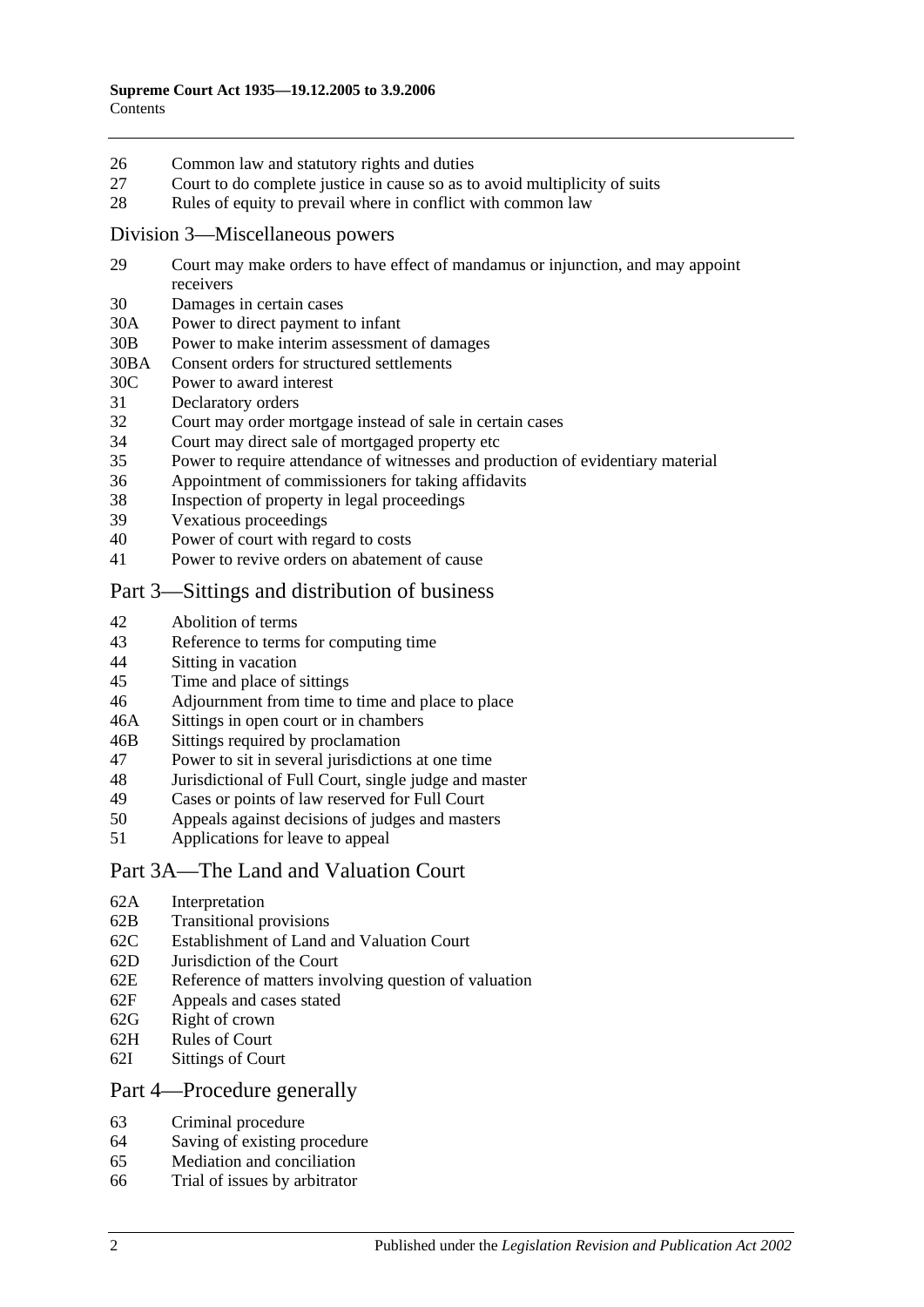- [Expert reports](#page-26-2)
- [Assessors](#page-27-0)
- [Rules of court](#page-27-1)

## [Part 6—Officers of the court](#page-28-0)

#### [Division 1—Registrar](#page-28-1)

#### [The registrar](#page-28-2)

#### [Division 2—Tipstaves](#page-28-3)

- [Appointment of tipstaves](#page-28-4)
- [Duty of tipstaves](#page-29-0)
- [Other duties](#page-29-1)

#### [Division 3—Further provisions as to officers](#page-29-2)

- [Appointment of other officers](#page-29-3)
- [Duties of officers](#page-29-4)
- 110A [Administrative and ancillary staff](#page-29-5)
- 110B [Responsibilities of non-judicial staff](#page-29-6)

#### [Part 7—Miscellaneous provisions](#page-30-0)

- [Rules as to division of loss upon collision at sea](#page-30-1)
- [Damages for personal injuries](#page-30-2)
- [Right of contribution](#page-30-3)
- [Interest on judgement debts](#page-31-0)
- [Orders to bring prisoners for examination](#page-31-1)
- [Legal process](#page-31-2)
- 118A [Service](#page-31-3)
- [Suitors' funds to vest in master](#page-31-4)
- [Securities in court](#page-32-0)
- [Liability of Treasurer for default of master](#page-32-1)
- [Banking and investment of suitors' funds](#page-32-2)<br>123 Investments made under order of the cour
- [Investments made under order of the court](#page-32-3)
- [Validity of payments etc pursuant to rules of court](#page-32-4)
- [Remittances by post](#page-32-5)
- [Power to appoint deputies](#page-33-0)
- [Rules of Court](#page-33-1)
- [Payment to the Treasurer of unclaimed suitors' funds](#page-33-2)
- [Party subsequently claiming may petition the](#page-33-3) Supreme Court etc
- [Court fees](#page-33-4)
- [Accessibility of evidence etc](#page-34-0)

#### [Schedule—Acts repealed](#page-35-0)

### [Legislative history](#page-37-0)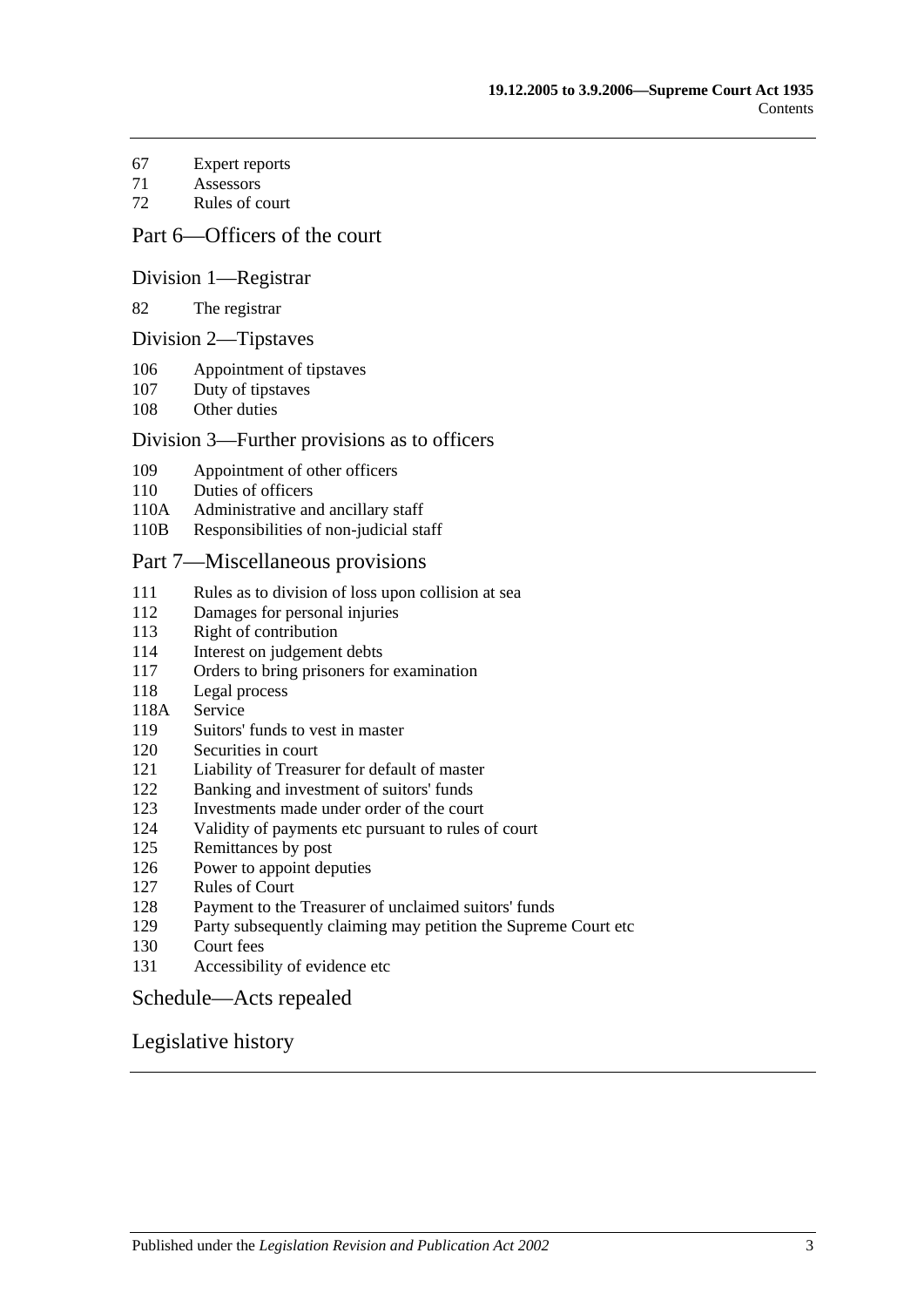## <span id="page-3-0"></span>**The Parliament of South Australia enacts as follows:**

# **Part A1—Preliminary**

### <span id="page-3-1"></span>**1—Short title**

This Act may be cited as the *Supreme Court Act 1935*.

### <span id="page-3-2"></span>**3—Repeal**

The Acts mentioned in the [Schedule](#page-35-0) to this Act are repealed to the extent shown in that [Schedule:](#page-35-0)

Provided that—

- (a) the repeal shall not affect any principle or rule of law, or any established jurisdiction, notwithstanding that the same may have been affirmed by, or derived from, any of the repealed enactments; and
- (b) any rule, order, or regulation made, and any commission issued, direction given, or thing done, under any enactment repealed by this Act shall continue in force so far as it could have been made, issued, given, or done under this Act, and shall have effect as if it had been so made, issued, given, or done.

## <span id="page-3-3"></span>**4—Savings**

- (1) Nothing in this Act shall—
	- (a) take away or impair any substantive right or privilege of any person:
	- (b) affect any rule of practice or procedure existing at the time of the passing of this Act except to the extent expressly mentioned in this Act or in any rules of court made under this Act:
	- (c) revive any law, enactment, regulation, or rule of court not in force at the time of the passing of this Act:
	- (d) affect in any way anything done or suffered before the passing of this Act under any Act repealed by this Act:
	- (e) affect in any way any proceedings pending at the time of the passing of this Act.
- (2) Save as otherwise expressly provided, nothing in this Act shall affect the operation of any enactment, which is in force at the commencement of this Act, and is not repealed by this Act.

## <span id="page-3-4"></span>**5—Interpretation**

(1) In this Act, unless the context otherwise requires, or some other meaning is clearly intended—

*court* means the Supreme Court of South Australia;

*cause* includes any action, suit, or other original proceeding between a plaintiff and a defendant;

*defendant* includes every person served with any writ of summons or process or served with notice of, or entitled to attend any proceeding;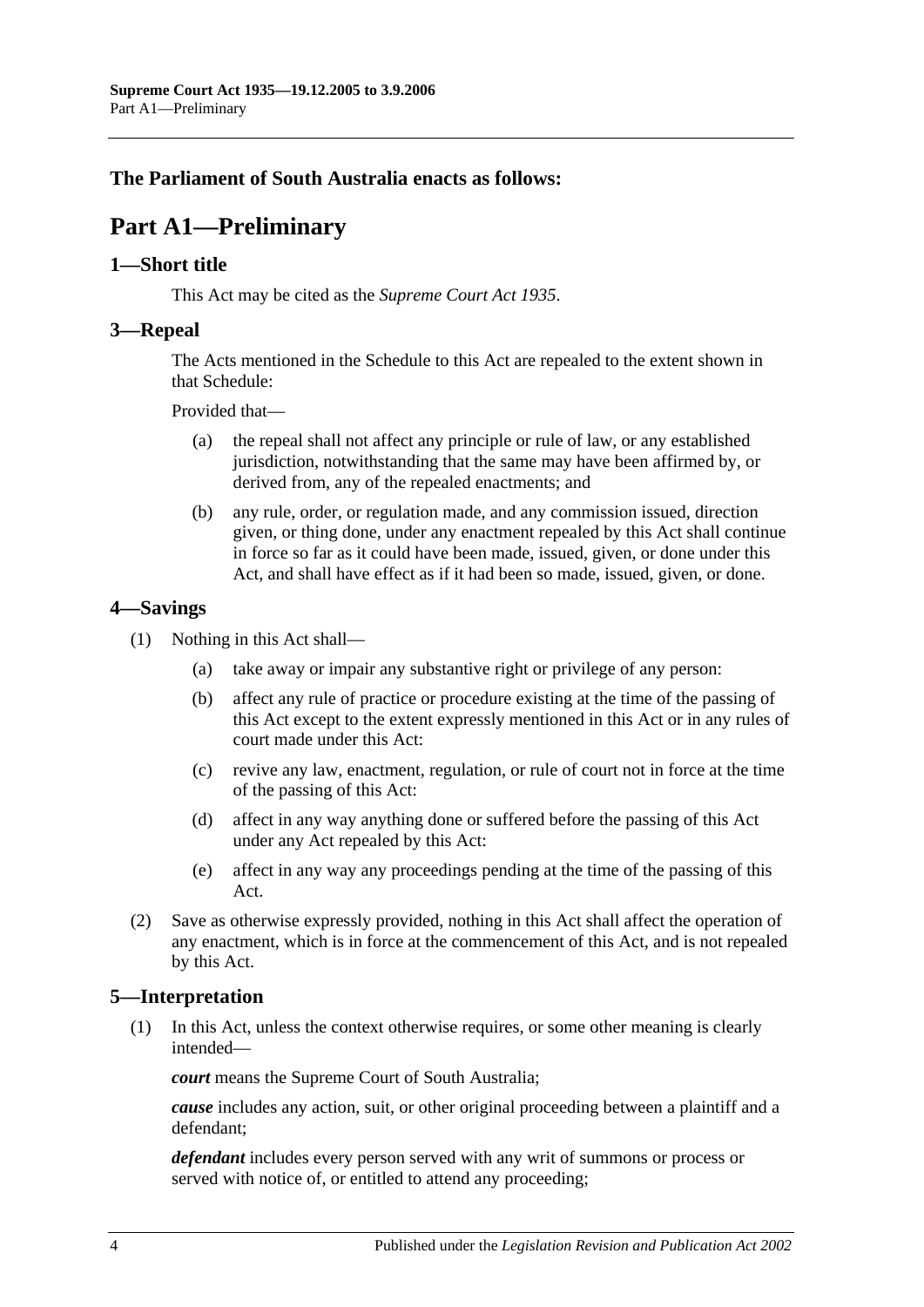*evidentiary material* means any document, object or substance of evidentiary value in proceedings before the court and includes any document, object or substance that should, in the opinion of the court, be produced for the purpose of enabling the court to determine whether or not it has evidentiary value;

*existing* means existing at the time of the passing of this Act;

*formerly*, when used in relation to the courts or the law or practice in England, means prior to the *[Supreme Court of Judicature Act](http://www.legislation.sa.gov.au/index.aspx?action=legref&type=act&legtitle=Supreme%20Court%20of%20Judicature%20Act%201873) 1873* and when used in relation to the court or the law or practice in South Australia, means before the passing of the *[Supreme Court Act](http://www.legislation.sa.gov.au/index.aspx?action=legref&type=act&legtitle=Supreme%20Court%20Act%201878) 1878*;

*Full Court* means the Supreme Court consisting of—

- (a) not less than three judges; or
- (b) if three judges are not available to sit in the Full Court, any two judges;

*judge* includes the Chief Justice and any puisne judge of the court;

*judgment* includes decree;

*jurisdiction* of the court includes powers and authorities (whether of a judicial, ministerial or administrative nature) vested in the court, a judge, or a master by law or custom;

*master* means a person holding the office of master of the court;

*matter* includes every proceeding in the court not in a cause;

*order* includes rule;

*parties* includes as well as the plaintiff and defendant in the action any person not originally a party against whom any counterclaim is set up, or who has been served with notice to appear under any of the rules of court; and also every person served with notice of or attending any proceeding, although not named on the record;

*petitioner* includes every person making any application to the court, either by petition, motion, or summons, otherwise than as against any defendant;

*plaintiff* includes every person asking any relief (otherwise than by way of counterclaim as a defendant) against any other person by any form of proceeding, whether the same be taken by action, suit, petition, motion, summons, or otherwise;

*pleading* includes any petition or summons, and also the statement in writing of the claim or demand of any plaintiff and of the defence of any defendant thereto, and also any other matter by rules of court to be included under the term *pleading*;

*registrar* means a person holding, or acting in, the office of registrar of the court;

*rules of court* includes forms;

*suit* includes action;

*suitors' funds* means moneys in the custody or charge of the court that have been paid into the court for or on account of, or to the use or credit of, any person in a cause or matter, and includes interest and accretions upon any such moneys.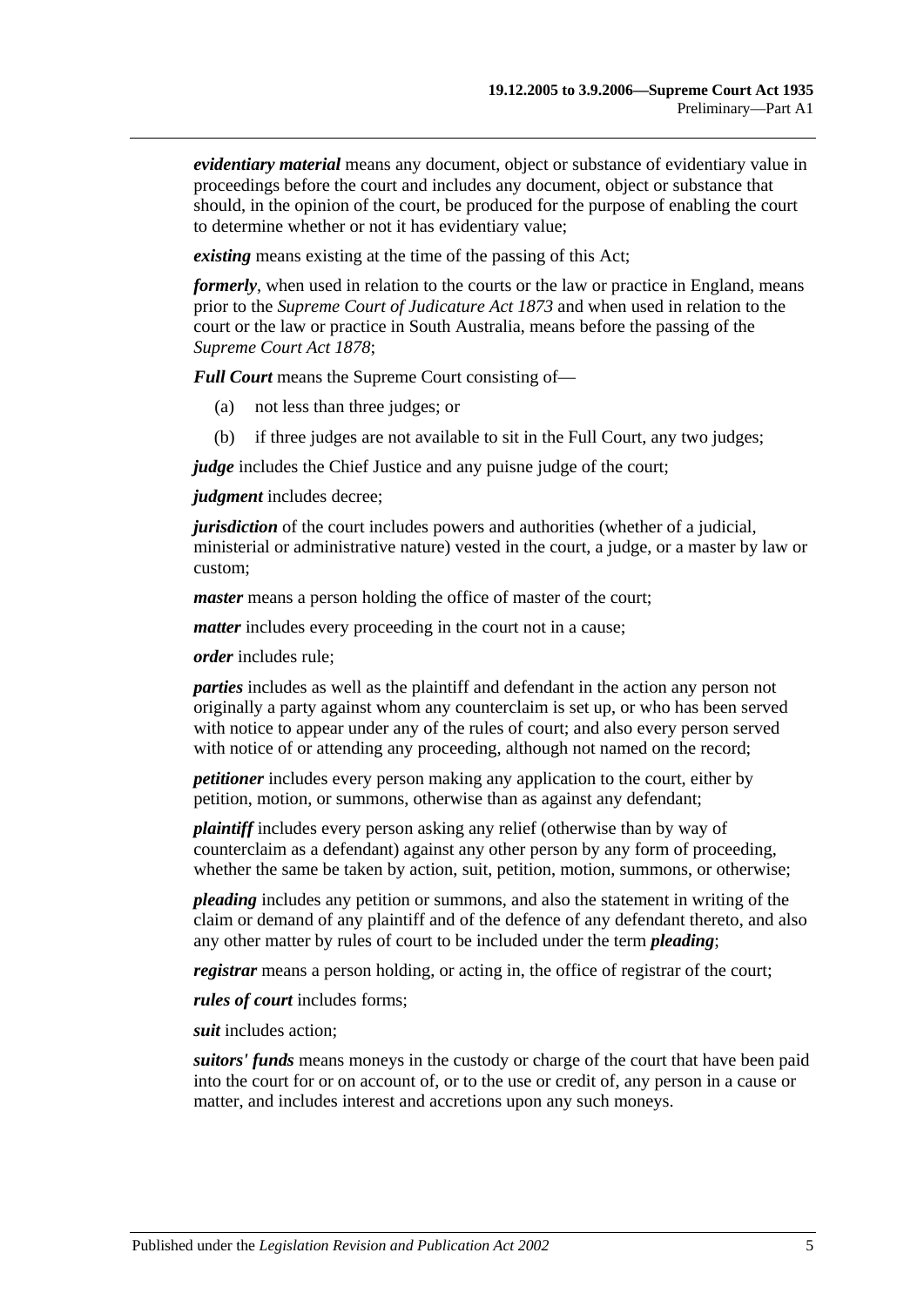- (2) Subject to the rules of court, a reference in an Act, or in any regulation, by-law, or instrument made under an Act, to the master or a deputy master of the court shall—
	- (a) where the reference occurs in connection with the performance of an act of a judicial nature—be construed as a reference to a master; and
	- (b) where the reference occurs in connection with the performance of an act of an administrative nature—be construed as a reference to the registrar.

# <span id="page-5-0"></span>**Part 1—Constitution of the Supreme Court**

## <span id="page-5-1"></span>**6—Continuance of Supreme Court**

The Supreme Court of South Australia as by law established is hereby continued as the superior court of record, in which has been vested all such jurisdiction (whether original or appellate) as is at the passing of this Act vested in, or capable of being exercised by that court.

## <span id="page-5-2"></span>**7—Constituent members of the court**

- (1) The court shall be constituted of the Chief Justice, the puisne judges and the masters appointed, and for the time being holding office, under this Act.
- (2) Subject to any express provision in this or any other Act, all the judges shall have, in all respects, equal power, authority and jurisdiction and the masters shall have power, authority and jurisdiction to the extent authorised by this or any other Act or by rules of court made under this or any other Act.
- (3) The puisne judges shall be styled "Justices of the Supreme Court of South Australia".
- (4) A Master is, while holding that office, also a District Court Judge.

## <span id="page-5-3"></span>**8—Qualifications for appointment as judges and masters**

- (1) No person shall be qualified for appointment as a puisne judge of the court unless he is a practitioner of the court of not less than ten years' standing.
- (2) No person shall be qualified for appointment as Chief Justice unless he is a practitioner of the court of not less than fifteen years' standing or a puisne judge of the court.
- (3) No person shall be qualified for appointment as a master unless he is a practitioner of the court of not less than seven years standing.
- (4) For the purpose of determining whether a practitioner of the court has the standing necessary for appointment as a judge or master, periods of legal practice and (where relevant) judicial service within and outside the State will be taken into account.

## <span id="page-5-4"></span>**9—Appointments to the court**

- (1) Whenever necessary, the Governor shall appoint a qualified person to hold the office of judge of the court with the tenure prescribed by the *[Constitution Act](http://www.legislation.sa.gov.au/index.aspx?action=legref&type=act&legtitle=Constitution%20Act%201934) 1934*, but subject to the provisions of this Act as to retirement.
- (2) Appointments to the office of master shall be made by the Governor whenever necessary.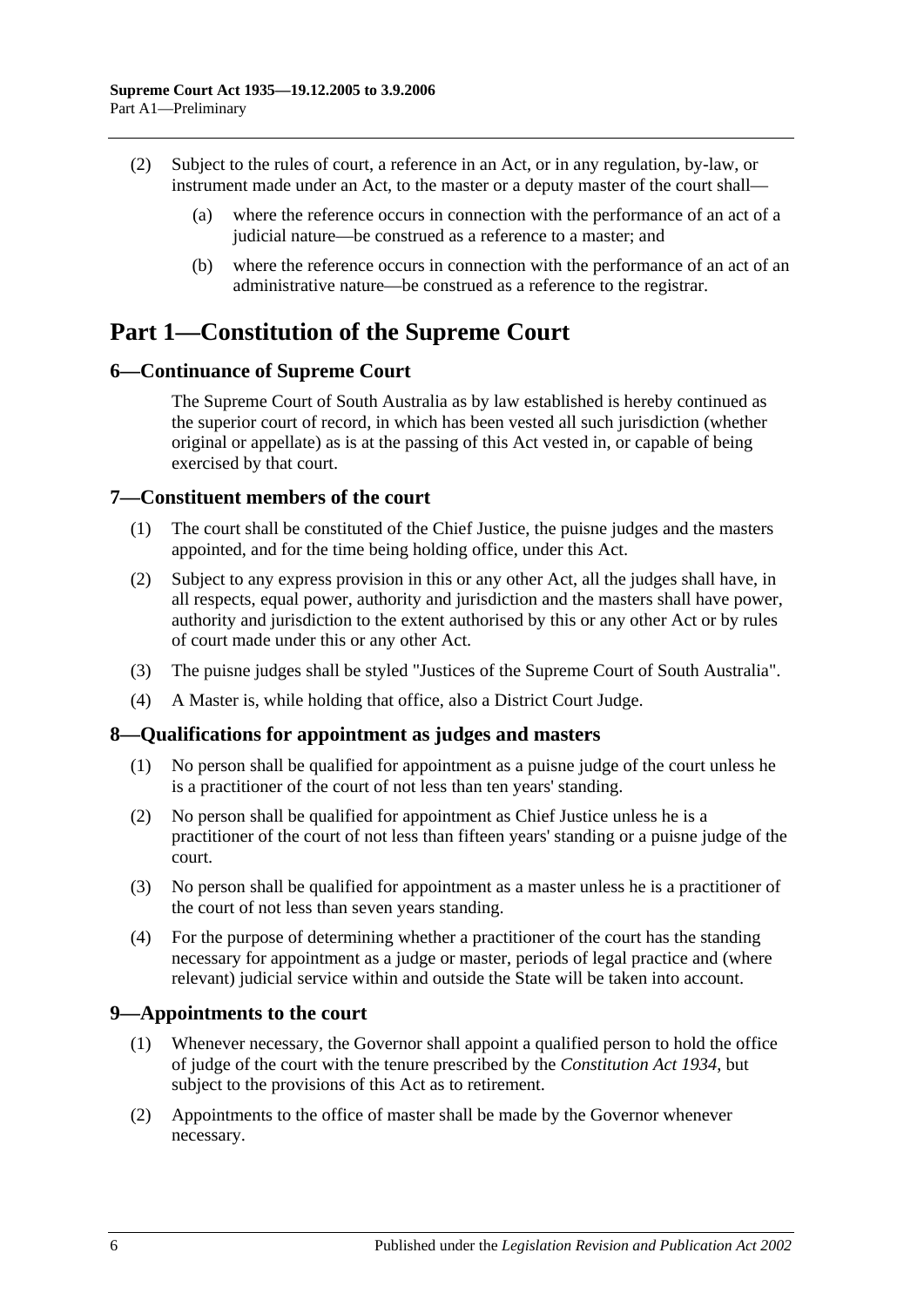(3) Subject to the provisions of this Act as to retirement, the commission of a master shall remain in full force during his good behaviour but the Governor may, upon the address of both Houses of Parliament, remove a master from office and revoke his commission.

## <span id="page-6-0"></span>**9A—The Chief Justice**

- (1) The Chief Justice is the principal judicial officer of the court.
- (2) The Chief Justice is responsible for the administration of the court.

## <span id="page-6-1"></span>**10—Acting Chief Justice**

- (1) If the Chief Justice is absent on leave, or for any reason is unable for the time being to perform the duties of his office, the Governor may appoint a puisne judge of the court to be Acting Chief Justice thereof until the Chief Justice returns to the execution of the duties of his office.
- (2) Upon every such appointment any power or duty, which is attached by this or any other Act to the office of the Chief Justice, shall devolve upon the judge so appointed, and in default of any such appointment, shall devolve (during the absence or inability of the Chief Justice) upon the senior puisne judge.

## <span id="page-6-5"></span><span id="page-6-2"></span>**11—Acting judges and acting masters**

- (1) Where it appears necessary or desirable to do so in the interests of the administration of justice, the Governor may, subject to [subsection](#page-6-4) (6)—
	- (a) appoint a person who is qualified for appointment as a puisne judge as an acting judge; or
	- (b) appoint a person who is qualified for appointment as a master as an acting master.
- (1a) A former judge or master who has retired from office is eligible for appointment as an acting judge or an acting master.
- (1b) An appointment under this section will be for a term not exceeding 12 months.
- (2) The jurisdiction of the court is exercisable by an acting judge to the same extent as by a judge, and by an acting master to the same extent as by a master.
- (3) An acting judge or acting master has the same privileges and immunities as a judge or master.
- (5) An acting judge or an acting master may, notwithstanding the expiration of the period of his appointment, complete the hearing of any proceedings part-heard by him before the expiration of that period and, in relation to any such proceedings, shall be deemed to continue as an acting judge, or acting master.
- <span id="page-6-4"></span>(6) A Deputy President of the Industrial Court or a District Court Judge shall not be appointed as an acting judge under [subsection](#page-6-5) (1) except on the recommendation of the Chief Justice made with the concurrence of the President of the Industrial Court or the Senior Judge of the District Court, as the case requires.

## <span id="page-6-3"></span>**12—Remuneration of judges and masters**

(1) The Chief Justice and each puisne judge are entitled to salary and allowances at rates determined by the Remuneration Tribunal in relation to the respective offices.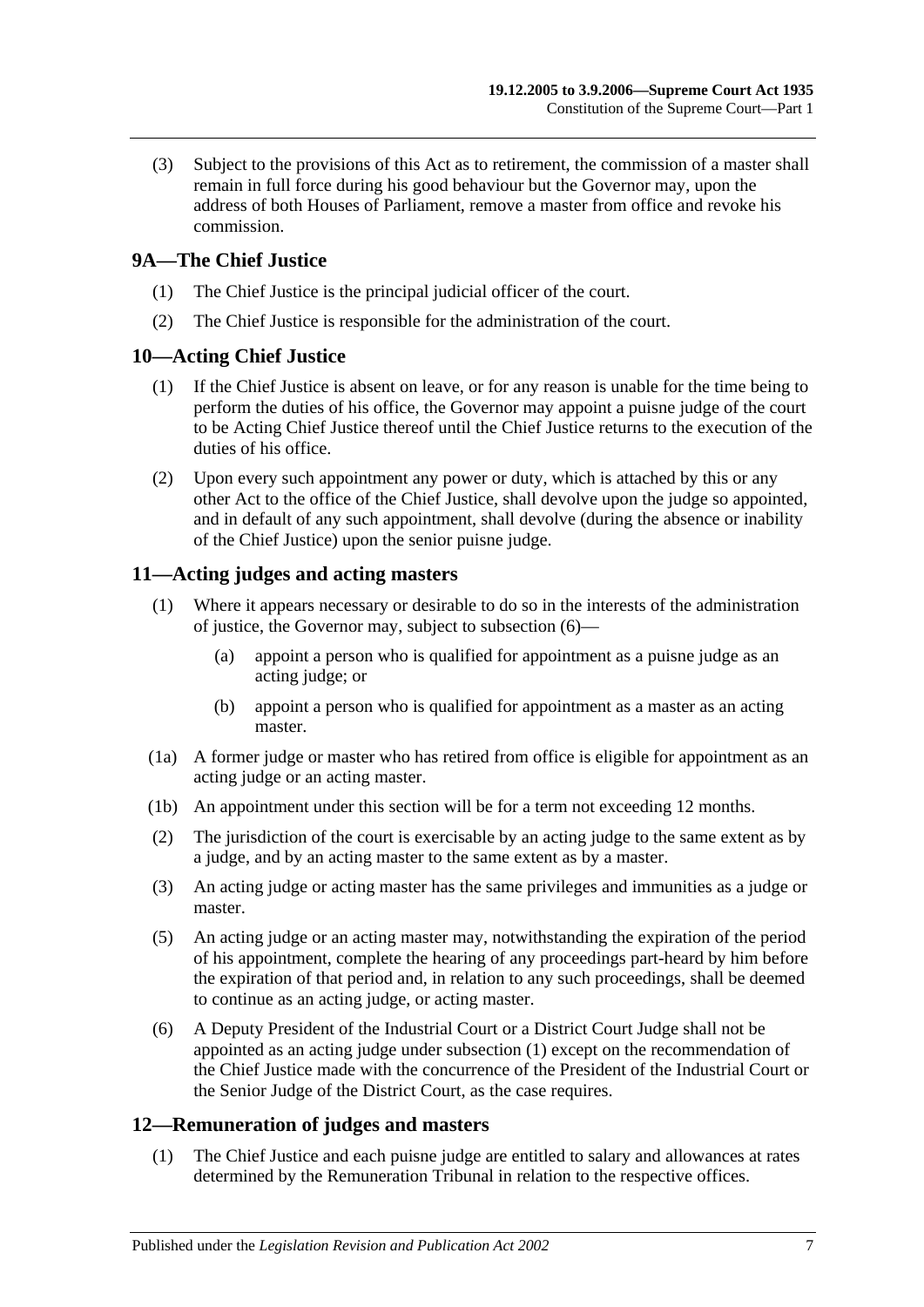- (2) A master is entitled to salary and allowances at the rates applicable to a District Court Judge.
- (3) A rate of salary for a judge or master cannot be reduced by determination of the Remuneration Tribunal.
- (4) The remuneration of the judges and masters is payable from the General Revenue of the State, which is appropriated to the necessary extent.

#### <span id="page-7-0"></span>**13—Salaries of Judges, and officers to be in lieu of fees**

The salaries of the judges, and of the officers of the court, shall be in lieu of all fees or other emoluments whatsoever, it being the intent of this Act that the judges and the officers of the court shall derive no emolument from any fees payable under the authority of this Act, but that such fees shall be paid to the Treasurer in aid of the general revenue of the State.

### <span id="page-7-1"></span>**13A—Retirement of judges and masters**

- (1) A judge or master shall retire on reaching the age of seventy years.
- (2) Section 74 of the *[Constitution Act](http://www.legislation.sa.gov.au/index.aspx?action=legref&type=act&legtitle=Constitution%20Act%201934) 1934* shall be read subject to this section.
- (3) A judge or master who retires or resigns may nevertheless complete the hearing and determination of proceedings part-heard by him before his retirement or resignation and, in relation to any such proceedings, shall be deemed to continue as a judge or master (as the case may require).

#### <span id="page-7-2"></span>**13B—Special leave**

- (1) A judge may apply to the Chief Justice for special leave without remuneration.
- (2) The Governor may, on the recommendation of the Chief Justice, grant an application for special leave under this section.
- (3) A period of special leave under this section will not be taken to be judicial service within the meaning of the *[Judges' Pensions Act](http://www.legislation.sa.gov.au/index.aspx?action=legref&type=act&legtitle=Judges%20Pensions%20Act%201971) 1971*.

#### <span id="page-7-4"></span><span id="page-7-3"></span>**13H—Pre-retirement leave**

- (1) Subject to this section, the Governor may grant to any judge or master immediately prior to his retirement not more than six months leave of absence on full salary.
- <span id="page-7-5"></span>(2) Where a judge or master retires or resigns without taking any leave which had been or could have been granted to him under [subsection](#page-7-4) (1) of this section, the Governor may direct that a cash payment be made to him in lieu of the leave not so taken. The payment shall not exceed the amount of the salary of the judge or master for a period equal to the period of the leave not so taken, calculated at the rate at which he was being paid at the time of the retirement or resignation.
- (3) A direction under [subsection](#page-7-5) (2) of this section may be given before or after the retirement or resignation of the judge or master and a payment under that subsection may be made before or after that retirement or resignation.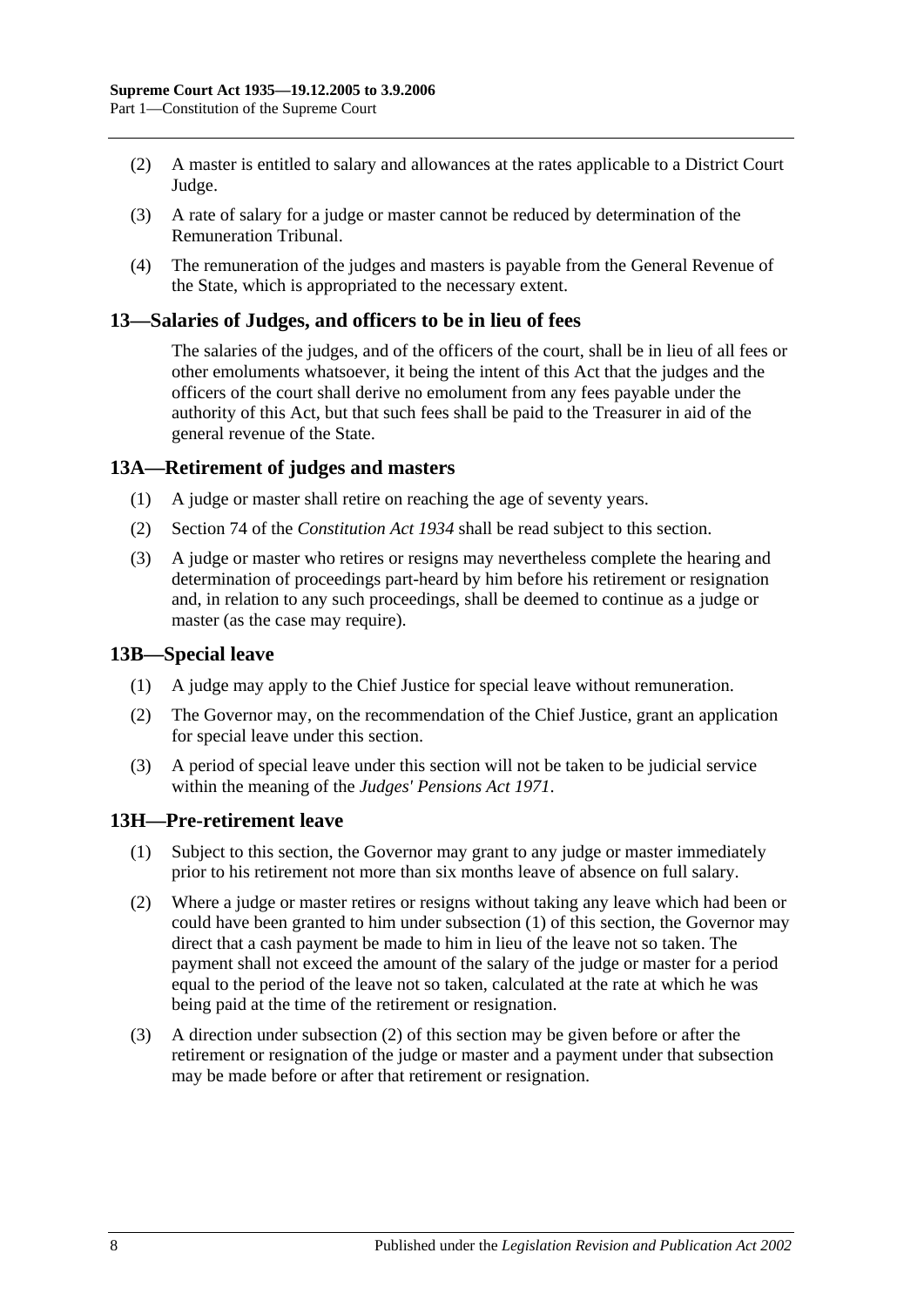- (4) If any judge or master dies before the commencement or during the currency of any leave granted or before such leave has been granted pursuant to [subsection](#page-7-4) (1) of this section the Governor may, in respect of the period of the leave so granted or the unexpired portion thereof, or in respect of the period of the leave which might have been granted (according to the circumstances of the case), pay to the dependants (if any) of such judge or master the amounts of salary which would have been payable to such judge or master himself if he had survived.
- (4a) If the judge or master died without leaving any dependants the Governor may pay the said amounts of salary to his personal representatives.
- (4b) Any question as to—
	- (a) whether there are any dependants in any particular case, or who are the dependants;
	- (b) what dependant or dependants shall be entitled to the benefit of payments made under this subsection, and in what proportions if more than one dependant,

shall be settled by the Governor, as he deems proper.

(4c) In this section—

*dependants* means those members of the family of a judge or master who were wholly or in part dependent upon his earnings at the time of his death;

*members of the family* includes wife or husband, parents, grandparents, step-parents, children, grandchildren, step-children, brothers, sisters, half-brothers and half-sisters.

- (5) Where leave is granted to any judge or master under this section, that judge or master may, at the commencement of such leave, be paid the total salary which would be payable to him during the currency of the leave.
- (6) This section shall not apply to a master who was, immediately before the commencement of the *[Statutes Amendment \(Administration of Courts and Tribunals\)](http://www.legislation.sa.gov.au/index.aspx?action=legref&type=act&legtitle=Statutes%20Amendment%20(Administration%20of%20Courts%20and%20Tribunals)%20Act%201981)  Act [1981](http://www.legislation.sa.gov.au/index.aspx?action=legref&type=act&legtitle=Statutes%20Amendment%20(Administration%20of%20Courts%20and%20Tribunals)%20Act%201981)*, the master or a deputy master of the court.

## <span id="page-8-0"></span>**14—Certain interests not to disqualify**

A judge or master of the court shall not be incapable of acting in his judicial office in any proceeding by reason of his being one of several ratepayers or taxpayers or one of any other class of persons liable in common with others to contribute to or to be benefited by any rate or tax which may be increased, diminished or in any way affected by that proceeding.

#### <span id="page-8-1"></span>**15—Seal of court**

- (1) The court shall continue to have and use a seal bearing a device or impression of the Royal Arms, within an exergue or label surrounding the same, and with the following inscription: "Supreme Court, South Australia"; and the said seal shall be kept in the custody of the registrar.
- (2) There shall also be kept and used such other seals as are required for the business of the court, and such seals shall be in such form and kept in such custody as the Chief Justice directs.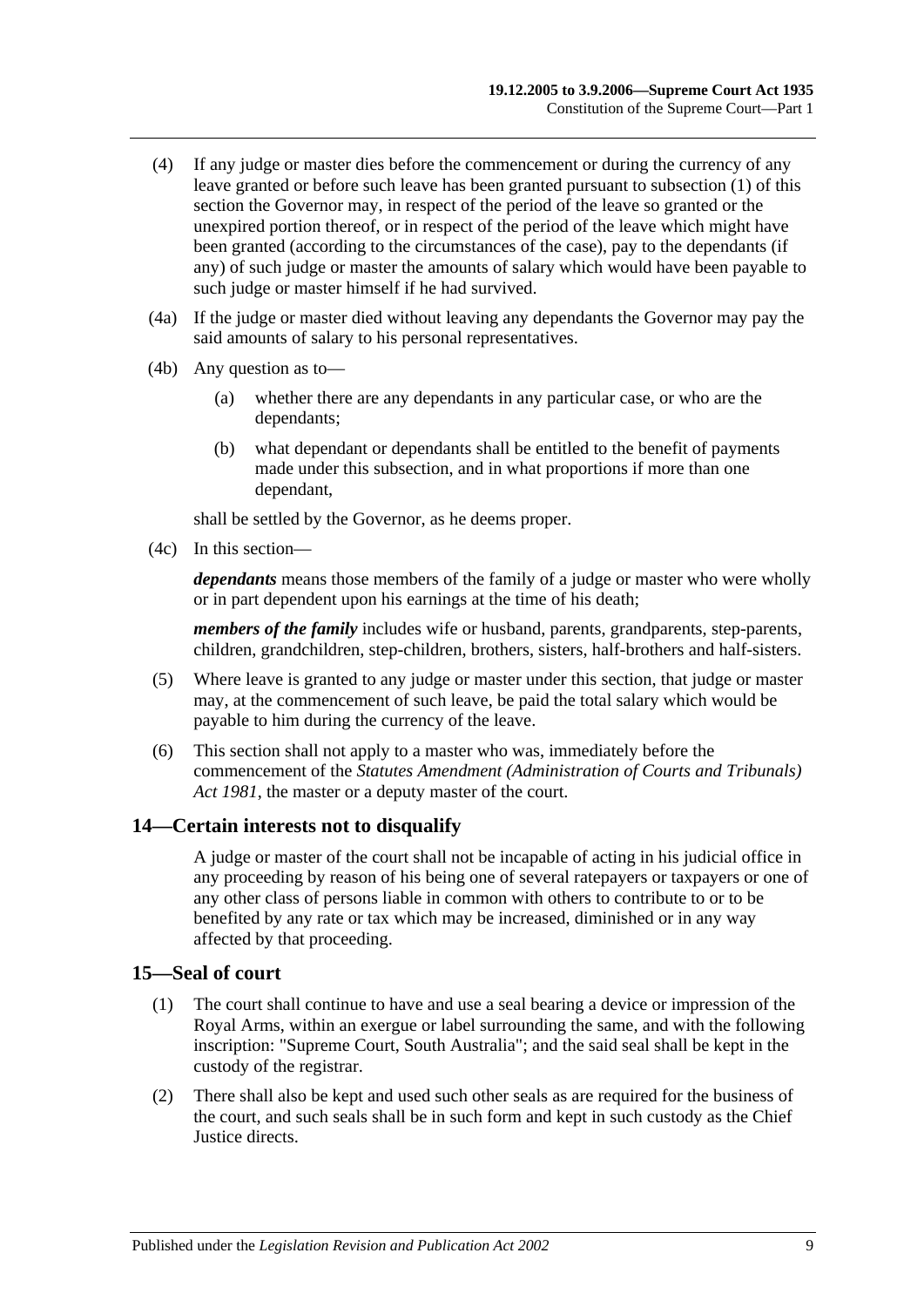(3) All documents and exemplifications and copies thereof purporting to be sealed with any such seal shall be receivable in evidence without further proof of the seal.

## <span id="page-9-0"></span>**16—Councils of judges to consider procedure and administration of justice**

The judges shall—

- (a) assemble once at least in every year for the purpose of considering the operation of this Act and of the rules of court for the time being in force, and also the working of the several offices, and the arrangements relative to the duties of the officers of the court respectively, and of inquiring and examining into any defects which appear to exist in the system of procedure or the administration of the law in the said court; and
- (b) report annually to the Attorney-General of the State what (if any) amendments it would, in their judgment, be expedient to make in this Act, or otherwise relating to the administration of justice, and what other provisions (if any) which cannot be carried into effect without the authority of Parliament, it would be expedient to make for the better administration of justice.

# <span id="page-9-1"></span>**Part 2—Jurisdiction and powers of the court**

# <span id="page-9-2"></span>**Division 1—Jurisdiction**

## <span id="page-9-3"></span>**17—General jurisdiction**

- (1) The court shall be a court of law and equity.
- (2) There shall be vested in the court—
	- (a) the like jurisdiction, in and for the State, as was formerly vested in, or capable of being exercised by, all or any of the courts in England, following:
		- (i) The High Court of Chancery, both as a common law court and as a court of equity:
		- (ii) The Court of Queen's Bench:
		- (iii) The Court of Common Pleas at Westminster:
		- (iv) The Court of Exchequer both as a court of revenue and as a court of common law:
		- (v) The courts created by commissions of assize:
	- (b) such other jurisdiction, whether original or appellate, as is vested in, or capable of being exercised by the court:
	- (c) such other jurisdiction as is in this Act conferred upon the court.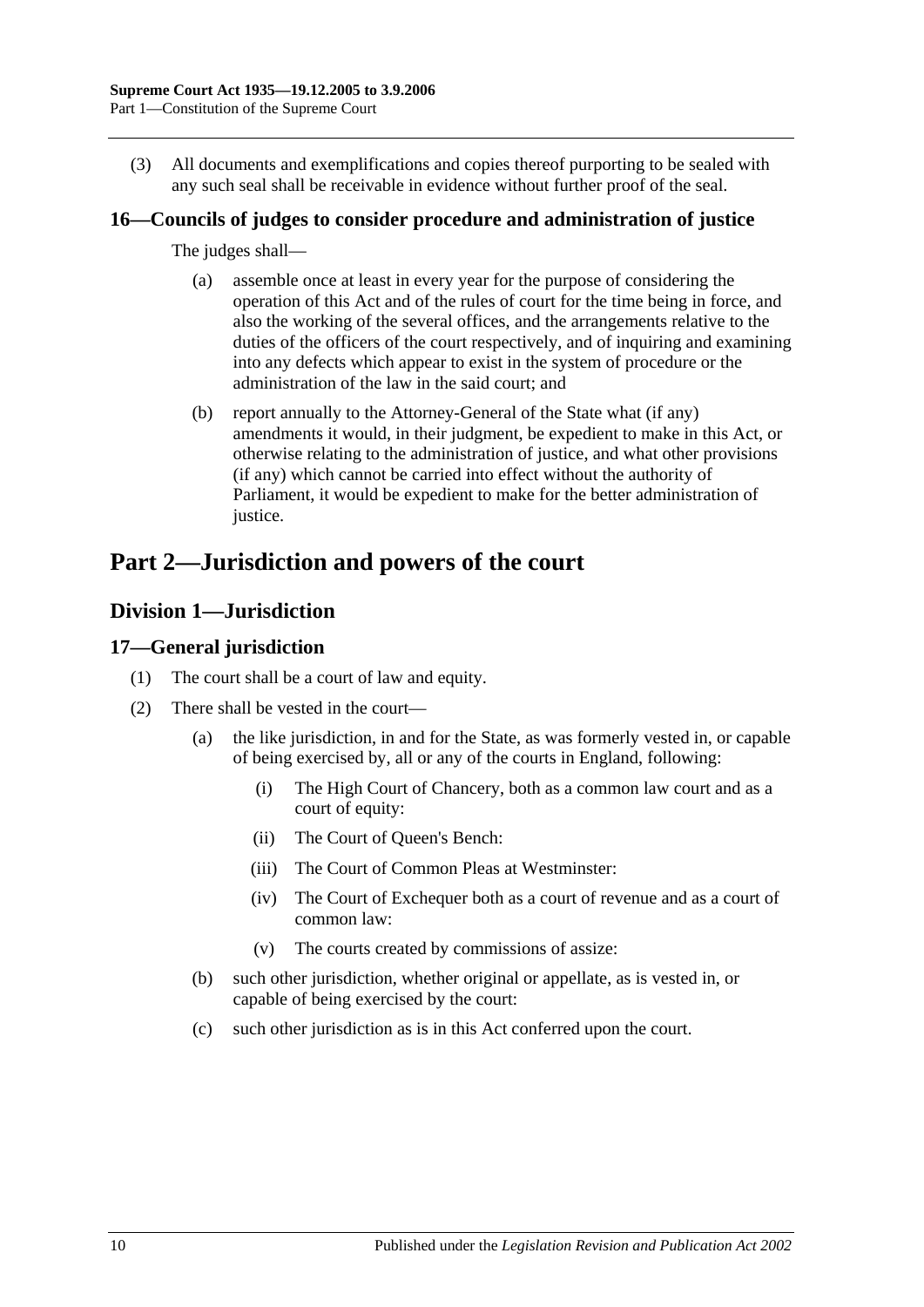## <span id="page-10-0"></span>**18—Probate jurisdiction**

The court shall, in relation to probates and letters of administration, have the following jurisdiction, that is to say:

- (a) The like voluntary and contentious jurisdiction and authority in and for the State in relation to the granting or revoking of probate of wills, and administration of the effects of deceased persons, as was vested in or exercisable by the Court of Probate established in England under the *[Court of](http://www.legislation.sa.gov.au/index.aspx?action=legref&type=act&legtitle=Court%20of%20Probate%20Act%201857)  [Probate Act](http://www.legislation.sa.gov.au/index.aspx?action=legref&type=act&legtitle=Court%20of%20Probate%20Act%201857) 1857*, together with full authority to hear and determine all questions relating to testamentary causes and matters:
- (b) The like jurisdiction and powers with respect to the real estate of deceased persons as it has with respect to the personal estate of deceased persons:
- (c) All probate jurisdiction which, under or by virtue of any enactment not repealed by this Act, is vested in or capable of being exercised by the court.

## <span id="page-10-1"></span>**19—Matrimonial jurisdiction**

There shall be vested in the court—

- (a) the like jurisdiction in relation to matrimonial causes and matters as was immediately before the commencement of the *[Matrimonial Causes Act](http://www.legislation.sa.gov.au/index.aspx?action=legref&type=act&legtitle=Matrimonial%20Causes%20Act%201857) 1857* vested in or exercisable by any ecclesiastical court or person in England in respect of divorce *a mensa et thoro*, nullity of marriage, jactitation of marriage or restitution of conjugal rights, and in respect of any matrimonial cause or matter except marriage licences:
- (b) all such jurisdiction in relation to matrimonial causes and matters as under or by virtue of any enactment not repealed by this Act, is vested in or capable of being exercised by the court.

## <span id="page-10-2"></span>**Division 2—Law and equity**

## <span id="page-10-3"></span>**20—Concurrent administration of law and equity**

In every civil cause or matter commenced in the court, law and equity shall be administered by the court according to the provisions of the seven sections of this Act next following.

## <span id="page-10-4"></span>**21—Equities of plaintiff**

If a plaintiff or petitioner claims to be entitled to any equitable estate or right, or to relief upon any equitable ground against any deed, instrument, or contract, or against any right, title, or claim whatsoever, asserted by any defendant or respondent in the cause or matter, or to any relief founded upon a legal right which formerly could only have been given by the court in its equitable jurisdiction, the court shall give to the plaintiff or petitioner the same relief as ought formerly to have been given by the court in its equitable jurisdiction in a suit or proceeding properly instituted for the like purpose.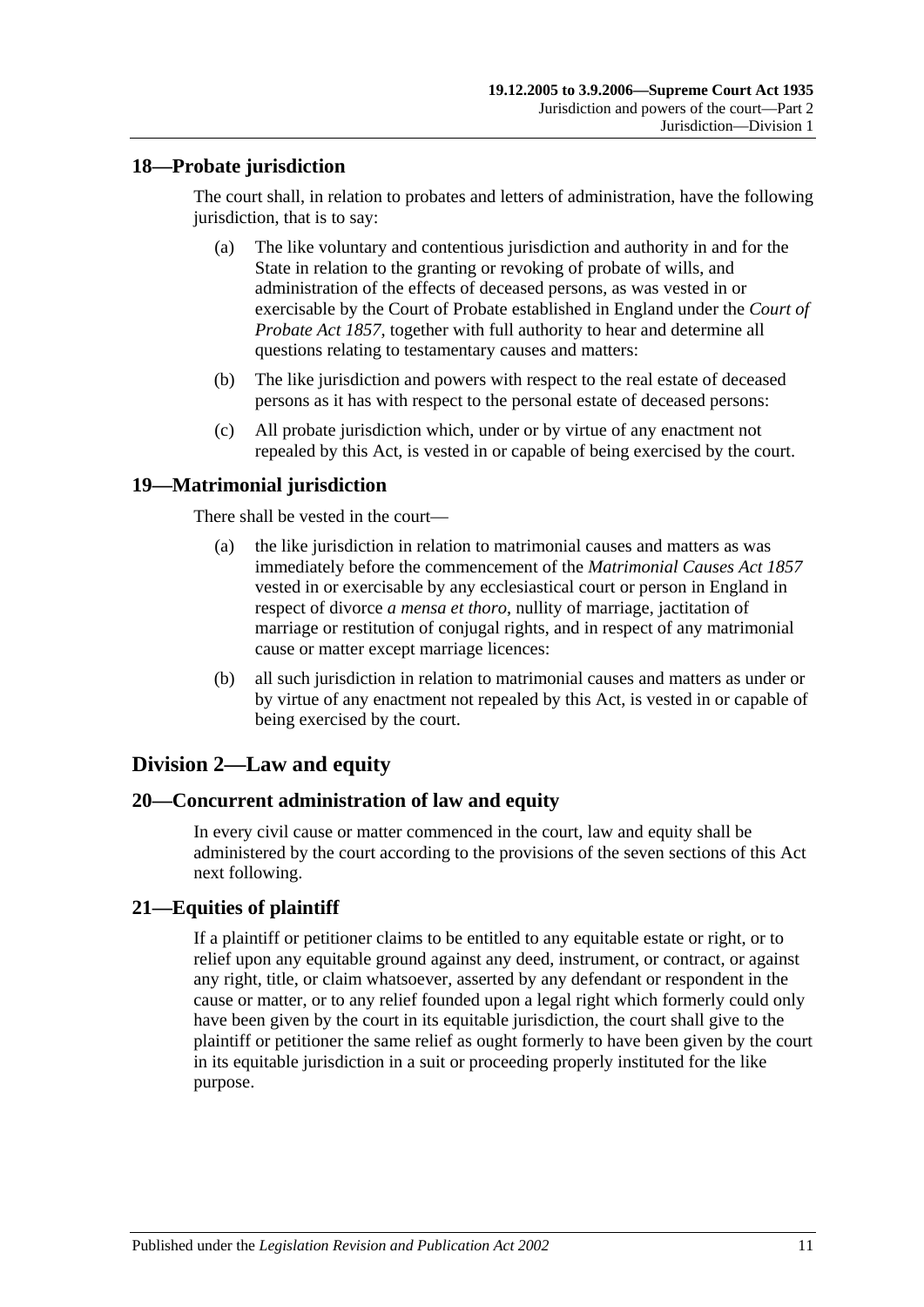## <span id="page-11-0"></span>**22—Equitable defences**

If a defendant claims to be entitled to any equitable estate or right, or to relief upon any equitable ground against any deed, instrument, or contract, or against any right, title, or claim asserted by any plaintiff or petitioner in the cause or matter, or alleges any ground of equitable defence to any such claim of the plaintiff or petitioner, the court shall give to every equitable estate, right, or ground of relief so claimed, and to every equitable defence so alleged the same effect by way of defence against the claim of the plaintiff or petitioner as the court in its equitable jurisdiction ought formerly to have given if the same or the like matters had been relied on by way of defence in a suit or proceeding instituted in that court for the like purpose.

## <span id="page-11-1"></span>**23—Counter-claims and third parties**

- (1) The court shall have power to grant to any defendant, in respect of any equitable estate or right, or other matter of equity, and also in respect of any legal estate, right, or title claimed or asserted by him—
	- (a) all such relief against any plaintiff or petitioner as the defendant has properly claimed by his pleading, and as the court or judge might have granted in any suit instituted for that purpose by the same defendant against the same plaintiff or petitioner; and
	- (b) all such relief relating to or connected with the original subject of the cause or matter, and in like manner claimed against any other person, whether already a party to the same cause or matter or not, who has been duly served with notice in writing of such claim, pursuant to any rules of court, as might properly have been granted against that person if he had been made a defendant to a cause duly instituted by the same defendant for the like purpose.
- (2) Every person served with any such notice shall thenceforth be deemed a party to the cause or matter with the same rights in respect of his defence against the claim, as if he had been duly sued in the ordinary way by the defendant.

## <span id="page-11-2"></span>**24—Equities appearing incidentally**

The court shall recognise and take notice of all equitable estates, titles, and rights, and all equitable duties and liabilities appearing incidentally in the course of any cause or matter pending before it, in the same manner in which the said court in its equitable jurisdiction would formerly have recognised and taken notice of the same in any suit or proceeding duly instituted therein.

## <span id="page-11-3"></span>**25—Defence instead of injunction or prohibition**

No cause or proceeding at any time pending in the court shall be restrained by prohibition or injunction, but every matter of equity on which an unconditional injunction against the prosecution of any such cause or proceeding might formerly have been obtained, may be relied on by way of defence thereto:

#### Provided that—

(a) nothing in this Act shall disable the court, if it thinks fit, from directing a stay of proceedings in any cause or matter pending before it; and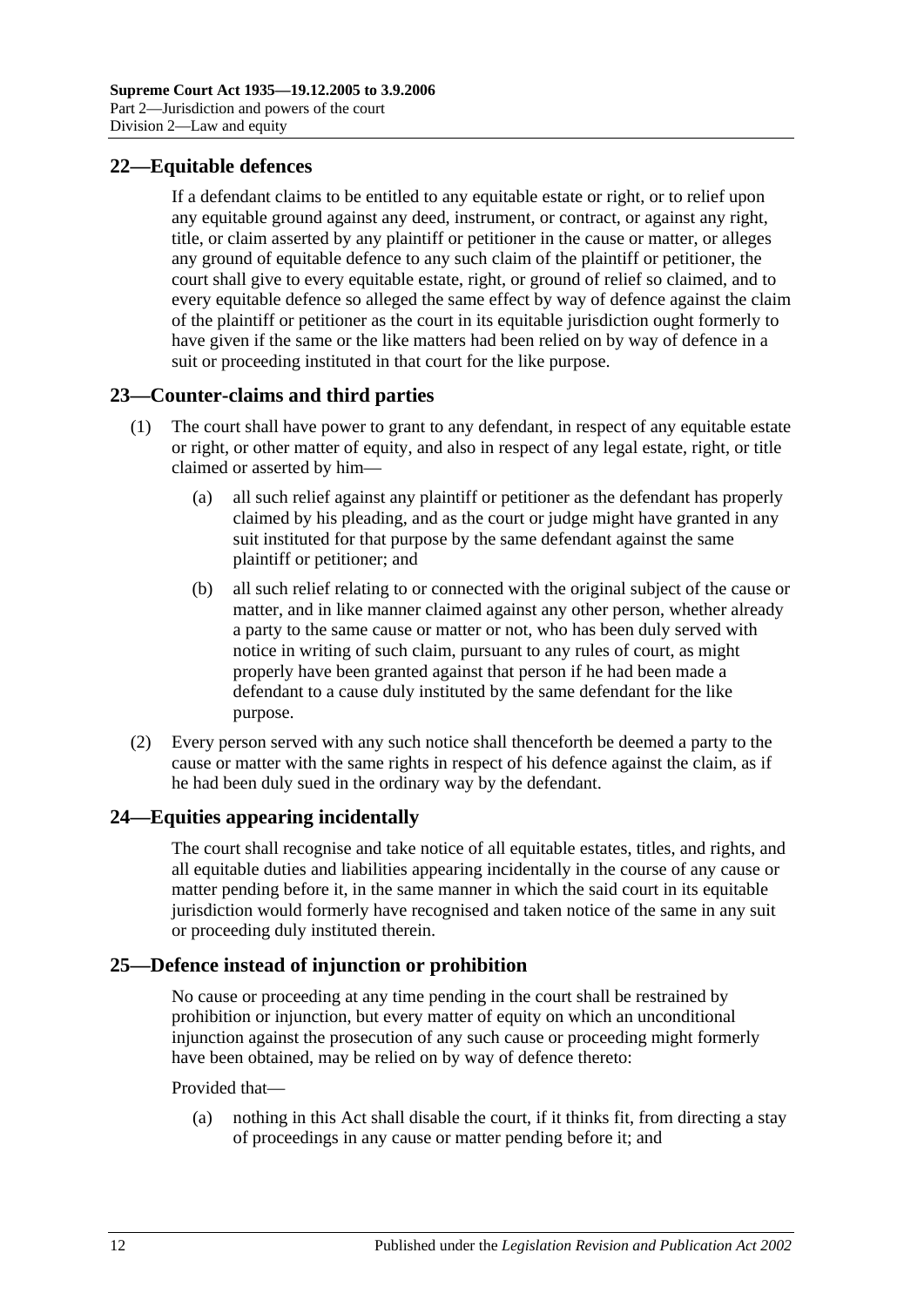(b) any person, whether a party or not to any such cause or matter, who would formerly have been entitled to apply to the court, in any of its jurisdictions, to restrain the prosecution thereof, or who may be entitled to enforce, by attachment or otherwise, any judgment, decree, rule, or order, in contravention of which all or any part of the proceedings in such cause or matter may have been taken, shall be at liberty to apply to the court, in a summary way, for a stay of proceedings in the cause or matter, either generally or so far as may be necessary for the purposes of justice, and the court shall thereupon make such order as is just.

## <span id="page-12-0"></span>**26—Common law and statutory rights and duties**

Subject to the provisions of this Act for giving effect to equitable rights and other matters of equity, the court shall recognise and give effect to all legal claims and demands, and all estates, titles, rights, duties, obligations, and liabilities, existing by the common law, or by any custom, or created by any statute, in the same manner as those matters would formerly have been recognised and given effect to by the court in any branch of its jurisdiction.

## <span id="page-12-1"></span>**27—Court to do complete justice in cause so as to avoid multiplicity of suits**

The court in every cause or matter pending before it shall have power to grant, and shall grant, either absolutely or on such reasonable terms and conditions as it deems just, all such remedies whatsoever as any of the parties thereto may appear to be entitled to in respect of every legal or equitable claim properly brought forward by them respectively, in such cause or matter, so that, as far as possible, all matters so in controversy between the parties may be completely and finally determined, and all multiplicity of legal proceedings concerning any of such matters avoided.

## <span id="page-12-2"></span>**28—Rules of equity to prevail where in conflict with common law**

Subject to the express provisions of any other Act, in questions relating to the custody and education of infants, and generally in all matters not particularly mentioned in this Act in which there was formerly any conflict or variance between the rules of equity and the rules of common law with reference to the same matter, the rules of equity shall prevail in all the courts of the State, so far as the matters to which those rules relate, are cognizable by those courts.

## <span id="page-12-3"></span>**Division 3—Miscellaneous powers**

## <span id="page-12-4"></span>**29—Court may make orders to have effect of mandamus or injunction, and may appoint receivers**

- (1) The court may grant a mandamus, or an injunction, or appoint a receiver, by an interlocutory order in all cases in which it appears to the court to be just or convenient so to do.
- (2) Any such order may be made either unconditionally or upon such terms and conditions as the court thinks just.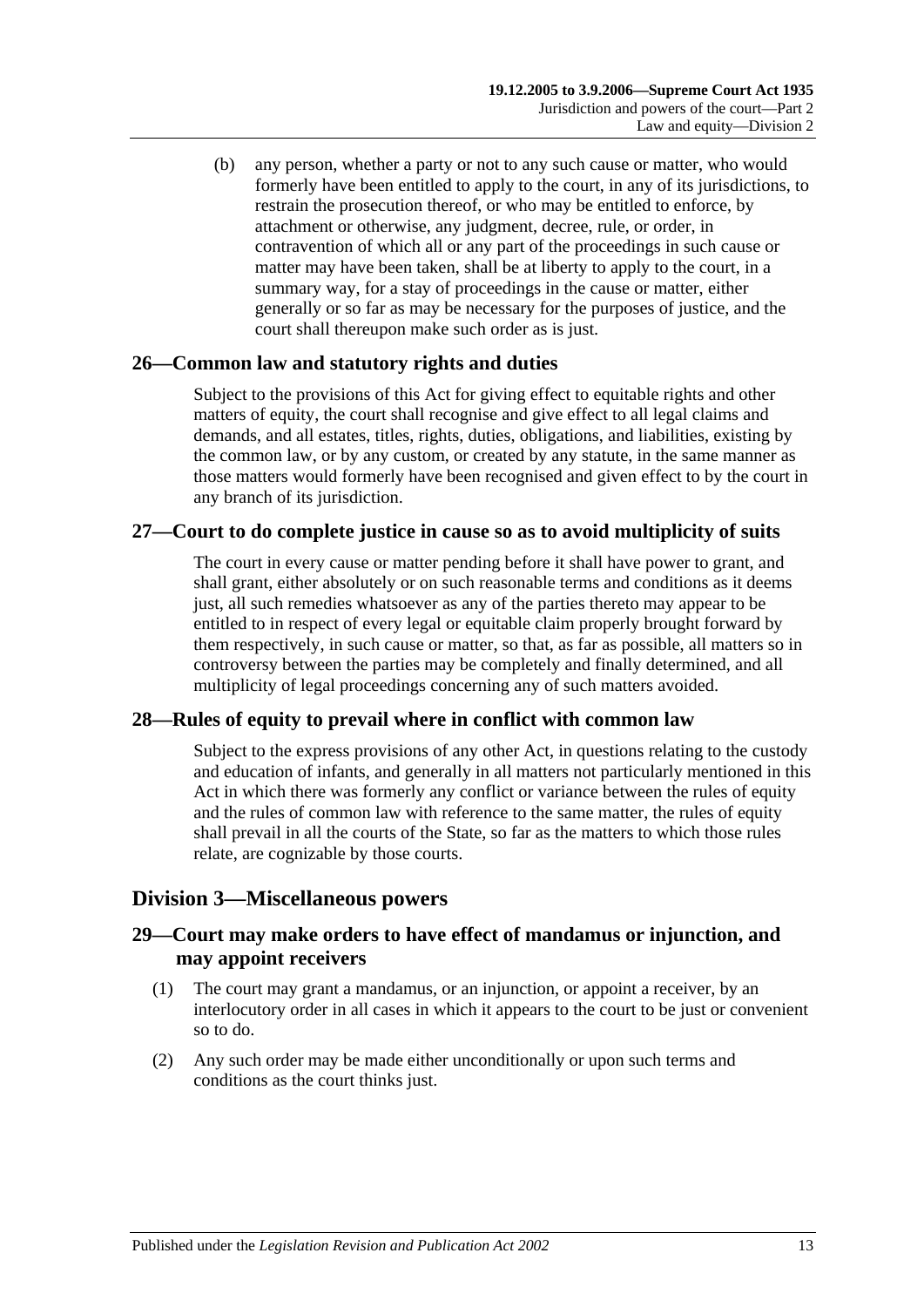(3) If an application is made (whether before, or at, or after the hearing of any cause or matter for an injunction) to prevent any threatened or apprehended waste or trespass, the injunction may be granted, if the court thinks fit, whether the person against whom the order is sought is or is not in possession under any claim of title or otherwise, or (if out of possession) does or does not claim a right to do the act sought to be restrained under any colour of title, and whether the estates claimed by both or by either of the parties are legal or equitable.

### <span id="page-13-0"></span>**30—Damages in certain cases**

In any action arising out of the breach of any covenant, contract, or agreement, or instituted to prevent the commission or continuance of any wrongful act or for the specific performance of any covenant, contract, or agreement, the court shall have power to award damages to the party injured either in addition to or substitution for the injunction or specific performance, and those damages may be assessed by the court or in such manner as it directs.

### <span id="page-13-1"></span>**30A—Power to direct payment to infant**

Where in any action the court determines that a party (being an infant) is entitled to recover damages from another party, the court may by final or declaratory judgment finally determining the question of liability between the parties order payment of any amount or amounts of damages, direct to the plaintiff. Any acknowledgment or receipt in writing of any moneys paid on account of any such amount or amounts pursuant to a judgment under this section shall not if the court so orders be invalid merely on the ground that the person giving the same was under the age of twenty-one years at the time of his signing or giving the same.

#### <span id="page-13-2"></span>**30B—Power to make interim assessment of damages**

- (1) Where in any action the court determines that a party is entitled to recover damages from another party, it shall be lawful for the court to enter declaratory judgment finally determining the question of liability between the parties, in favour of the party who is entitled to recover damages as aforesaid, and to adjourn the final assessment thereof.
- <span id="page-13-3"></span>(2) It shall be lawful for the court when entering declaratory judgment and for any judge of the court at any time or times thereafter—
	- (a) to make orders that the party held liable make such payment or payments on account of the damages to be assessed as to the court seems just; and
	- (b) in addition to any such order or in lieu thereof, to order that the party held liable make periodic payments to the other party on account of the damages to be assessed during a stated period or until further order: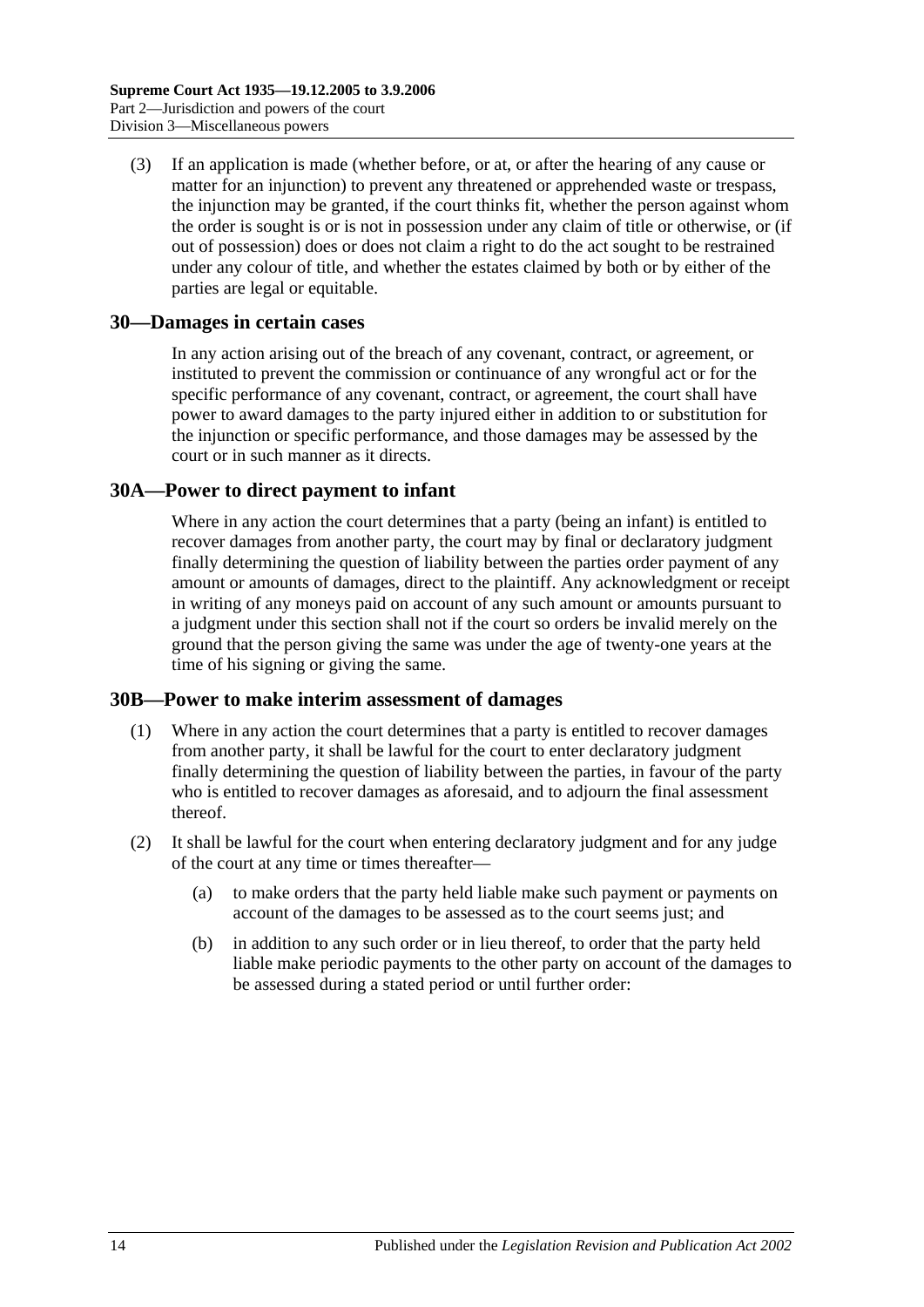Provided, however, that where the declaratory judgment has been entered in an action for damages for personal injury, such payment or payments shall not include an allowance for pain or suffering or for bodily or mental harm (as distinct from pecuniary loss resulting therefrom) except where serious and continuing illness or disability results from the injury or except that, where the party entitled to recover damages is incapacitated or partially incapacitated for employment and being in part responsible for his injury is not entitled to recover the full amount of his present or continuing loss of earnings, or of any hospital, medical or other expenses resulting from his injury, the court may order payment or payments not to exceed such loss of earnings and expenses and such payment or payments may be derived either wholly or in part from any damages to which the party entitled to recover damages has, but for the operation of this proviso, established a present and immediate right or except where the judge is of opinion that there are special circumstances by reason of which this proviso should not apply.

- (3) Any order for payment of moneys on account of damages made hereunder may be enforced as a judgment of the court.
- (4) Where the court adjourns assessment of damages under this section, it may order the party held liable to make such payment into court or to give such security for payment of damages when finally assessed as it deems just.
- (5) When damages are finally assessed credit shall be given in the final assessment for all payments which have been made under this section and the final judgment shall state the full amount of damages, the total of all amounts already paid pursuant to this section and the amount of damages then remaining payable, and judgment shall be entered for the last-named amount.
- (6) Where the court adjourns assessment of damages under this section, any party to the proceedings may apply to any judge of the court at any time and from time to time—
	- (a) for an order that the court proceed to final assessment of the damages; or
	- (b) for the variation or termination of any order which may have been made for the making of periodic payments.

On the hearing of any such application the judge shall make such order as he considers just: Provided that, in an action for damages for personal injury, upon an application for an order that the court proceed to final assessment of damages, the Judge to whom such application is made shall not refuse such order if the medical condition of the party entitled to recover damages is such that neither substantial improvement nor substantial deterioration thereof is likely to occur or if a period of four years or more has expired since the date of the declaratory judgment unless the judge is of opinion that there are special circumstances by reason of which such assessment should not then be made.

(7) If it appears to the court that a person in whose favour declaratory judgment has been entered has without reasonable cause failed to undertake such reasonable medical or remedial treatment as his case might have required or require, it shall not award damages for such disability, pain or suffering as would have been remedied but for such failure.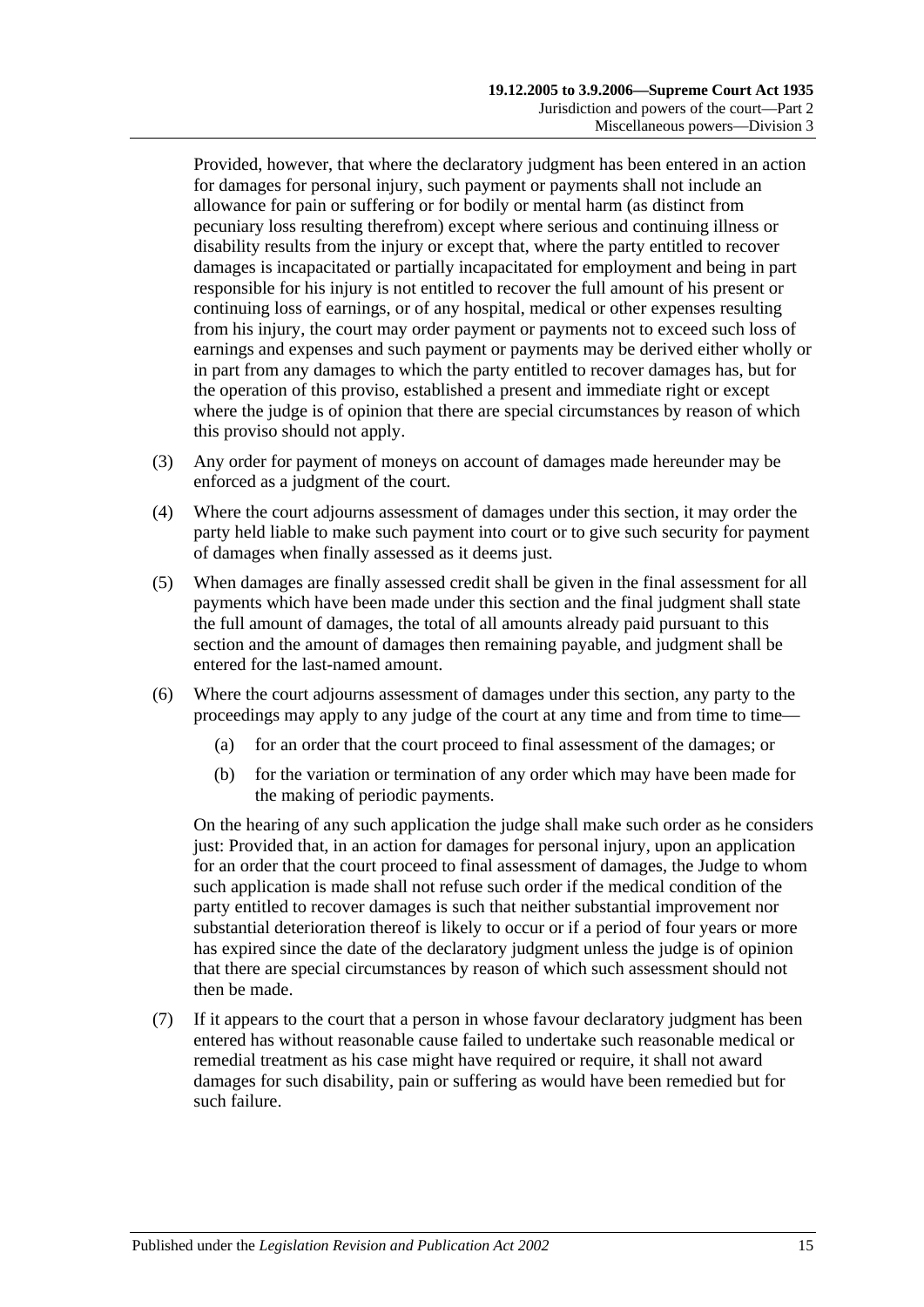- (8) If at any time it appears to a judge that a person in whose favour declaratory judgment has been entered and who is incapacitated or partially incapacitated for employment, is not sincerely or with the diligence which should be expected of him in the circumstances of his case, attempting to rehabilitate himself for employment any payment or payments under [subsection](#page-13-3) (2) of this section shall not include by way of allowance for loss of earnings a sum in excess of seventy-five per centum of such person's loss of earnings.
- <span id="page-15-0"></span> $(9)$
- (a) Notwithstanding anything in the *[Survival of Causes of Action Act](http://www.legislation.sa.gov.au/index.aspx?action=legref&type=act&legtitle=Survival%20of%20Causes%20of%20Action%20Act%201940) 1940*, when damages are finally assessed under this section for the benefit of the estate of a deceased person where the deceased person died after action brought and declaratory judgment has been entered in favour of such person, the damages finally assessed may include such damages in respect of any of the matters referred to in section 3 of that Act as the court deems proper.
- <span id="page-15-1"></span>(b) Where a party dies after declaratory judgment has been entered in his favour but before final assessment of his damages in circumstances which would have entitled any person to recover damages, *solatium* or expenses by action pursuant to Part 2 of the *[Wrongs Act](http://www.legislation.sa.gov.au/index.aspx?action=legref&type=act&legtitle=Wrongs%20Act%201936) 1936*, it shall be lawful for the executor or administrator of the deceased to proceed in the same action for the recovery of such damages, *solatium* or expenses for the benefit of such person notwithstanding the declaratory judgment or that the deceased has received moneys thereunder, provided, however, that in any such proceedings all moneys paid to the deceased pursuant to the declaratory judgment in excess of any actual and subsisting pecuniary loss resulting to him from the wrongful act of the party held liable shall be deemed to have been paid towards satisfaction of the damages, *solatium* or expenses awarded pursuant to the *[Wrongs Act](http://www.legislation.sa.gov.au/index.aspx?action=legref&type=act&legtitle=Wrongs%20Act%201936) 1936* and no further damages shall be payable in respect of the injury sustained by the deceased. In any proceedings hereunder, the declaratory judgment and any finding of fact made in the course of proceedings consequent thereupon shall enure as between the party held liable and the executor or administrator of the deceased.
- <span id="page-15-2"></span>(c) Where a party dies in the circumstances referred to in the preceding paragraph of this subsection except that the death of the deceased is not wholly attributable to the personal injury, the subject of the declaratory judgment, but was accelerated thereby, it shall be lawful for proceedings to be taken and for the court to assess damages, *solatium* or expenses as in the preceding paragraph but such damages, *solatium* or expenses shall be proportioned to the injury to the person for whom and for whose benefit the proceedings are taken resulting from such acceleration of death.
- (d) The court may, if the justice of a case so requires, assess damages under [paragraph](#page-15-0) (a) of this subsection notwithstanding the commencement or prosecution of proceedings under [paragraph](#page-15-1) (b) or [\(c\)](#page-15-2) of this subsection and the damages so assessed shall be for the benefit of the estate of the deceased and no damages shall be awarded under [paragraph](#page-15-1) (b) or [\(c\)](#page-15-2) of this subsection.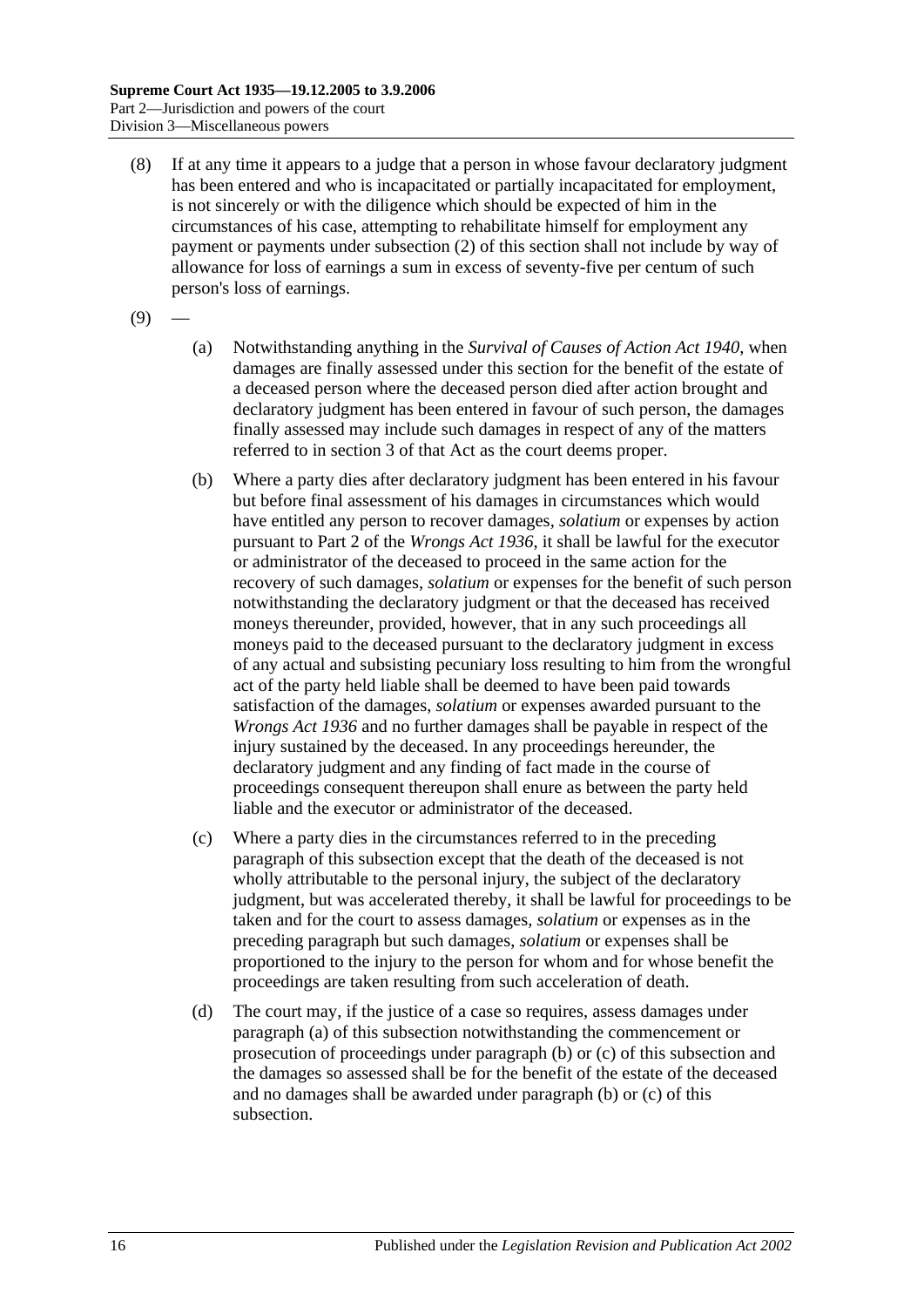(10) In the exercise of the powers conferred by this section the court shall have regard to the facts and circumstances of the particular case, as they exist from time to time, and any allowance, or the final assessment, as the case may be, shall be such as to the court may seem just and reasonable as compensation to the person actually injured or to his or her dependants as the case may be.

### <span id="page-16-0"></span>**30BA—Consent orders for structured settlements**

In an action for damages for personal injury, the court may, with the consent of the parties, make an order for damages to be paid wholly or in part in the form of periodic payments, by way of an annuity or otherwise, instead of in a lump sum.

#### <span id="page-16-1"></span>**30C—Power to award interest**

- (1) Unless good cause is shown to the contrary, the court shall, upon the application of a party in favour of whom a judgment for the payment of damages, compensation or any other pecuniary amount has been, or is to be, pronounced, include in the judgment an award of interest in favour of the judgment creditor in accordance with the provisions of this section.
- <span id="page-16-2"></span>(2) The interest—
	- (a) will be calculated at a rate fixed by the court; and
	- (b) will be calculated in respect of a period fixed by the court (which must, however, in the case of a judgment given on a liquidated claim, be the period running from when the liability to pay the amount of the claim fell due to the date of judgment unless the court otherwise determines); and
	- (c) is payable, in accordance with the court's determination, in respect of the whole or part of the amount for which judgment is given.
- (3) Where a party to any proceedings before the court is entitled to an award of interest under this section, the court may, in the exercise of its discretion, and without proceeding to calculate the interest to which that party may be entitled in accordance with [subsection](#page-16-2) (2) of this section, award a lump sum in lieu of that interest.
- (4) This section does not—
	- (a) authorise the award of interest upon interest; or
	- (ab) authorise the award of interest upon exemplary or punitive damages; or
	- (b) apply in relation to any sum upon which interest is recoverable as of right by virtue of an agreement or otherwise; or
	- (c) affect the damages recoverable upon the dishonour of a negotiable instrument; or
	- (d) authorise the award of any interest otherwise than by consent upon any sum for which judgment is pronounced by consent; or
	- (e) limit the operation of any other enactment or rule of law providing for the award of interest.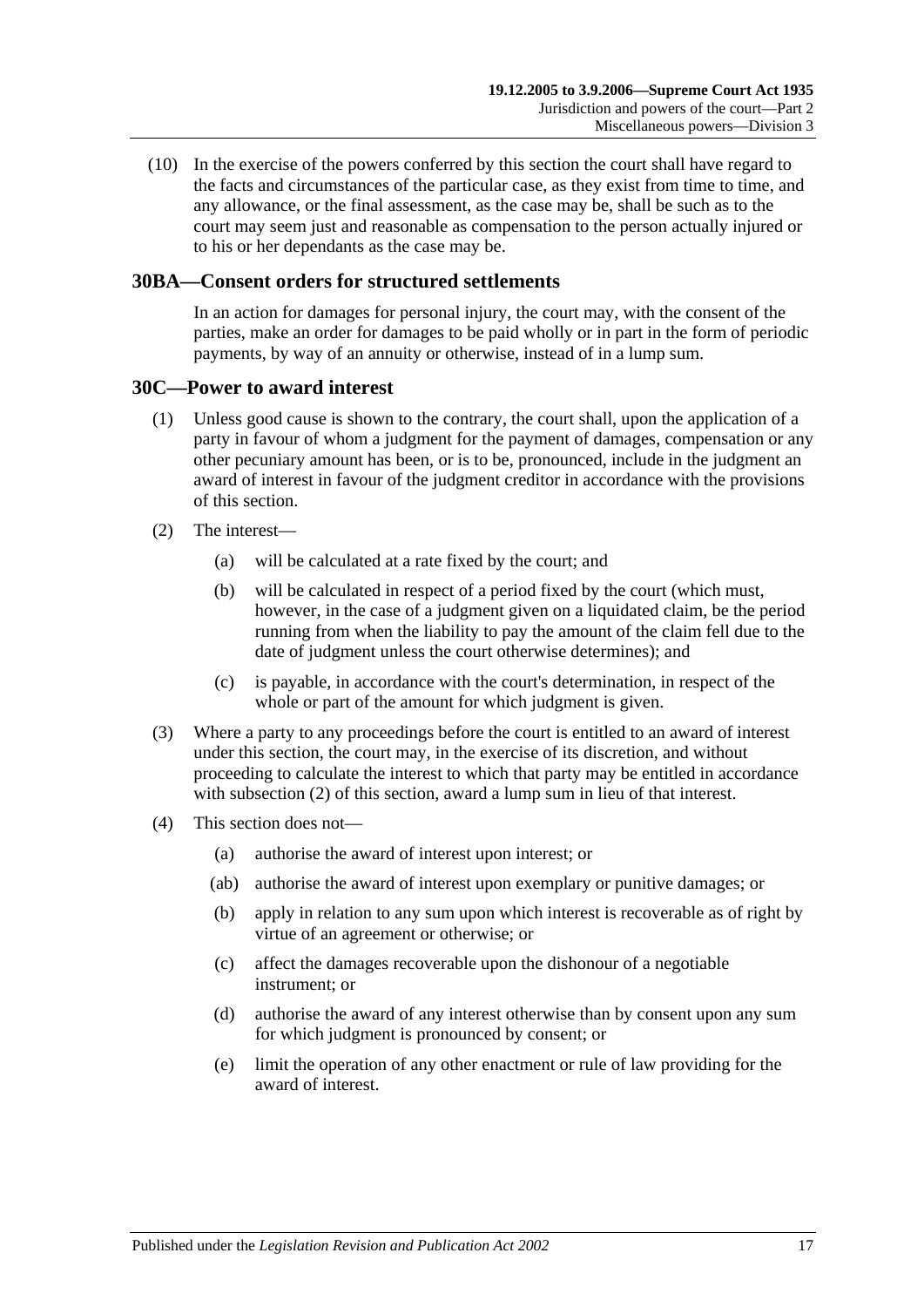## <span id="page-17-0"></span>**31—Declaratory orders**

No action or proceeding shall be open to objection on the ground that a merely declaratory judgment or order is sought thereby, and the court shall have power to make binding declarations of right whether any consequential relief is or could be claimed or not.

#### <span id="page-17-1"></span>**32—Court may order mortgage instead of sale in certain cases**

In any proceeding in which the court has power to order a sale of any real or personal property, the court shall have power, instead of ordering a sale, to make such order, as is just and convenient, for a mortgage of the property, with power of sale to the mortgagee; and, for the purpose of perfecting such mortgage, to order the execution of all deeds and documents in the same manner as in the case of a sale of property.

## <span id="page-17-2"></span>**34—Court may direct sale of mortgaged property etc**

In any action for the foreclosure of the equity of redemption in any mortgaged property, and upon the request of the mortgagee, or of any subsequent encumbrancer, or of the mortgagor, or any person claiming under any such person, the court may direct a sale of the property, or a transfer of the mortgage debt and security, instead of a foreclosure of the equity of redemption, on such terms as the court thinks fit, and, if the court thinks fit, without previously determining the priorities of encumbrances, or giving the usual or any time to redeem: Provided that if the request is made by any subsequent encumbrancer, or by the mortgagor, or by any person claiming under such encumbrancer or mortgagor, no such sale shall be directed without the consent of the mortgagee or the persons claiming under him, unless the party making such request deposits in court a reasonable sum of money, to be fixed by the court, for the purpose of securing the performance of such terms as may be imposed on the party making such request.

## <span id="page-17-3"></span>**35—Power to require attendance of witnesses and production of evidentiary material**

- <span id="page-17-4"></span>(1) The court may, on the application of a party to proceedings or on its own initiative, issue a subpoena requiring a person to appear before the court at a specified time and place to give evidence or to produce evidentiary material (or both).
- (2) A subpoena to produce evidentiary material may, instead of providing for production of the material before the court, provide for production of the material to an officer of the court nominated in the subpoena.
- $(3)$  If—
	- (a) a person fails to comply with a subpoena under [subsection](#page-17-4) (1); or
	- (b) there are grounds for believing that, if such a subpoena were issued, a person would not comply with it,

the court may issue a warrant to have the person arrested and brought before the court.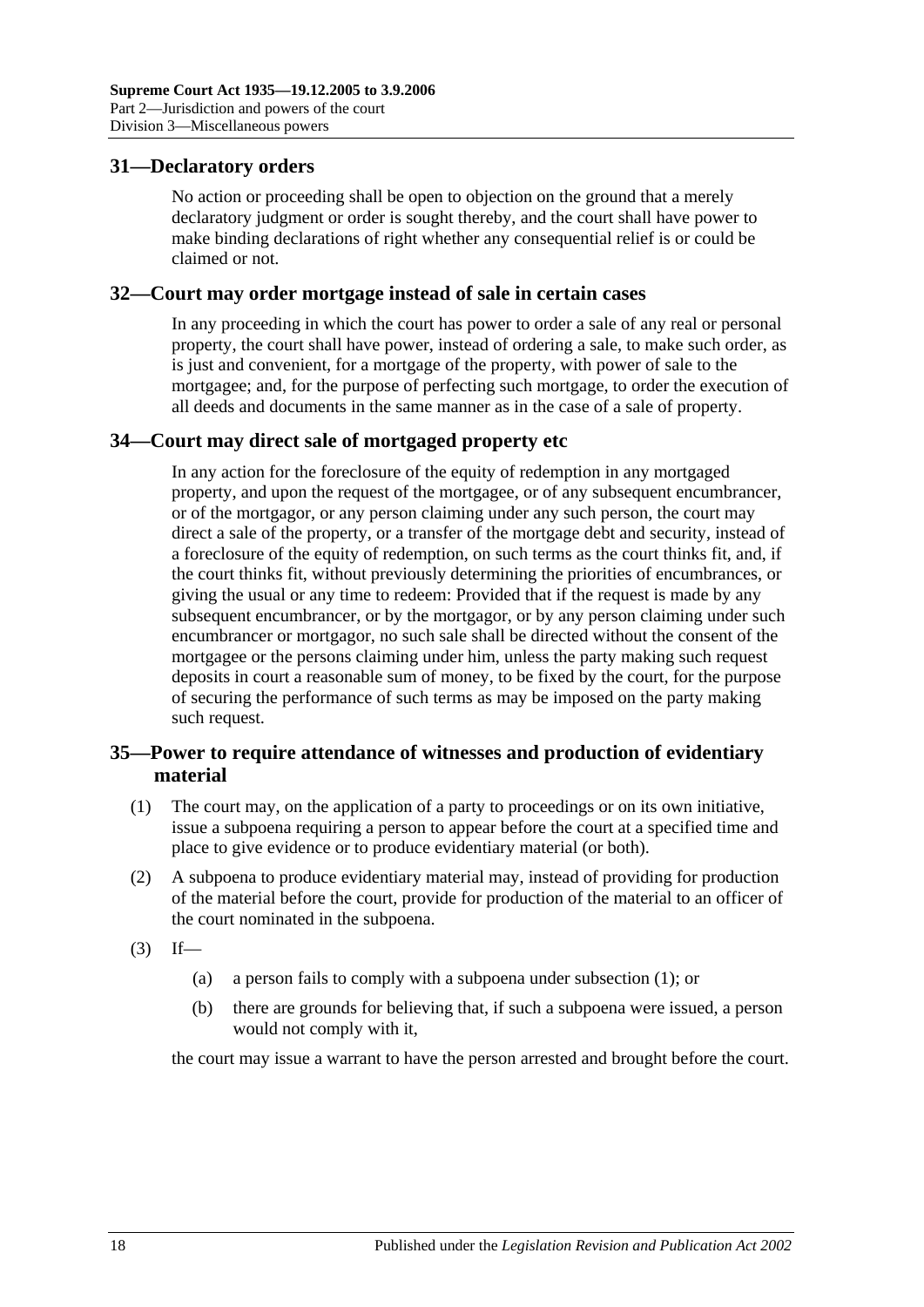## <span id="page-18-0"></span>**36—Appointment of commissioners for taking affidavits**

- (1) Any two or more judges of the court of whom the Chief Justice shall be one, may by commission under the seal of the court from time to time empower such persons as they think fit and necessary, whether within or outside the State, to take all such affidavits as any person desires to make before any person so empowered in or concerning any cause, matter or thing pending in the court.
- (2) Every person so appointed shall be a commissioner for taking oaths in all causes and matters whatsoever in every jurisdiction of the court.

## <span id="page-18-1"></span>**38—Inspection of property in legal proceedings**

- (1) For the purpose of any proceeding therein, the court may order a view or inspection of any land or chattel, and any judge, juryman, or other person authorised by the order, may enter on any land or premises which it is necessary or convenient to enter on for the purpose of such inspection.
- (2) Every person in possession of any such land or premises shall allow such entry for the purposes aforesaid, and in case of any obstruction or refusal of such entry, the person or persons so obstructing or refusing such entry, shall be deemed guilty of a contempt of court, and be liable to punishment accordingly.

## <span id="page-18-2"></span>**39—Vexatious proceedings**

- (1) If, on the application of the Attorney-General or any other interested person, the court is satisfied that a person has persistently instituted vexatious proceedings, the court may make either or both of the following orders:
	- (a) an order prohibiting the person by whom the vexatious proceedings were instituted from instituting further proceedings, or further proceedings of a particular class, without leave of the court;
	- (b) an order staying proceedings already instituted by that person.
- (2) Where it appears to a prescribed court that there are proper grounds for an application under this section, it may refer the matter to the Attorney-General for consideration.
- (3) An order under this section remains in force (subject to variation by the court)—
	- (a) if a period for the operation of the order is fixed—until the expiration of that period or the revocation of the order (whichever first occurs);
	- (b) if no such period is fixed—until revocation of the order.
- (4) Where an order is made under this section, a copy of the order must be published in the Gazette.
- (5) For the purposes of this section, proceedings are vexatious—
	- (a) if instituted to harass or annoy, to cause delay, or for any other ulterior purpose; or
	- (b) if instituted without reasonable ground.
- (6) In this section—

#### *prescribed court* means—

(a) the Supreme Court; or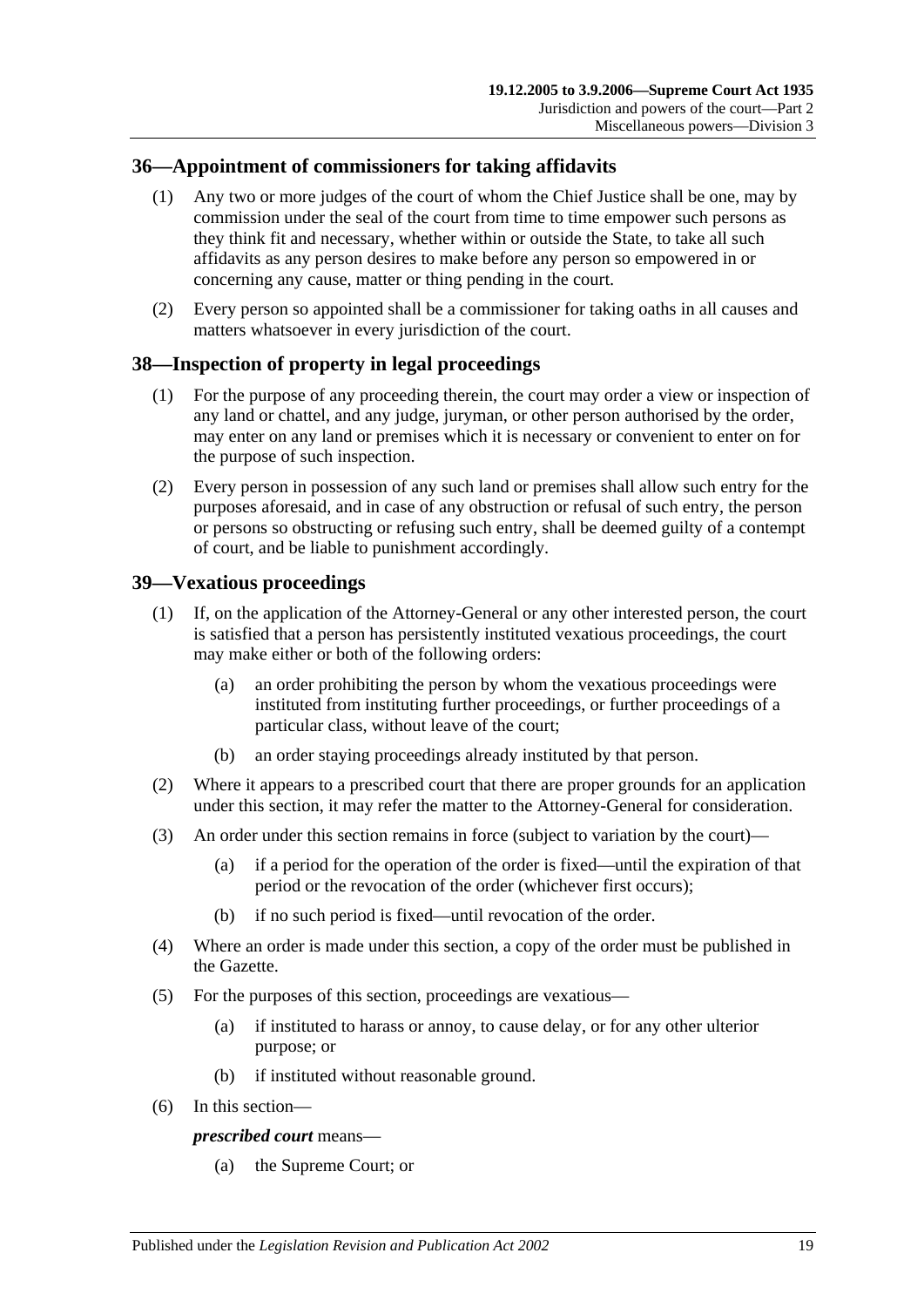- (b) any other court of the State; or
- (c) the Workers Compensation Tribunal; or
- (d) any other tribunal of the State prescribed by the regulations;

*proceedings* means civil or criminal proceedings instituted in a prescribed court.

#### <span id="page-19-0"></span>**40—Power of court with regard to costs**

- (1) Subject to the express provisions of this Act, and to the rules of court, and to the express provisions of any other Act whenever passed, the costs of and incidental to all proceedings in the court, including the administration of estates and trusts, shall be in the discretion of the court or judge, and the court or judge shall have full power to determine by whom and to what extent such costs are to be paid.
- $(2)$  If—
	- (a) an action for the recovery of damages or any other monetary sum is brought in the court; and
	- (b) the action might have been brought in the District Court; and
	- (c) the plaintiff recovers less than an amount fixed by the rules for the purposes of this paragraph,

no order for costs will be made in favour of the plaintiff unless the court is of the opinion that it is just, in the circumstances of the case, that the plaintiff should recover the whole or part of the costs of action.

#### <span id="page-19-1"></span>**41—Power to revive orders on abatement of cause**

When any judgment or order for the payment of any costs or money has been made in any cause or matter, and the suit afterwards becomes abated, it shall be lawful for the court or a judge, upon the application of any person interested under the judgment or order, to make an order reviving the cause or matter, and permitting the applicant to prosecute and enforce the judgment or order, upon such terms (if any) as the court or judge thinks fit.

# <span id="page-19-2"></span>**Part 3—Sittings and distribution of business**

#### <span id="page-19-3"></span>**42—Abolition of terms**

The division of the legal year into terms is abolished as far as relates to the administration of justice, and there shall be no terms applicable to any sitting or business of the court.

#### <span id="page-19-4"></span>**43—Reference to terms for computing time**

In all cases in which the terms, into which the legal year was formerly divided, are used as a measure for determining the time at or within which any act is required to be done, those terms may continue to be referred to for the same or the like purpose, unless provision is otherwise made by law.

#### <span id="page-19-5"></span>**44—Sitting in vacation**

Provision shall be made by rules of court for the hearing during vacation of all such applications as require to be immediately or promptly heard.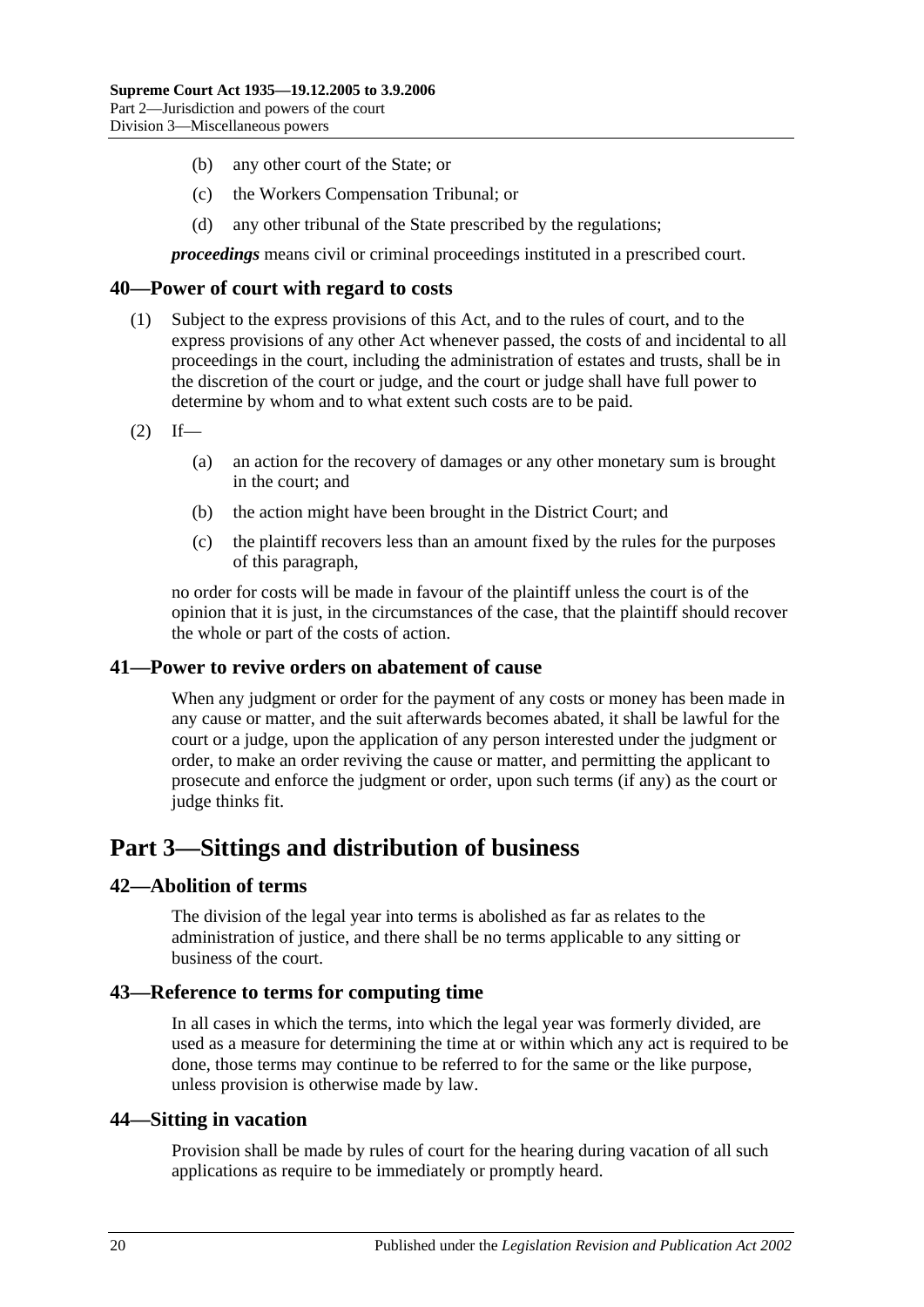#### <span id="page-20-0"></span>**45—Time and place of sittings**

- (1) The court may sit at any time (including a Sunday).
- (2) The court may sit at any place (either within or outside the State).
- (3) The court will sit at such times and places as the Chief Justice may direct.
- (4) Registries of the court will be maintained at such places as the Governor may determine.

### <span id="page-20-1"></span>**46—Adjournment from time to time and place to place**

The court may—

- (a) adjourn proceedings from time to time and from place to place; or
- (b) adjourn proceedings to a time, or a time and place, to be fixed; or
- (c) order the transfer of proceedings from place to place.

#### <span id="page-20-2"></span>**46A—Sittings in open court or in chambers**

Subject to any provision of an Act or any rule to the contrary, the court's proceedings must be open to the public.

#### <span id="page-20-3"></span>**46B—Sittings required by proclamation**

The Governor may, by proclamation, require that sittings of the court (other than civil sittings) be held with a specified frequency in specified parts of the State.

#### <span id="page-20-4"></span>**47—Power to sit in several jurisdictions at one time**

Any two or more of the judges may sit at the same time, as separate courts or divisions of the court, for the despatch of its business, either in the same jurisdiction or in different jurisdictions, and, in particular, the Full Court may sit in more than one division.

#### <span id="page-20-5"></span>**48—Jurisdictional of Full Court, single judge and master**

- (1) Subject to any express enactment, and to the rules of court, the jurisdiction vested in, or exercisable by the court, shall be exercisable either by the Full Court or by a single judge sitting in court.
- (2) However—
	- (a) the Full Court shall hear and determine—
		- (i) all motions for new trials;
		- (ii) all appeals from a single judge whether sitting in court or chambers;
		- (iii) all rules and orders to show cause returnable before the Full Court;
		- (iv) all special cases and points and questions of law referred to or reserved for the consideration of, or directed to be argued before the Full Court;
		- (v) all trials at bar;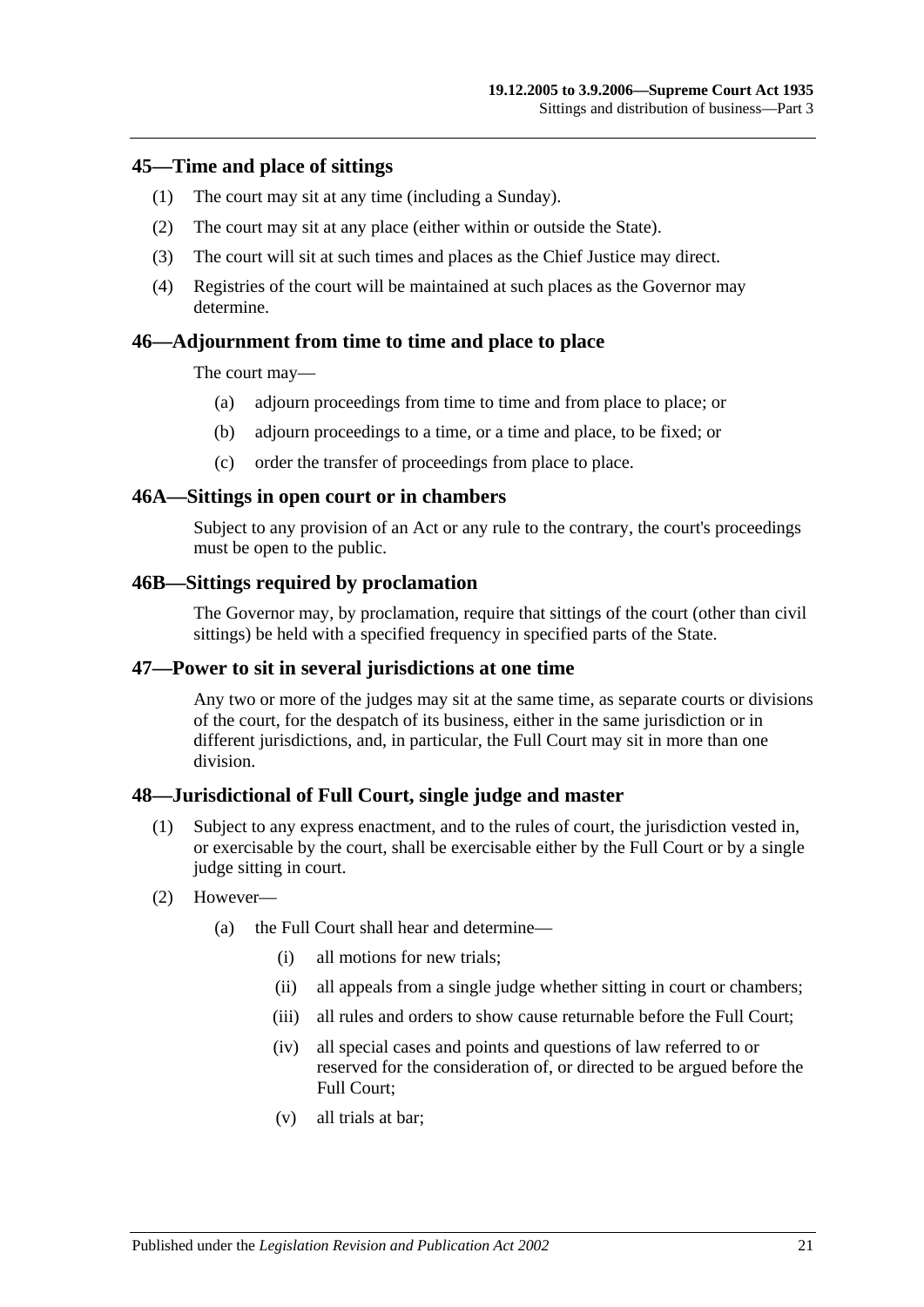- (vi) all causes and matters which are required by the rules of court, or by the express provision of any other Act, to be heard or determined by the Full Court;
- (b) the jurisdiction of the court may be exercised by a judge in chambers in all such causes or matters, and in all such proceedings in any cause or matter, as are authorised by statute or by the rules or practice of the court;
- (c) the jurisdiction of the court may be exercised by a master to the extent authorised by this Act or any other Act, or by rules of court made under this Act or any other Act.

## <span id="page-21-0"></span>**49—Cases or points of law reserved for Full Court**

- (1) Any judge of the court sitting in the exercise of any jurisdiction may reserve any case or any point in a case for the consideration of the Full Court, or may direct any case or point in a case to be argued before the Full Court, and the Full Court may hear and determine any such case or point so reserved or so directed to be argued.
- (2) Subject to any express enactment the like powers may be exercised in relation to any appeal or matter whatsoever, which comes before a judge, under any enactment by which a judge of the court is designated as the judge, arbitrator, or person appointed to hear and determine the appeal or matter, notwithstanding that the determination of the judge is expressed to be final or without appeal.

## <span id="page-21-1"></span>**50—Appeals against decisions of judges and masters**

- (1) Subject to the rules of court an appeal shall lie to the Full Court against every judgment, including every declaratory judgment entered pursuant to [section](#page-13-2) 30B of this Act and any final assessment made thereon, order, or direction of a judge, whether in court or chambers, and also from the refusal of any judge to make any order.
- (1a) However—
	- (a) no appeal shall lie from—
		- (i) an order allowing an extension of time to appeal from a judgment or order;
		- (ii) an order giving unconditional leave to defend an action;
		- (iii) any judgment or order which is by statute, or by agreement of the parties, final or without appeal;
	- (b) no appeal shall lie without the leave of the judge from any order—
		- (i) made by consent of the parties;
		- (ii) as to costs only which by law are left to the discretion of the judge;
	- (c) no appeal shall lie without the leave of the judge or of the Full Court from—
		- (i) an order on appeal from the Magistrates Court;
		- (ii) any interlocutory order or interlocutory judgment except in the following cases, namely;
			- (A) any order refusing unconditional leave to defend;
			- (B) where the liberty of the subject or the custody of infants is concerned;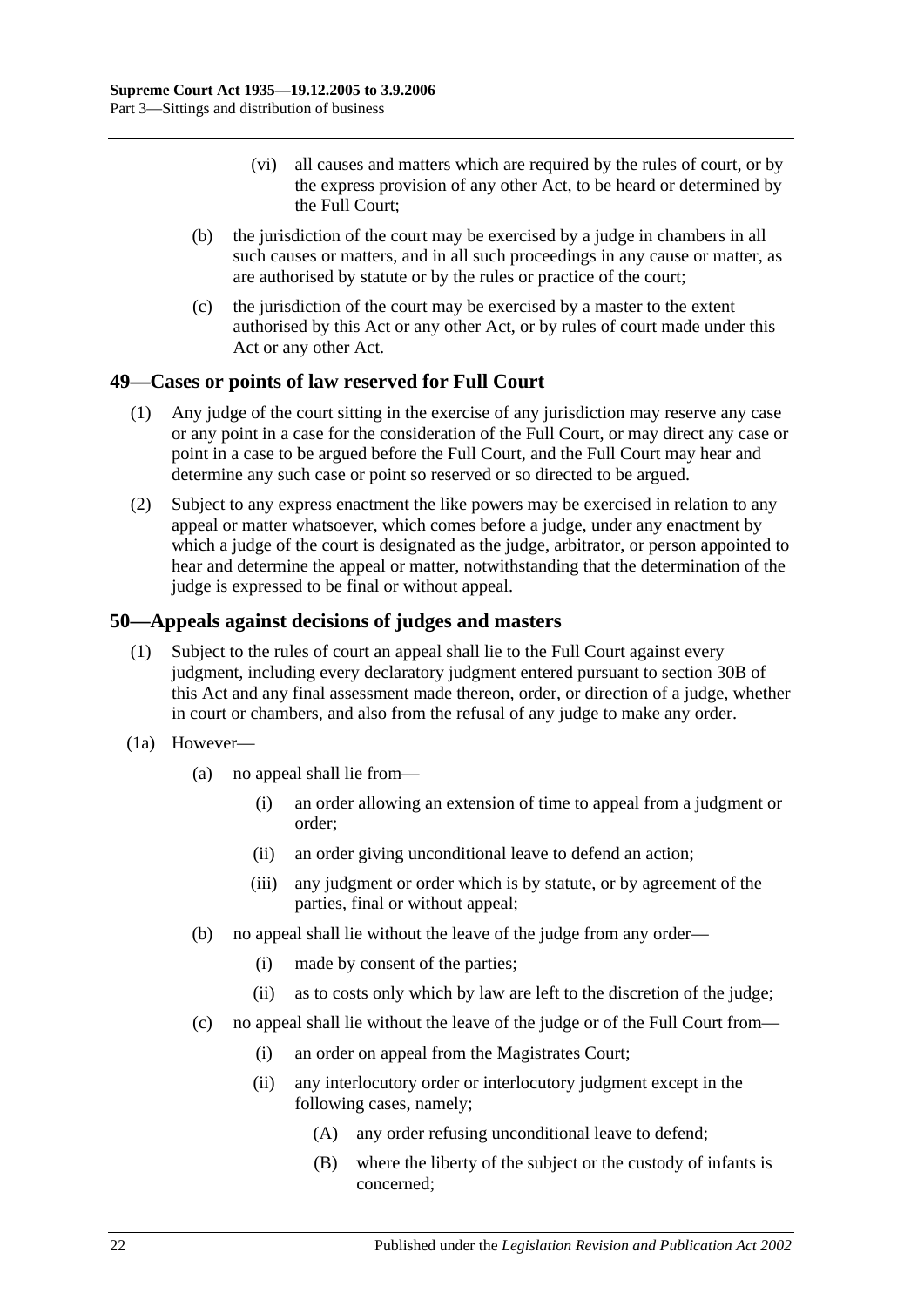- (C) where an injunction or the appointment of a receiver is granted or refused;
- (D) any decision determining the claim of any creditor or the liability of any contributory or the liability of any director or other officer under the *[Companies Act](http://www.legislation.sa.gov.au/index.aspx?action=legref&type=act&legtitle=Companies%20Act%201962) 1962*, as amended, or under any corresponding previous enactment, in respect of misfeasance or otherwise;
- (E) the grant or refusal of a decree or order *nisi* in a matrimonial cause;
- (F) any assessment of damages not being a final assessment made pursuant to [section](#page-13-2) 30B of this Act;
- (G) such other cases to be prescribed by rules of court as are, in the opinion of the authority making such rules, of the nature of final decisions.
- (2) Subject to the rules of court, an appeal shall lie to a judge against a judgment, order, direction or decision of a master.

### <span id="page-22-0"></span>**51—Applications for leave to appeal**

Any application for leave to appeal may be made *ex parte* unless the judge or the Full Court otherwise directs.

# <span id="page-22-1"></span>**Part 3A—The Land and Valuation Court**

## <span id="page-22-2"></span>**62A—Interpretation**

In this Part, unless the contrary intention appears—

*the Court* means the Land and Valuation Court constituted under this Part;

*the complementary amending Acts* means the *[Crown Lands Act Amendment](http://www.legislation.sa.gov.au/index.aspx?action=legref&type=act&legtitle=Crown%20Lands%20Act%20Amendment%20Act%201969)  Act [1969](http://www.legislation.sa.gov.au/index.aspx?action=legref&type=act&legtitle=Crown%20Lands%20Act%20Amendment%20Act%201969)*, the *[Encroachments Act Amendment Act](http://www.legislation.sa.gov.au/index.aspx?action=legref&type=act&legtitle=Encroachments%20Act%20Amendment%20Act%201969) 1969*, the *[Highways Act Amendment](http://www.legislation.sa.gov.au/index.aspx?action=legref&type=act&legtitle=Highways%20Act%20Amendment%20Act%201969)  Act [1969](http://www.legislation.sa.gov.au/index.aspx?action=legref&type=act&legtitle=Highways%20Act%20Amendment%20Act%201969)*, the *[Land Settlement \(Development Leases\) Act Amendment Act](http://www.legislation.sa.gov.au/index.aspx?action=legref&type=act&legtitle=Land%20Settlement%20(Development%20Leases)%20Act%20Amendment%20Act%201969) 1969*, the *[Land Tax Act Amendment Act](http://www.legislation.sa.gov.au/index.aspx?action=legref&type=act&legtitle=Land%20Tax%20Act%20Amendment%20Act%201969) 1969*, the *[Law of Property Act Amendment Act](http://www.legislation.sa.gov.au/index.aspx?action=legref&type=act&legtitle=Law%20of%20Property%20Act%20Amendment%20Act%201969) 1969*, the *[Local Government Act Amendment Act](http://www.legislation.sa.gov.au/index.aspx?action=legref&type=act&legtitle=Local%20Government%20Act%20Amendment%20Act%201969) 1969*, the *[Pastoral Act Amendment](http://www.legislation.sa.gov.au/index.aspx?action=legref&type=act&legtitle=Pastoral%20Act%20Amendment%20Act%201969)  Act [1969](http://www.legislation.sa.gov.au/index.aspx?action=legref&type=act&legtitle=Pastoral%20Act%20Amendment%20Act%201969)*, the *[Planning and Development Act Amendment Act](http://www.legislation.sa.gov.au/index.aspx?action=legref&type=act&legtitle=Planning%20and%20Development%20Act%20Amendment%20Act%201969) 1969*, the *[Renmark](http://www.legislation.sa.gov.au/index.aspx?action=legref&type=act&legtitle=Renmark%20Irrigation%20Trust%20Act%20Amendment%20Act%201969)  [Irrigation Trust Act Amendment Act](http://www.legislation.sa.gov.au/index.aspx?action=legref&type=act&legtitle=Renmark%20Irrigation%20Trust%20Act%20Amendment%20Act%201969) 1969*, the *[Sewerage Act Amendment Act](http://www.legislation.sa.gov.au/index.aspx?action=legref&type=act&legtitle=Sewerage%20Act%20Amendment%20Act%201969) 1969*, the *[South-Eastern Drainage Act Amendment Act](http://www.legislation.sa.gov.au/index.aspx?action=legref&type=act&legtitle=South-Eastern%20Drainage%20Act%20Amendment%20Act%201969) 1969*, the *[Water Conservation Act](http://www.legislation.sa.gov.au/index.aspx?action=legref&type=act&legtitle=Water%20Conservation%20Act%20Amendment%20Act%201969)  [Amendment Act](http://www.legislation.sa.gov.au/index.aspx?action=legref&type=act&legtitle=Water%20Conservation%20Act%20Amendment%20Act%201969) 1969* and the *[Waterworks Act Amendment Act](http://www.legislation.sa.gov.au/index.aspx?action=legref&type=act&legtitle=Waterworks%20Act%20Amendment%20Act%201969) 1969*.

#### <span id="page-22-4"></span><span id="page-22-3"></span>**62B—Transitional provisions**

(1) Notwithstanding the enactment of this Part and the complementary amending Acts, any appeal, reference, proceeding or other matter instituted or commenced, but not finally disposed of, at the commencement of the *[Supreme Court Act Amendment Act](http://www.legislation.sa.gov.au/index.aspx?action=legref&type=act&legtitle=Supreme%20Court%20Act%20Amendment%20Act%20(No.%203)%201969)  [\(No. 3\)](http://www.legislation.sa.gov.au/index.aspx?action=legref&type=act&legtitle=Supreme%20Court%20Act%20Amendment%20Act%20(No.%203)%201969) 1969*, and the complementary amending Acts, that would, if it had been instituted or commenced after the commencement of those Acts, have proceeded in, and been heard and determined by the Court, shall, subject to this section, proceed in or before, and be heard and determined by, the court, board, tribunal, arbitrator, or other person or authority having cognizance of it, in all respects as if those Acts had not been enacted.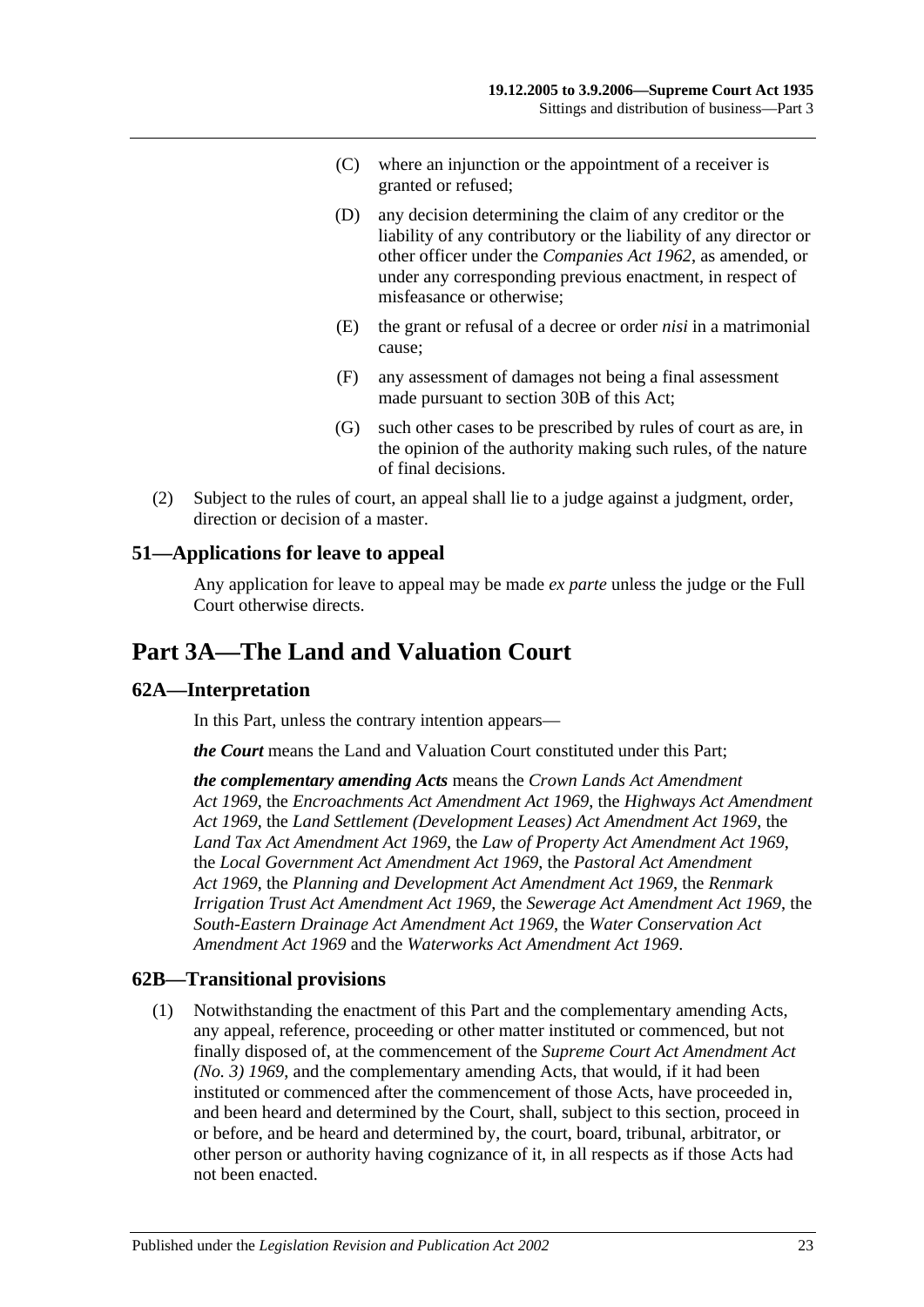- (2) The Court may, upon application by a party to a matter of the kind described in [subsection](#page-22-4) (1) of this section, direct that the matter shall proceed in, and be heard and determined by, the Court, and may give and make all such consequential directions and orders as it deems just for disposing of the matter.
- (3) The Court is hereby invested with all powers that are reasonably necessary or expedient to dispose of any such matter according to law.
- (4) Subject to this section, the operation of section 16 of the *[Acts Interpretation Act](http://www.legislation.sa.gov.au/index.aspx?action=legref&type=act&legtitle=Acts%20Interpretation%20Act%201915) 1915* in relation to this Part and the complementary amending Acts is unaffected.

### <span id="page-23-0"></span>**62C—Establishment of Land and Valuation Court**

- (1) There shall be a court entitled the "Land and Valuation Court" which shall be a division of the Supreme Court of South Australia.
- (2) The Court shall be constituted of a judge upon whom the jurisdiction of the Court has, in accordance with this section, been conferred.
- (3) The Governor may, by proclamation, confer the jurisdiction of the Court upon any judge of the Supreme Court.
- (3a) The Governor may, by proclamation, divest any judge of the jurisdiction of the Court and confer that jurisdiction upon any other judge.
- (4) Where—
	- (a) the judge upon whom the jurisdiction of the Court has been conferred deems it improper or undesirable that he should hear and determine any proceeding before the Court, or he is, by reason of ill health or any other cause, unable, wholly or in part, to perform the duties of his office; or
	- (b) the Governor is of the opinion that it is in the interests of the administration of justice to do so,

the Governor may, by proclamation confer temporarily or permanently the jurisdiction of the Court upon any additional judge.

(5) A judge upon whom the jurisdiction of the Court has been conferred is not thereby precluded from performing and discharging any other functions and duties of a judge of the Supreme Court.

## <span id="page-23-1"></span>**62D—Jurisdiction of the Court**

(1) The Court has the jurisdiction conferred upon it under the following Acts:

the *[Crown Lands Act](http://www.legislation.sa.gov.au/index.aspx?action=legref&type=act&legtitle=Crown%20Lands%20Act%201929) 1929*; the *[Encroachments Act](http://www.legislation.sa.gov.au/index.aspx?action=legref&type=act&legtitle=Encroachments%20Act%201944) 1944*; the *[Highways Act](http://www.legislation.sa.gov.au/index.aspx?action=legref&type=act&legtitle=Highways%20Act%201926) 1926*; the *[Land Settlement \(Development Leases\) Act](http://www.legislation.sa.gov.au/index.aspx?action=legref&type=act&legtitle=Land%20Settlement%20(Development%20Leases)%20Act%201949) 1949*; the *[Land Tax Act](http://www.legislation.sa.gov.au/index.aspx?action=legref&type=act&legtitle=Land%20Tax%20Act%201936) 1936*; the *[Law of Property Act](http://www.legislation.sa.gov.au/index.aspx?action=legref&type=act&legtitle=Law%20of%20Property%20Act%201936) 1936*; the *[Local Government Act](http://www.legislation.sa.gov.au/index.aspx?action=legref&type=act&legtitle=Local%20Government%20Act%201934) 1934*; the *[Pastoral Act](http://www.legislation.sa.gov.au/index.aspx?action=legref&type=act&legtitle=Pastoral%20Act%201936) 1936*;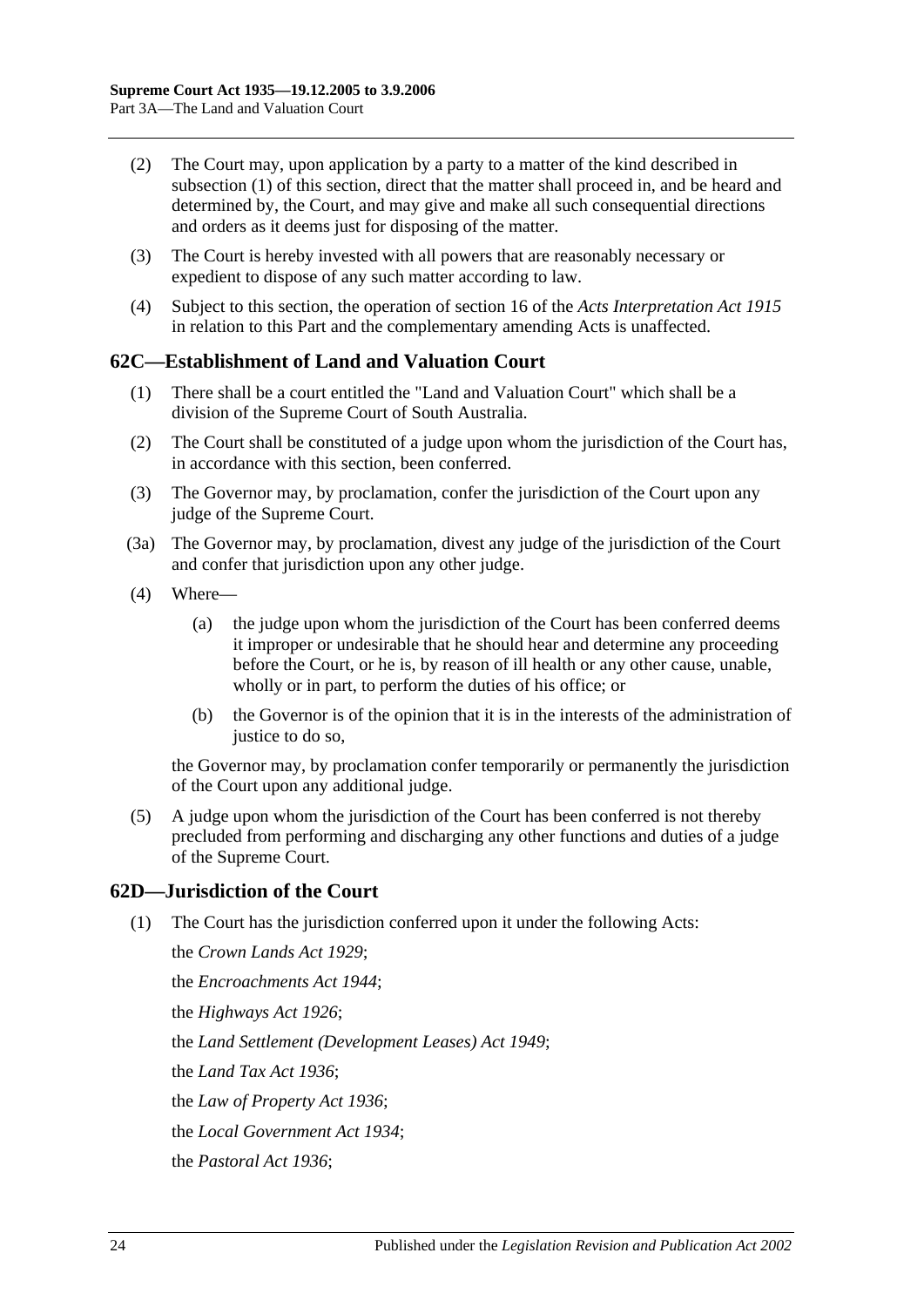the *[Planning and Development Act](http://www.legislation.sa.gov.au/index.aspx?action=legref&type=act&legtitle=Planning%20and%20Development%20Act%201966) 1966*; the *[Renmark Irrigation Trust Act](http://www.legislation.sa.gov.au/index.aspx?action=legref&type=act&legtitle=Renmark%20Irrigation%20Trust%20Act%201936) 1936*; the *[Sewerage Act](http://www.legislation.sa.gov.au/index.aspx?action=legref&type=act&legtitle=Sewerage%20Act%201929) 1929*; the *[South-Eastern Drainage Act](http://www.legislation.sa.gov.au/index.aspx?action=legref&type=act&legtitle=South-Eastern%20Drainage%20Act%201931) 1931*; the *[Water Conservation Act](http://www.legislation.sa.gov.au/index.aspx?action=legref&type=act&legtitle=Water%20Conservation%20Act%201936) 1936*; the *[Waterworks Act](http://www.legislation.sa.gov.au/index.aspx?action=legref&type=act&legtitle=Waterworks%20Act%201932) 1932*.

- (2) The Court shall have jurisdiction to hear and determine all actions, matters and proceedings in which compensation is to be assessed under and pursuant to the *[Compulsory Acquisition of Land Act](http://www.legislation.sa.gov.au/index.aspx?action=legref&type=act&legtitle=Compulsory%20Acquisition%20of%20Land%20Act%201925) 1925* (as amended from time to time) or under and pursuant to any Act passed in substitution for that Act (as it may be amended from time to time), whether or not that Act is expressly, or impliedly, to be read, or incorporated with another Act or Acts (with or without qualification or modification) and whether or not the action, matter or proceeding would, but for this subsection, have been heard or determined by any other court or by arbitrators, or in any other manner.
- (3) The Court shall have such additional jurisdiction as may be conferred upon it by any Act or any regulation under an Act.
- (4) The Court shall, in the exercise of its jurisdiction, have all the powers and authority of the Supreme Court of South Australia and a judgment or order of the Court shall be regarded as, and shall have the force and validity of, a judgment or order of the Supreme Court of South Australia.
- (5) The Court shall have the full jurisdiction exercisable by a single judge of the Supreme Court, but that jurisdiction shall be exercised by the Court only in respect of any cause, matter or proceeding that is before the Court in pursuance of this Part, or any other Act or any regulation under an Act.

## <span id="page-24-3"></span><span id="page-24-0"></span>**62E—Reference of matters involving question of valuation**

- (1) Where any judge is of the opinion that in any cause, pending or part-heard, in the Supreme Court, a question has arisen, or is likely to arise, (whether as a preliminary point or in the course of the hearing), as to the value of land, that judge may, on the application of a party to the cause, or of his own motion, refer the cause to the Court for hearing and determination.
- (2) The Court shall hear and determine any cause referred to it under [subsection](#page-24-3) (1) of this section.

## <span id="page-24-1"></span>**62F—Appeals and cases stated**

The provisions of [sections](#page-21-0) 49 and [50](#page-21-1) of this Act shall extend and apply to and in relation to the Land and Valuation Court and any judgment, order or direction thereof.

## <span id="page-24-2"></span>**62G—Right of crown**

The Crown shall be entitled to appear before the Court in any matter or proceeding in which the public interest, or any right or interest of the Crown, may be involved or affected.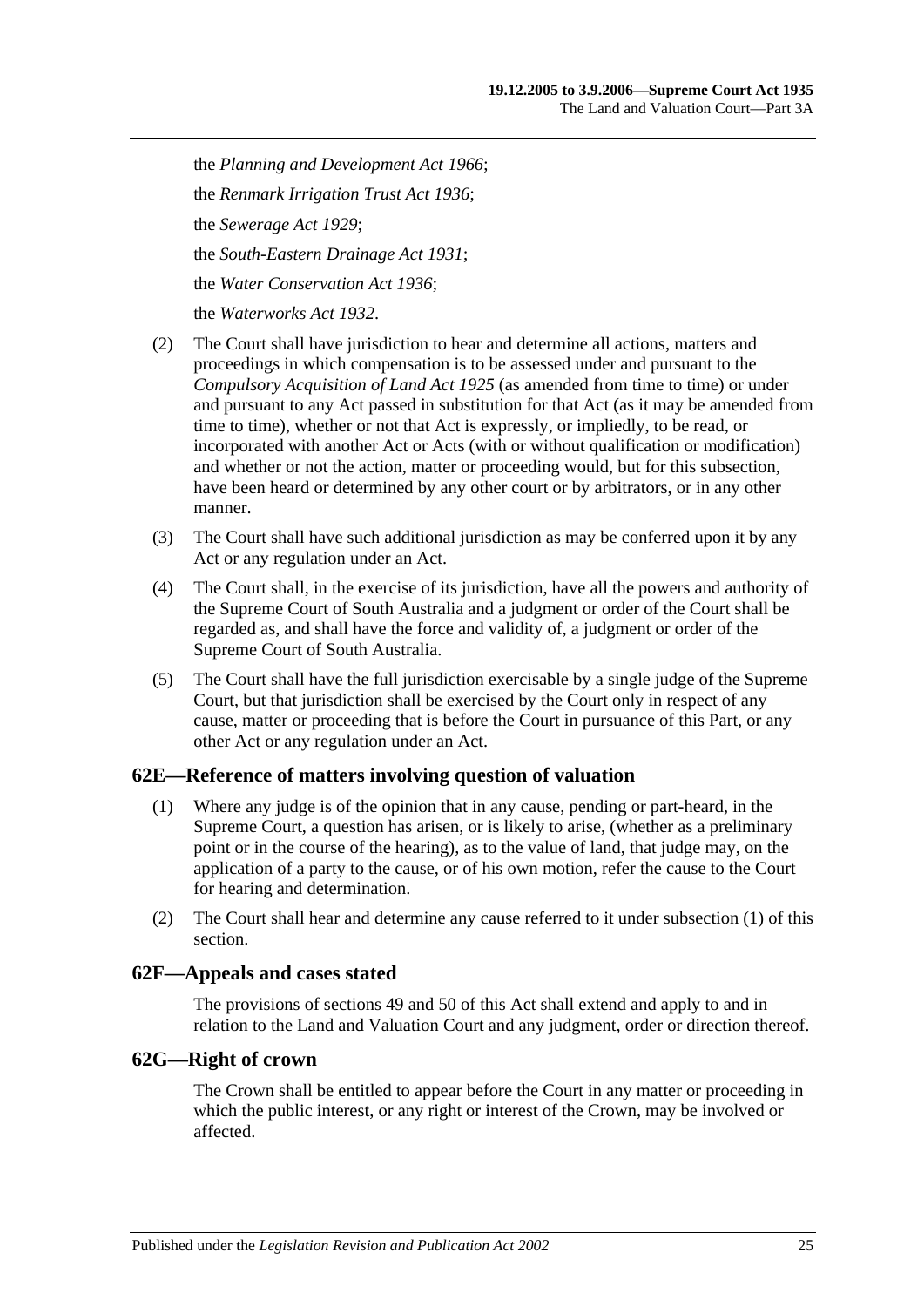## <span id="page-25-0"></span>**62H—Rules of Court**

- (1) Rules of Court may be made under this Act by the judge upon whom the jurisdiction of the Court has been conferred to regulate the practice and procedure of the Court and to provide for any matters necessary or expedient for the purposes of this Part.
- (2) The power to make rules under this section includes power to make rules in respect of any jurisdiction conferred on the Court by this or any other Act, whenever passed.
- (3) The rules may confer or impose on the registrar such powers, authorities, functions and duties in relation to the administration of the business of the court as may be necessary or expedient for the purposes of this Part.
- (3a) A master may exercise such jurisdiction of the court as may be conferred on him by the rules.
- (3b) Subject to the rules, an appeal from a judgment, order, direction or decision of a master made in the exercise of a jurisdiction conferred by the rules shall lie to a judge upon whom the jurisdiction of the court has been conferred.
- (4) Where provisions in respect of the practice or procedure of the Court are contained in this, or any other Act, or in general orders or rules made under the authority of this or any other Act, rules of Court may be made under this section for modifying those provisions to any extent that may be necessary or expedient.
- (5) Rules of Court made under this section take effect from the date of publication in the Gazette or some later date specified in the rules.

### <span id="page-25-1"></span>**62I—Sittings of Court**

The Court shall sit at such times and places as the judge exercising the jurisdiction of the Court directs.

# <span id="page-25-2"></span>**Part 4—Procedure generally**

## <span id="page-25-3"></span>**63—Criminal procedure**

- (1) The practice and procedure in all criminal causes and matters, including the practice and procedure upon appeal, except as expressly altered by this Act, shall be the same as the practice and procedure in similar causes and matters before the passing of this Act.
- (2) Proceedings in *quo warranto* shall be deemed to be civil proceedings whether for the purposes of appeal or otherwise.

## <span id="page-25-4"></span>**64—Saving of existing procedure**

Save as is otherwise provided in this or any other Act, the practice and procedure of the court shall be as prescribed in the existing rules, and in all matters, for which no other provision is made, all forms and methods of procedure, which, under or by virtue of any law, general order or rules whatsoever, were formerly in force in the court, may continue to be used in the like cases and for the like purposes:

Provided that nothing in this section shall be deemed to affect the power of the judges to make rules of court repealing or altering the existing rules.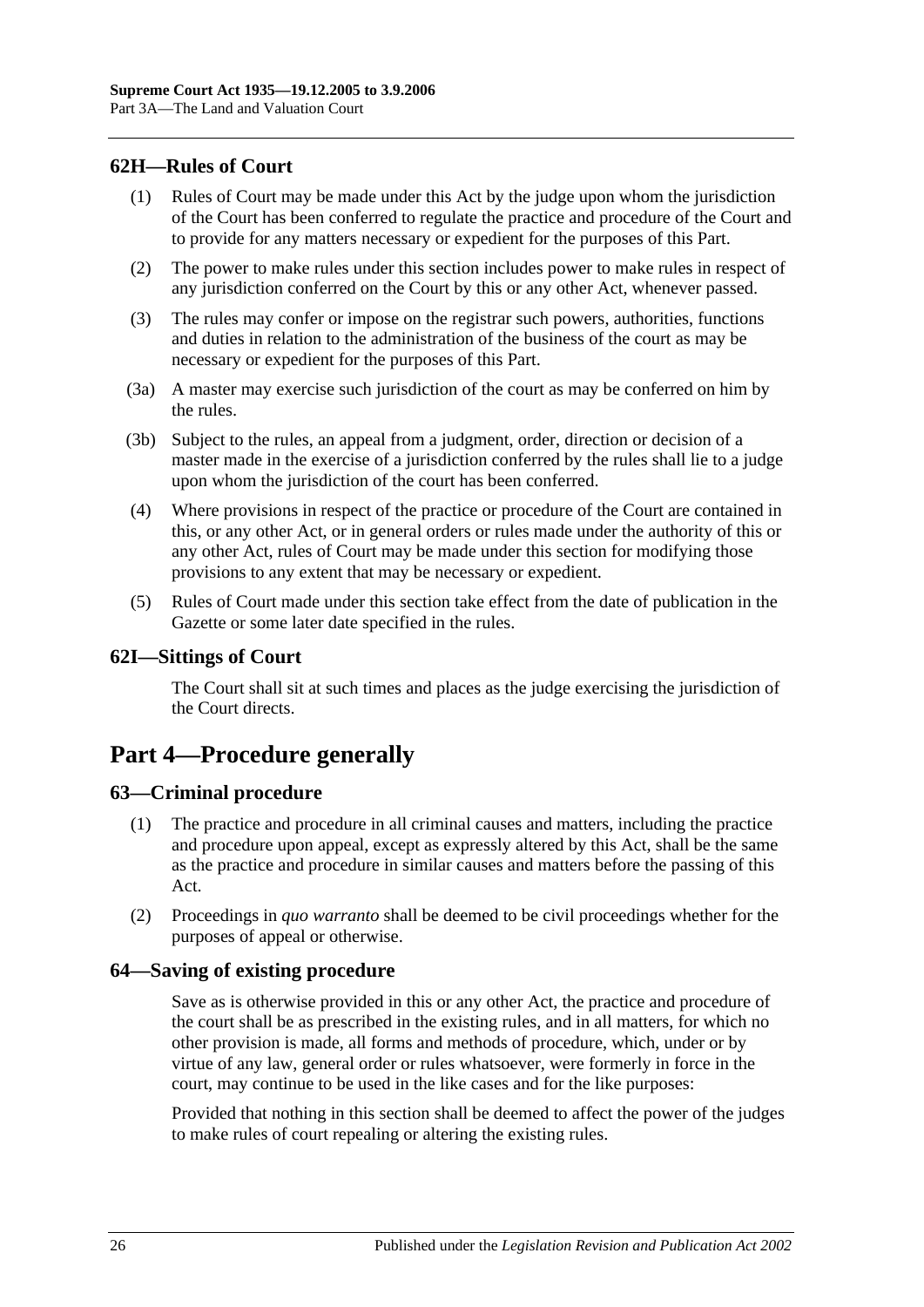## <span id="page-26-0"></span>**65—Mediation and conciliation**

- (1) Subject to and in accordance with the rules of court, the court constituted of a judge may, with or without the consent of the parties, and a master or the registrar may, with the consent of the parties, appoint a mediator and refer a civil proceeding or any issues arising in a civil proceeding for mediation by the mediator.
- (2) A mediator appointed under this section has the privileges and immunities of a judge and such of the powers of the court as the court may delegate.
- (3) A mediator appointed under this section must not, except as required or authorised to do so by law, disclose to another person any information obtained in the course or for the purposes of the mediation.
- (4) The court may itself endeavour to achieve a negotiated settlement of a civil proceeding or resolution of any issues arising in a civil proceeding.
- (5) A judge or master who attempts to settle a proceeding or to resolve any issues arising in a proceeding is not disqualified from taking further part in the proceeding but will be so disqualified if he or she is appointed as a mediator in relation to the proceeding.
- (6) Evidence of anything said or done in an attempt to settle a proceeding by mediation under this section is not subsequently admissible in the proceeding or in related proceedings.
- (7) If a case is settled under this section, the terms of the settlement may be embodied in a judgment.

#### <span id="page-26-1"></span>**66—Trial of issues by arbitrator**

- (1) The court may refer a civil proceeding or any issues arising in a civil proceeding for trial by an arbitrator.
- (2) The arbitrator may be appointed either by the parties to the proceeding or by the court.
- (3) The arbitrator becomes for the purposes of the reference an officer of the court and may exercise such of the powers of the court as the court delegates to the arbitrator.
- (4) The court will, unless good reason is shown to the contrary, adopt the award of the arbitrator as its judgment on the action or issues referred.
- (5) The costs of the arbitrator will be borne, in the first instance, equally by the parties or in such other proportions as the court may direct, but the court may subsequently order that a party be reimbursed wholly or in part by another party for costs incurred under this subsection.

#### <span id="page-26-2"></span>**67—Expert reports**

- (1) The court may refer any question arising in a civil proceeding for investigation and report by a referee who is an expert in the relevant field.
- (2) A person to whom a question is referred under this section becomes for the purposes of the investigation an officer of the court and may exercise such of the powers of the court as the court delegates.
- (3) The court may adopt a report obtained under this section in whole or part.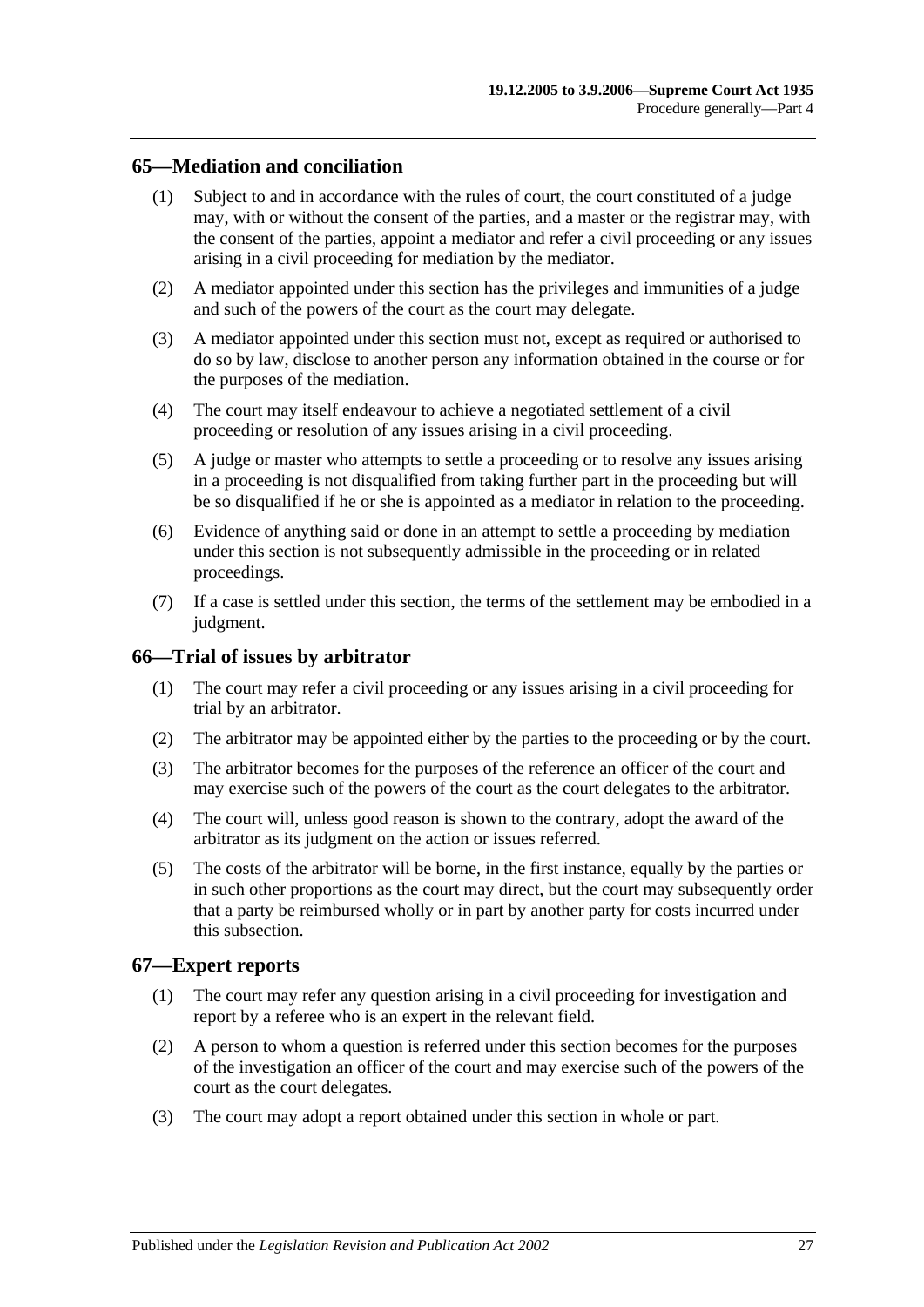(4) The costs of the expert's investigation and report will be borne, in the first instance, equally by the parties or in such other proportions as the court may direct, but the court may subsequently order that a party be reimbursed wholly or in part by another party for costs incurred under this subsection.

### <span id="page-27-0"></span>**71—Assessors**

- (1) Subject to any rules of court, and to the right of having cases submitted to the verdict of a jury in accordance with the *[Juries Act](http://www.legislation.sa.gov.au/index.aspx?action=legref&type=act&legtitle=Juries%20Act%201927) 1927*, the court may in any cause or matter before the court, in which it thinks it expedient so to do, call in the aid of one or more assessors, specially qualified, and try and hear such cause or matter wholly or partially, with the assistance of such assessors.
- (2) The remuneration, if any, to be paid to such assessors shall be determined by the court, and the sum so fixed shall be paid by the sheriff in the same manner as jury fees are paid.

## <span id="page-27-1"></span>**72—Rules of court**

- (1) Rules of court may be made under this Act by any three or more judges of the Supreme Court for any of the following purposes:
	- (a) for regulating the sittings of the court, and of the judges sitting in chambers and the vacations to be observed by the court and the officers of the court;
	- (b) for regulating the pleading practice and procedure of the court in any jurisdiction, and the initiating of actions and proceedings therein;
	- (c) for imposing mutual obligations on parties to proceedings in the court to disclose to each other the contents of expert reports or other material of relevance to the proceedings before the proceedings are brought to trial;
	- (d) for regulating any matters relating to the referral of a proceeding or issues arising in a proceeding to a mediator or arbitrator, the conduct of mediations or arbitrations or the referral of questions for investigation and report by an expert (whether appointed under [section](#page-26-2) 67 or otherwise);
	- (e) for regulating and directing the means by which particular facts may be proved, and the mode in which evidence thereof may be given in any proceedings, or at any stage of the proceedings, and in relation to the purposes aforesaid for allowing examinations, affidavits, or depositions to be read at any trial or hearing, or in any cause or matter, or allowing secondary evidence to be given, and for providing that the court or a judge may give special directions or make special orders in relation to any of the matters aforesaid;
	- (f) for empowering a master to do any such thing and to transact any such business and to exercise any such authority and jurisdiction in respect of the same, including the jurisdiction to refer a bill of costs for taxation, or to refer any other matter to a master, as by virtue of any statute, custom, or rule or practice of court may be done, transacted, or exercised by a judge;
	- (g) for regulating any matters relating to the business, authority and jurisdiction that may be transacted or exercised by the master;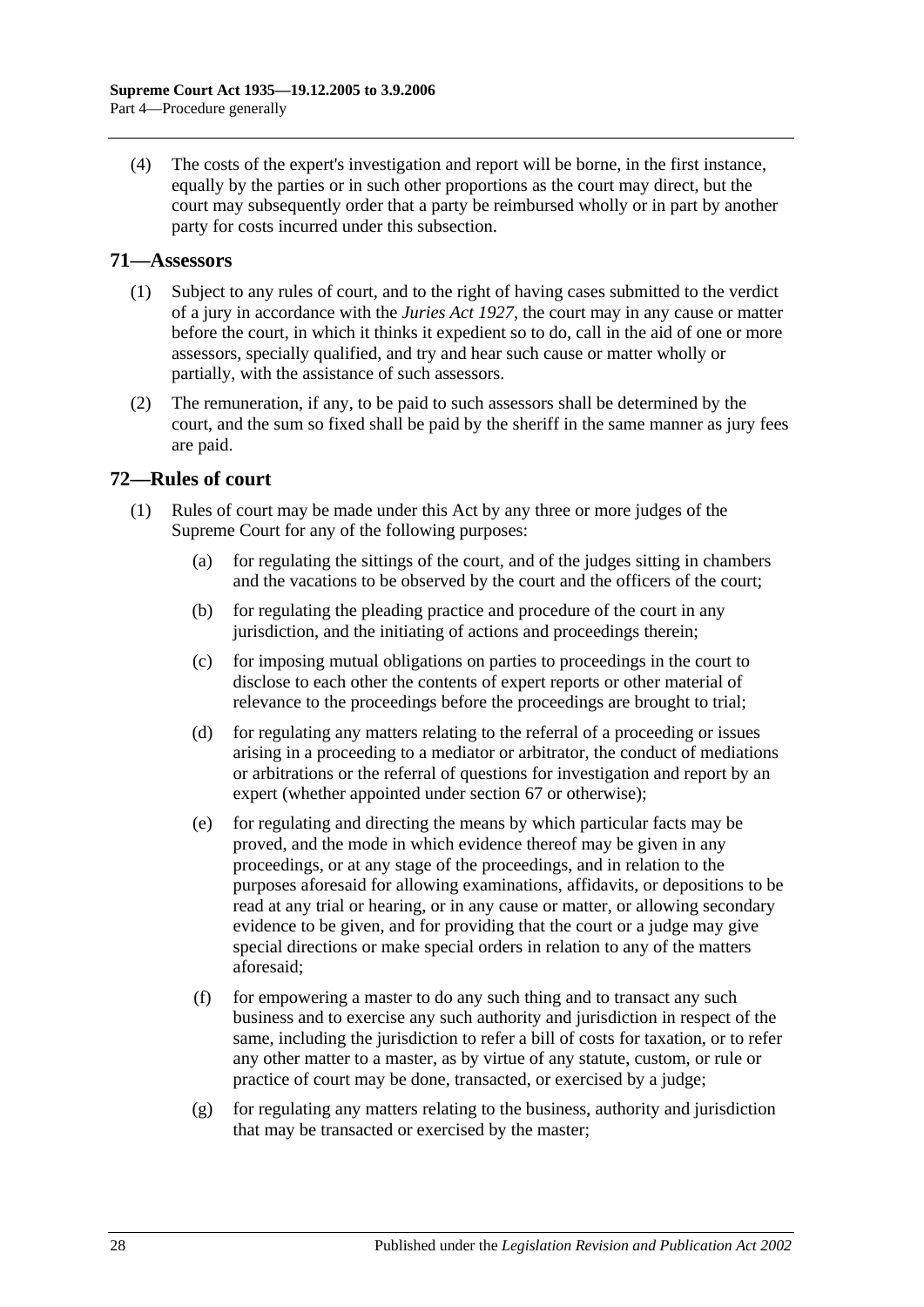- (h) for regulating the duties of the officers of the court and the costs of proceedings therein (including the costs to be allowed to practitioners of the court in respect of business transacted in the court or the offices thereof), and the conduct of any business coming within the cognizance of the court, for which provision is not expressly made by any Act;
- (i) for conferring on the registrar or other member of the non-judicial staff of the court the power to tax costs;
- (j) for regulating the admission of barristers, solicitors, attorneys, and proctors of the court;
- (k) and generally for any purpose mentioned in this Act or for carrying its provisions into effect.
- (2) The power to make rules conferred by this section shall be deemed to include power to make rules in respect of any jurisdiction conferred upon the court or a judge thereof by any Act whenever passed.
- (3) Where any provisions in respect of the practice or procedure of the court are contained in this or any other Act of Parliament, or in general orders or rules made under the authority of any Act, rules of court may be made for modifying such provision to any extent that may be deemed necessary.
- (4) Rules of Court made under this section take effect from the date of publication in the Gazette or some later date specified in the rules.

# <span id="page-28-1"></span><span id="page-28-0"></span>**Part 6—Officers of the court**

## **Division 1—Registrar**

## <span id="page-28-2"></span>**82—The registrar**

- (1) There shall be a registrar of the court.
- (2) No registrar shall be appointed, dismissed or reduced in status, nor shall the office of registrar be abolished, except upon the recommendation, or with the concurrence, of the Chief Justice.
- (3) The registrar is the court's principal administrative officer.
- (3a) The registrar may, in addition to exercising the functions and duties assigned to him or her by this Act or any other Act, exercise any procedural or non-judicial powers of the court assigned by the Chief Justice or by rules of court under this or any other Act.
- (4) The registrar shall, in relation to the performance and discharge of his functions and duties (so far as they relate to the business of the court), be subject to the control and direction of the Chief Justice.

## <span id="page-28-3"></span>**Division 2—Tipstaves**

## <span id="page-28-4"></span>**106—Appointment of tipstaves**

- (1) There will be such tipstaves of the court as are necessary.
- (2) No tipstaff will be appointed except on the recommendation of the Chief Justice.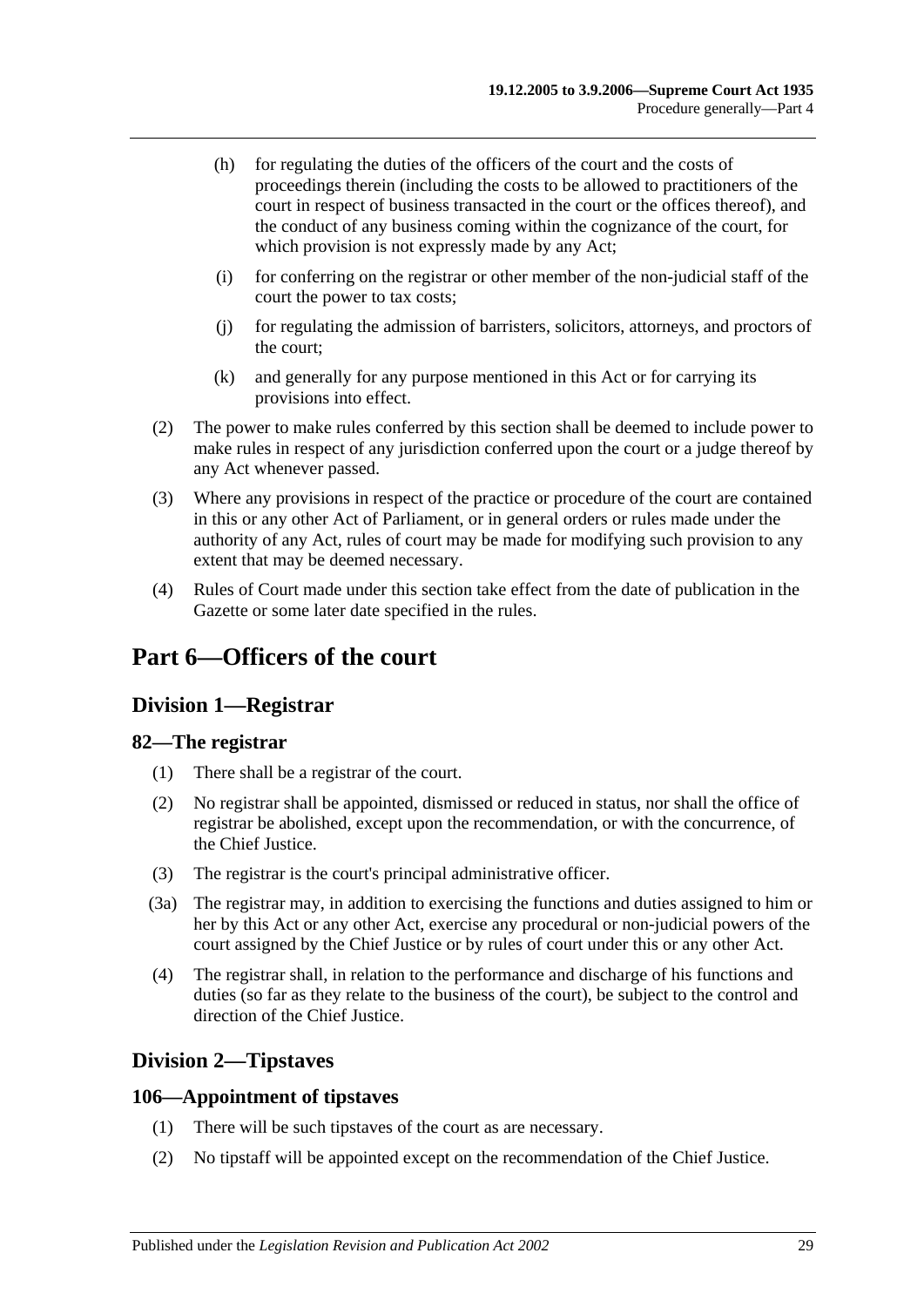### <span id="page-29-0"></span>**107—Duty of tipstaves**

The tipstaves of the court shall be in attendance on the sittings of the court, and any tipstaff may, without warrant, apprehend and lodge in prison all persons who, by the court or any judge, are ordered to be apprehended or committed into prison for contempt of court or otherwise.

#### <span id="page-29-1"></span>**108—Other duties**

Every tipstaff shall perform all such other duties as from time to time are by the court or a judge or rules of court directed to be performed by him.

## <span id="page-29-2"></span>**Division 3—Further provisions as to officers**

### <span id="page-29-3"></span>**109—Appointment of other officers**

- (1) The court shall have such other officers as are necessary for the administration of justice therein, and for the due execution of the judgments, decrees, orders, and processes thereof.
- (2) Subject to [subsection](#page-29-7) (3), no such other officer will be appointed except on the recommendation of the Chief Justice.
- <span id="page-29-7"></span>(3) The associates to the judges will be appointed and may be removed from office by the Chief Justice, but otherwise will be subject to the *[Courts Administration Act](http://www.legislation.sa.gov.au/index.aspx?action=legref&type=act&legtitle=Courts%20Administration%20Act%201993) 1993* in the same way as other staff of the court appointed under that Act.

#### <span id="page-29-4"></span>**110—Duties of officers**

Subject to this Act, the business to be performed in the court, or in the chambers of any judge, other than that performed by the judges, shall be distributed among the officers of the court, in such manner as is directed by rules of court, or, in any cases not provided for by rules of court, as the court or any judge thereof may direct, and such officers shall perform such duties in relation to such business as is directed by this Act or by rules of court, or by such court or any judge thereof; and, subject to this Act and such rules of court, all such officers respectively shall continue to perform the same duties as nearly as may be in the same manner as if this Act had not passed.

#### <span id="page-29-5"></span>**110A—Administrative and ancillary staff**

- (1) The court's administrative and ancillary staff consists of—
	- (a) the registrar; and
	- (b) any other persons appointed to the non-judicial staff of the Court.
- (2) The Court's administrative and ancillary staff (other than judges' associates) will be appointed under the *[Courts Administration Act](http://www.legislation.sa.gov.au/index.aspx?action=legref&type=act&legtitle=Courts%20Administration%20Act%201993) 1993*.

#### <span id="page-29-6"></span>**110B—Responsibilities of non-judicial staff**

A member of the court's administrative or ancillary staff is responsible to the Chief Justice (through any properly constituted administrative superior) for the proper and efficient discharge or his or her duties.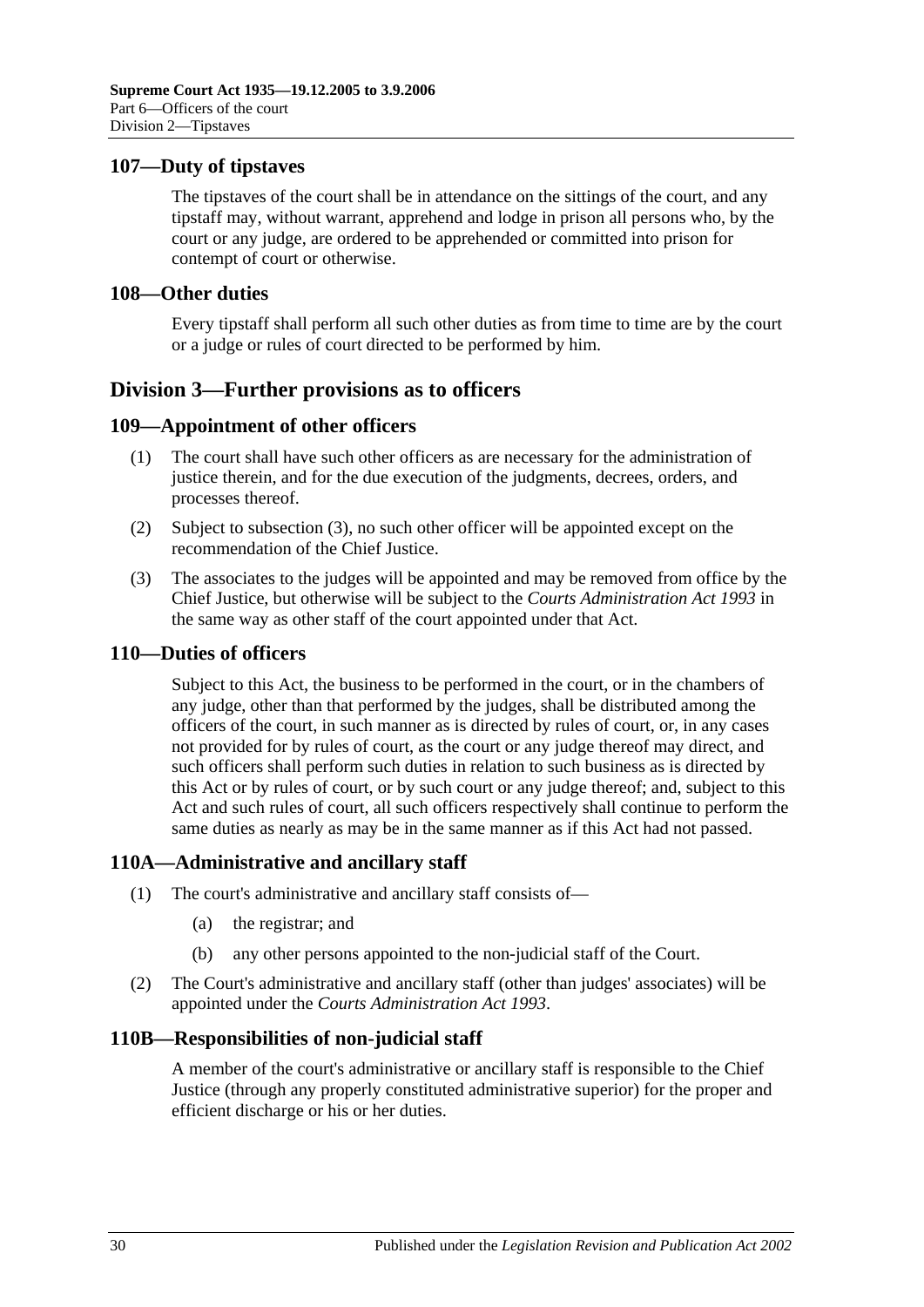# <span id="page-30-0"></span>**Part 7—Miscellaneous provisions**

## <span id="page-30-1"></span>**111—Rules as to division of loss upon collision at sea**

(1) Where, by fault of two or more vessels, damage or loss is caused to one or more vessels, to their cargoes or freight, or to any property on board, the liability to make good the damage or loss shall be in proportion to the degree in which each vessel was in fault:

Provided that, if, having regard to all the circumstances of the case, it is not possible to establish different degrees of fault, the liability shall be apportioned equally.

- (2) Nothing in this section shall operate so as to render any vessel liable for any loss or damage to which her fault has not contributed.
- (3) Nothing in this section shall affect the liability of any person under a contract of carriage or any contract, or shall be construed as imposing any liability upon any person from which he is exempted by any contract or by any provision of law or as affecting the right of any person to limit his liability in manner provided by law.
- (4) For the purposes of this section, the expression *freight* includes passage money and hire, and references to damage or loss caused by the fault of a vessel shall be construed as including references to any salvage or other expenses consequent upon that fault, recoverable at law by way of damages.

## <span id="page-30-2"></span>**112—Damages for personal injuries**

- (1) Where loss of life or personal injuries are suffered by any person on board a vessel owing to the fault of that vessel and of any other vessel or vessels, the liability of the owners of the vessels shall be joint and several.
- (2) Nothing in this section shall be construed as depriving any person of any right of defence on which, independently of this section, he might have relied in an action brought against him by the person injured or any person or persons entitled to sue in respect of such loss of life, or shall affect the right of any person to limit his liability in cases to which this section relates in the manner provided by law.

## <span id="page-30-4"></span><span id="page-30-3"></span>**113—Right of contribution**

(1) Where loss of life or personal injuries are suffered by any person on board a vessel owing to the fault of that vessel, and any other vessel or vessels, and a proportion of the damages is recovered against the owner of one of the vessels which exceeds the proportion in which she was in fault, he may recover by way of contribution the amount of the excess from the owners of the other vessels to the extent to which those vessels were respectively in fault:

Provided that no amount shall be so recovered which could not, by reason of any statutory or contractual limitation of, or exemption from, liability, or which could not for any other reason, have been recovered in the first instance as damages by the persons entitled to sue therefor.

(2) In addition to any other remedy provided by law, the persons entitled to any contribution as provided by [subsection](#page-30-4) (1) of this section shall, for the purpose of recovering the contribution, have subject to the provisions of this Act, the same rights and powers as the persons entitled to sue for damages in the first instance.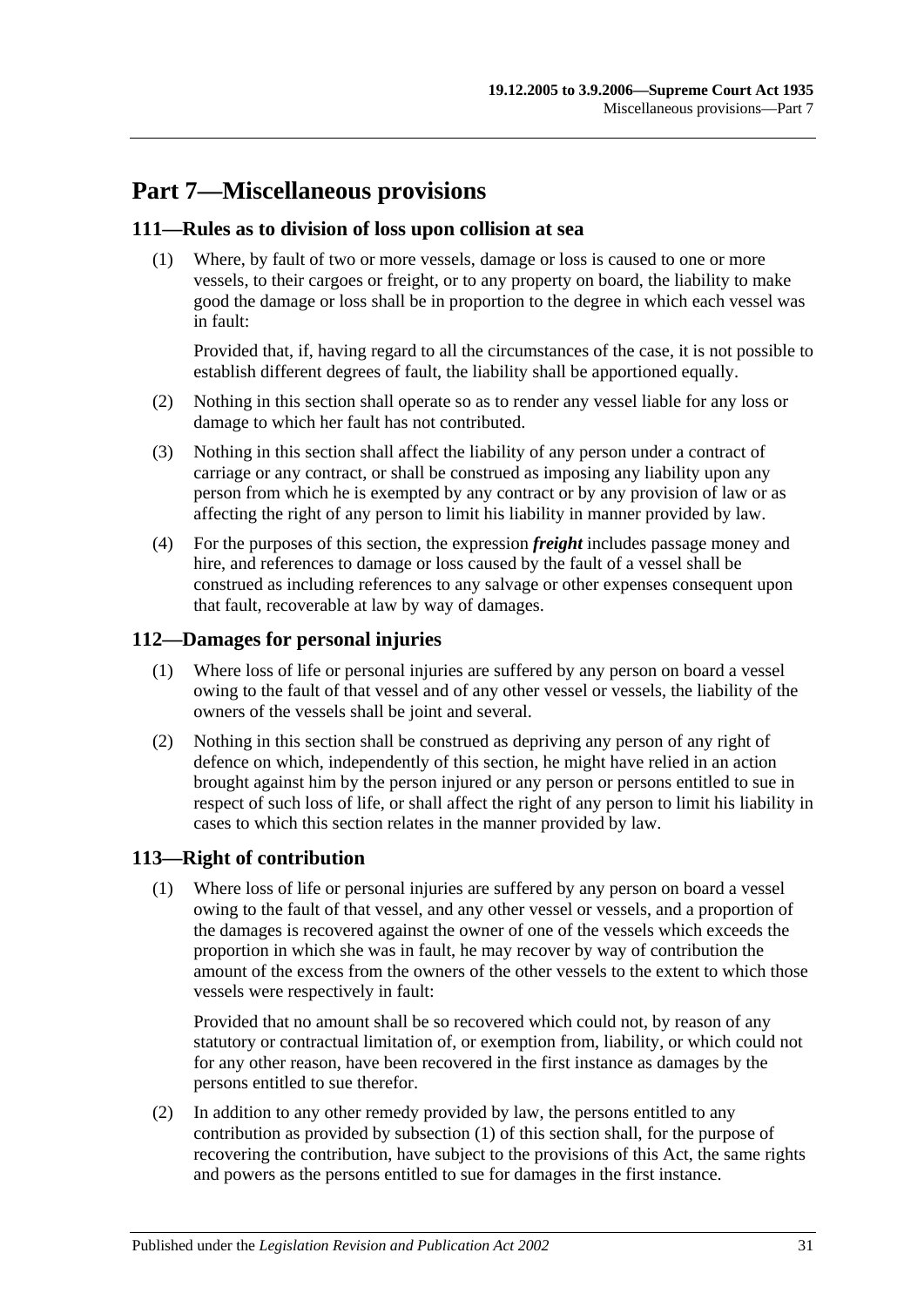### <span id="page-31-0"></span>**114—Interest on judgement debts**

- (1) All money, including costs, payable under any judgment or order shall bear interest at the rate from time to time prescribed by the rules of court.
- (2) The interest shall be computed from the following times:
	- (a) in the case of money other than taxed costs, from the time specified in the judgment or order, and if no time is so specified from the date of the judgment or order:
	- (b) in the case of taxed costs, from the date of the certificate of the taxing officer by whom the costs were taxed or an earlier date specified by the taxing officer in the certificate.

### <span id="page-31-1"></span>**117—Orders to bring prisoners for examination**

- (1) Any sheriff, gaoler, or other officer, having the custody of any prisoner, whose evidence is required in any action, trial, or proceeding, civil or criminal, shall upon receiving an order of a judge for that purpose, take such prisoner for examination before the court, or any judge thereof, or before any official or special referee or arbitrator or other person appointed to take any examination.
- (2) Such an order may be obtained upon affidavit by the party requiring the attendance of such prisoner, and shall set forth the time when and place where such prisoner is to be taken for the purpose of the examination.
- (3) The officer so ordered as aforesaid shall be entitled to be paid the like travelling and other expenses, and compensation for loss of time, as upon attendance at a trial.

#### <span id="page-31-2"></span>**118—Legal process**

- (1) Any process of the court may be issued, served or executed on a Sunday as well as any other day.
- (2) The validity of process is not affected by the fact that the person who issued it dies or ceases to hold office.

#### <span id="page-31-5"></span><span id="page-31-3"></span>**118A—Service**

- (1) If it is not practicable to serve any process, notice or other document relating to civil or criminal proceedings in the manner otherwise prescribed or contemplated by law, the court may, by order—
	- (a) provide for service by post; or
	- (b) make any other provision that may be necessary or desirable for service.
- (2) Any process, notice or other document served in accordance with an order under [subsection](#page-31-5) (1) will, despite any other law, be taken to have been duly served.

#### <span id="page-31-4"></span>**119—Suitors' funds to vest in master**

All suitors' funds shall be vested in the registrar on behalf of the court and shall be dealt with by him in accordance with this Act and the rules of court, and any order of the court or a judge.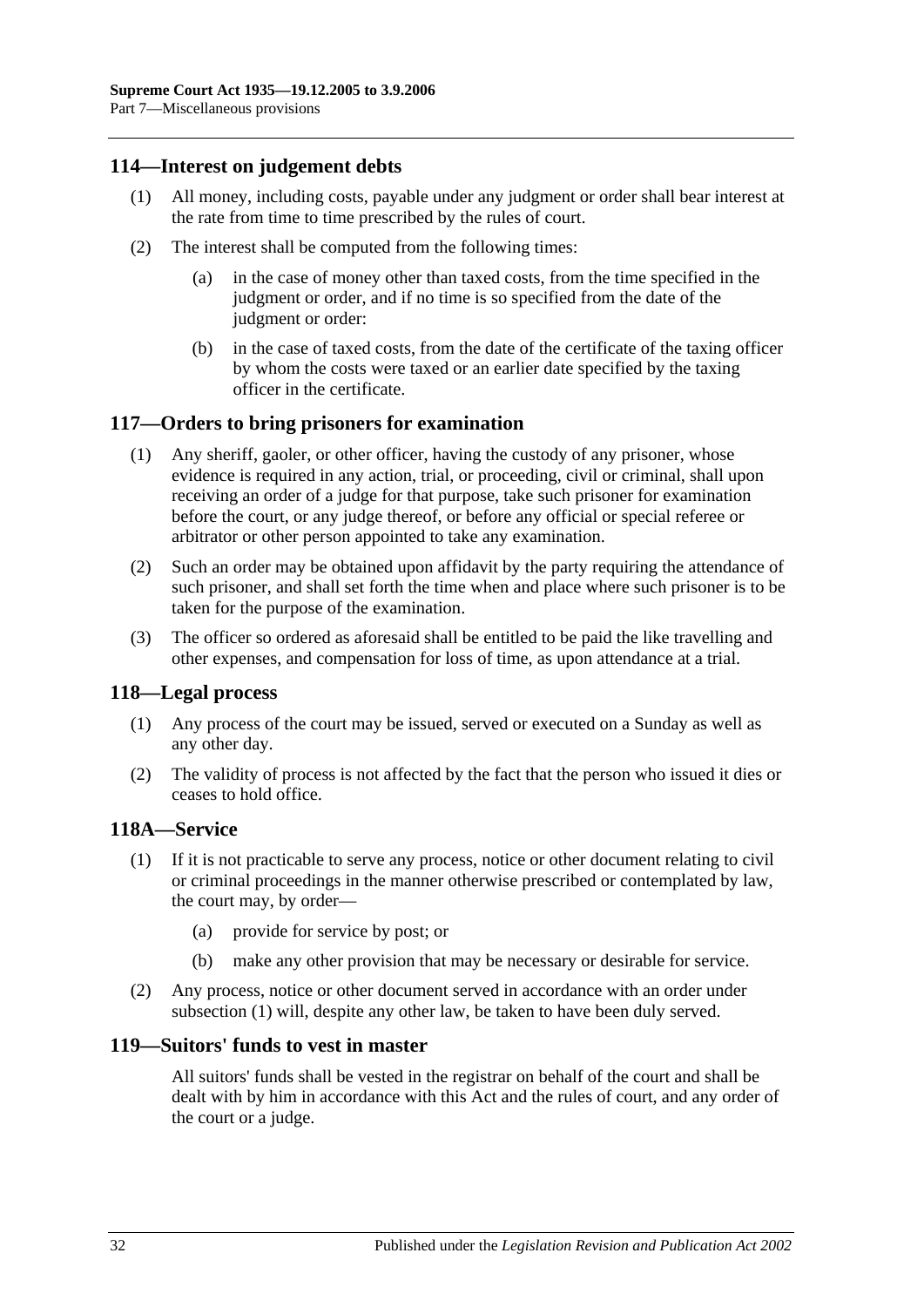#### <span id="page-32-0"></span>**120—Securities in court**

All securities standing in court or at any time deposited in court shall be held by the registrar in trust to apply the same in accordance with law.

### <span id="page-32-1"></span>**121—Liability of Treasurer for default of master**

- (1) The Treasurer shall be liable to make good to the suitors of the court all suitors' funds and securities in court, and for that purpose may by authority of this Act, and without any further appropriation, make any necessary payments out of the general revenue of the State.
- (2) If the Chief Justice certifies to the Treasurer in writing that the registrar has failed to pay any money in court or to transfer or deliver any securities in court required by law or by any order of the court to be paid, transferred, or delivered by him, or has been guilty of any default with respect to any such money or securities, the Treasurer shall pay out of the general revenue to such persons as are named by the Chief Justice in the certificate, such sums as the Chief Justice certifies in writing to be required for the purpose of paying the money so required to be paid or of replacing the securities so required to be transferred or delivered, or of making good such default.

## <span id="page-32-2"></span>**122—Banking and investment of suitors' funds**

- (1) All suitors' funds shall, as soon as practicable after payment into, or deposit in court, be paid into the Treasury or an ADI in Adelaide.
- (2) Such funds or such part thereof as the rules direct shall be invested in such manner and at such times as the rules of court prescribe.
- (3) The interest or other income from such investment shall be dealt with as prescribed by rules of court.
- (4) Until rules of court are made under this section the law and practice relating to the deposit, payment, delivery and transfer in into and out of court of suitors' funds and securities which belong to suitors, shall continue as at the commencement of this Act.

#### <span id="page-32-3"></span>**123—Investments made under order of the court**

Any money in court which under the rules of court or under the order of the court is required to be laid out in any particular investment shall be so laid out notwithstanding anything in this Act.

#### <span id="page-32-4"></span>**124—Validity of payments etc pursuant to rules of court**

All acts done by the registrar with reference to funds in court pursuant to and in accordance with rules of court shall be as valid and effectual as if they had been done in pursuance of an order of the court.

#### <span id="page-32-5"></span>**125—Remittances by post**

Where by rules of court the registrar is authorised to make payments of money to persons entitled thereto upon their request by transmitting to them by post crossed cheques or other documents intended to enable them to obtain payment of the sums expressed therein, the posting of a letter containing the cheque or document and addressed to the person entitled thereto at the address given by him in his request shall, as respects the liability of the registrar and of the Treasurer respectively, be equivalent to the delivery of the cheque or document to that person himself.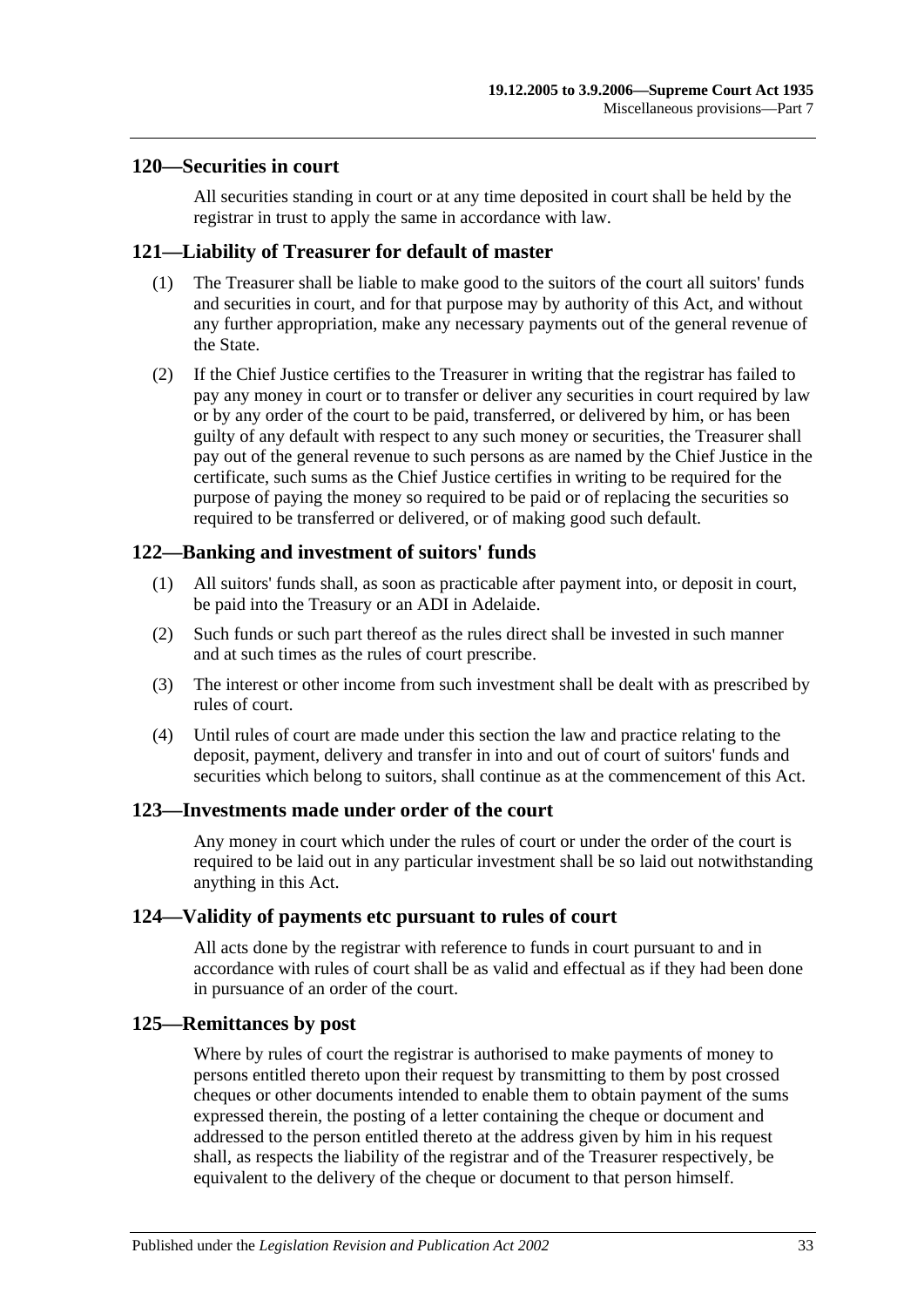### <span id="page-33-0"></span>**126—Power to appoint deputies**

In [sections](#page-32-0) 120 to 126, inclusive, the term registrar shall not include an acting registrar, but the registrar may do any act, sign or execute any instrument and exercise any authority required or authorised to be done, signed, executed, or exercised by him in relation to suitors' funds, by a deputy of the registrar appointed by the Chief Justice.

#### <span id="page-33-1"></span>**127—Rules of Court**

The judges may make rules of court in accordance with the provisions for making rules of court contained in this Act for regulating—

- (a) the deposit, payment, delivery and transfer in, into, and out of court of money and securities which belong to suitors or are otherwise capable of being deposited in or paid or transferred into court or under the custody of the court; and
- (b) the investment of and other dealings with money and securities in court; and
- (c) the disposal of the interest or other income from such investments; and
- (d) the execution of the orders of the court and the powers and duties of the registrar with reference to such money and securities; and
- (e) any other matters incidental to or connected with the matters previously mentioned in this section.

#### <span id="page-33-2"></span>**128—Payment to the Treasurer of unclaimed suitors' funds**

- (1) In the month of July in every year the registrar shall pay to the Treasurer, as part of the general revenue of the State, all suitors' funds which, on the first day of that month, have been unclaimed for the period of six years next preceding.
- (2) Such moneys shall not be afterwards claimable from the Treasurer unless the court otherwise orders.

#### <span id="page-33-3"></span>**129—Party subsequently claiming may petition the Supreme Court etc**

- (1) If at any time after any such money has been so paid to the Treasurer, any person applies to the court, by summons, for the payment to him of that money or any part thereof, and the court is satisfied upon affidavit or other sufficient evidence adduced that the applicant is entitled to the whole or any part of the money claimed by him, the court shall make an order for payment of the sum to which the applicant is entitled, with or without such additional amount as would have accrued (whether as interest or otherwise) had that sum been retained by the court from the time when it was paid to the Treasurer to the time of the court order.
- (2) On any such order being served on the Treasurer he shall issue and pay the money mentioned in the order to the persons to whom it is payable by virtue of the order, and the receipt of any person to whom any such money is so paid shall be a full and valid discharge for the sum stated in the receipt to have been received.

### <span id="page-33-4"></span>**130—Court fees**

(1) The Governor may, by regulation, prescribe and provide for the payment of fees in respect of proceedings in the court, or any step in such proceedings.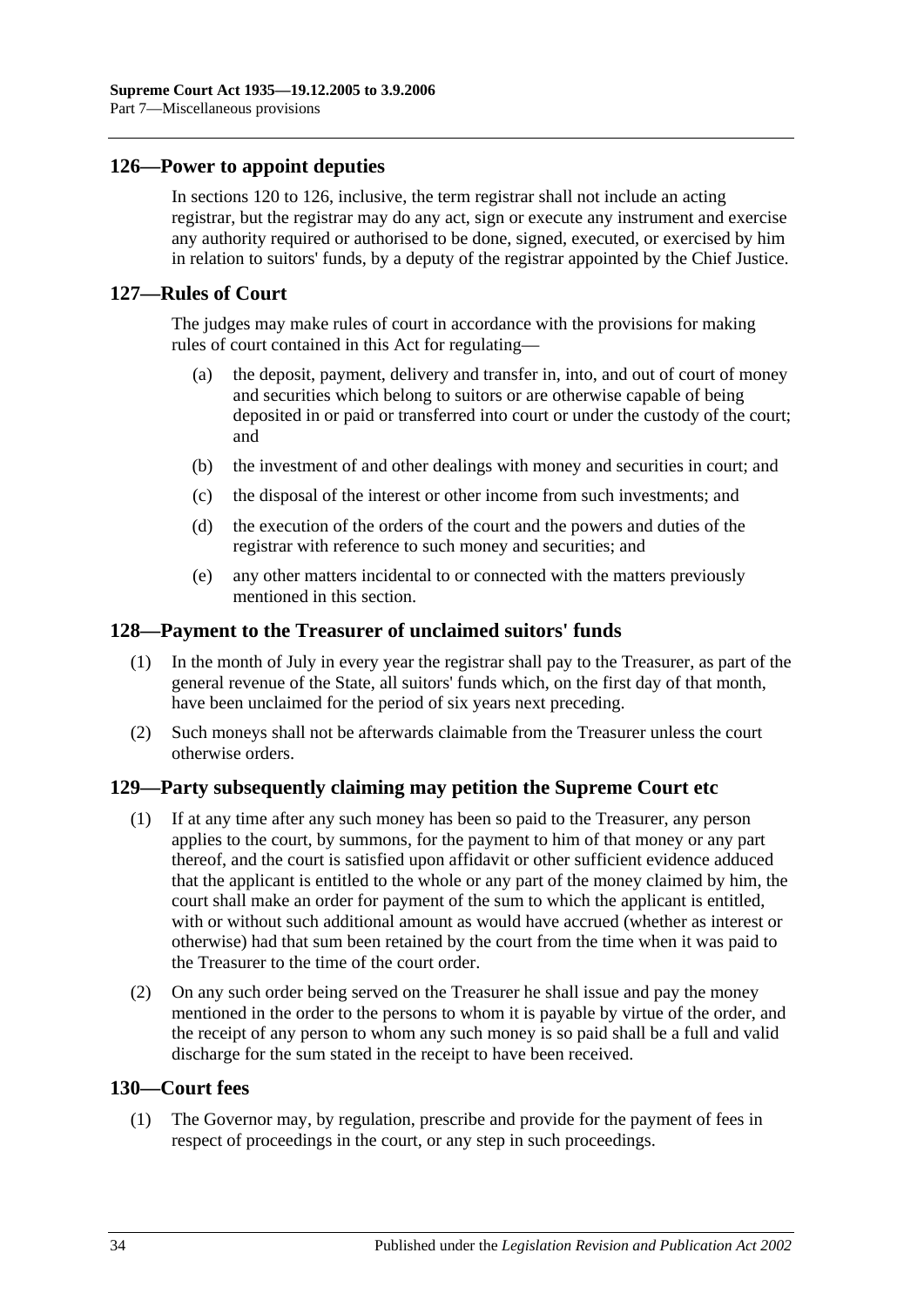(2) The court may remit or reduce a fee on account of the poverty of the party by whom the fee is payable or for any other proper reason.

### <span id="page-34-0"></span>**131—Accessibility of evidence etc**

- (1) Subject to this section, the court must, on application by any member of the public, allow the applicant to inspect or obtain a copy of—
	- (aa) any process relating to proceedings and forming part of the court's records;
	- (a) a transcript of evidence taken by the court in any proceedings;
	- (b) any documentary material admitted into evidence in any proceedings;
	- (c) a transcript of submissions by counsel;
	- (d) a transcript of the judge's summing up or directions to the jury, in a trial by jury;
	- (e) a transcript of reasons for judgment (including remarks made by the court on passing sentence);
	- (f) a judgment or order given or made by the court.
- <span id="page-34-1"></span>(2) A member of the public may inspect or obtain a copy of the following material only with the permission of the court:
	- (a) material that was not taken or received in open court;
	- (b) material that the court has suppressed from publication;
	- (c) material placed before the court during sentencing proceedings (including material furnished under section 7 of the *[Criminal Law \(Sentencing\)](http://www.legislation.sa.gov.au/index.aspx?action=legref&type=act&legtitle=Criminal%20Law%20(Sentencing)%20Act%201988)  Act [1988](http://www.legislation.sa.gov.au/index.aspx?action=legref&type=act&legtitle=Criminal%20Law%20(Sentencing)%20Act%201988)*);
	- (d) documentary material filed in connection with a preliminary examination;
	- (e) a transcript of any oral evidence taken at a preliminary examination;
	- (f) a photograph, slide, film, video tape, audio tape or other form of recording from which a visual image or sound can be produced;
	- (fa) a report prepared to assist the court in determining a person's eligibility for, or progress in, an intervention program (within the meaning of the *[Bail Act](http://www.legislation.sa.gov.au/index.aspx?action=legref&type=act&legtitle=Bail%20Act%201985) 1985* or the *[Criminal Law \(Sentencing\) Act](http://www.legislation.sa.gov.au/index.aspx?action=legref&type=act&legtitle=Criminal%20Law%20(Sentencing)%20Act%201988) 1988*);
	- (g) material of a class prescribed by the regulations.
- (3) The court may permit inspection or copying of material referred to in [subsection](#page-34-1) (2) subject to any condition it considers appropriate, including a condition limiting the publication or use of the material.
- (4) A decision by the court on an application under this section is administrative and is final and not subject to any form of review.
- (5) The court may charge a fee, fixed by regulation, for inspection or copying of material under this section.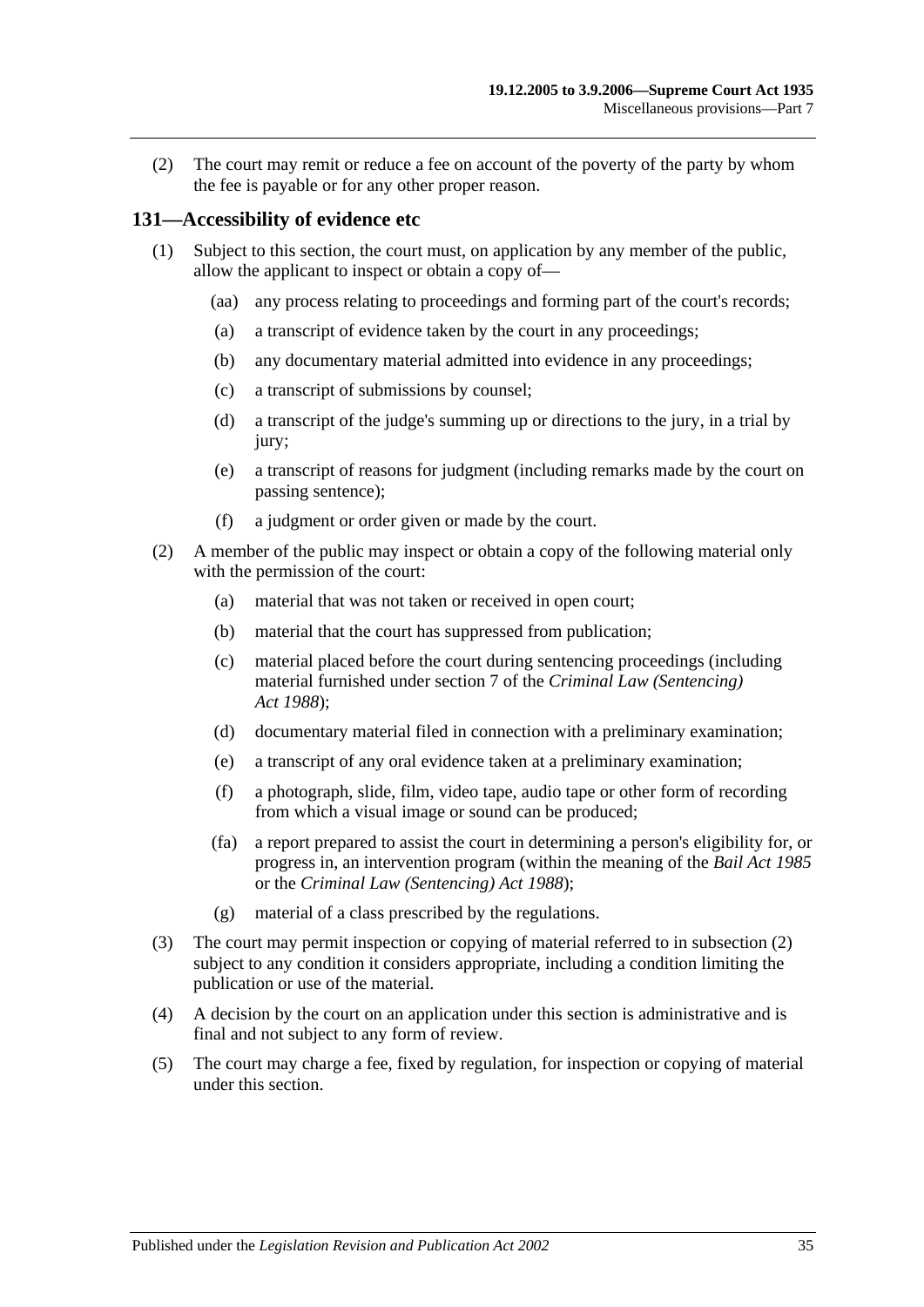# <span id="page-35-0"></span>**Schedule—Acts repealed**

| <b>Number and year</b><br>of Act | Short or long title of Act                                                                                                                                                                                                                                                                                                                                                                                                                                                  | <b>Extent of repeal</b>                            |
|----------------------------------|-----------------------------------------------------------------------------------------------------------------------------------------------------------------------------------------------------------------------------------------------------------------------------------------------------------------------------------------------------------------------------------------------------------------------------------------------------------------------------|----------------------------------------------------|
| 15 of 1842                       | An Act to regulate the Appointment and the Duties of the<br>Sheriff of the Province of South Australia                                                                                                                                                                                                                                                                                                                                                                      | The whole                                          |
| 3 of 1843                        | An Ordinance to amend an Ordinance intituled "An Act to<br>regulate the Appointment and Duties of the Sheriff of the<br>Province of South Australia"                                                                                                                                                                                                                                                                                                                        | The whole                                          |
| 9 of 1845                        | An Ordinance for adopting in South Australia certain parts of<br>an Act made and passed in the Imperial Parliament which was<br>held in the First and Second Years of the Reign of Her present<br>Majesty intituled "An Act for abolishing Arrest on mesne<br>Process in Civil Actions, except in certain cases; for extending<br>the remedies of Creditors against the property of Debtors; and<br>for amending the laws for the relief of Insolvent Debtors in<br>England | The whole                                          |
| 14 of 1845                       | An Ordinance to provide for the performance of certain matters The whole<br>in the Supreme Court during the occasional absence of the<br>Judge at a distance from Adelaide                                                                                                                                                                                                                                                                                                  |                                                    |
| 20 of 1852                       | An Act to enable the Sheriff to appoint a Deputy to perform the The whole<br>Duties of his Office, and to abolish the Poundage now payable<br>on taking the body in execution                                                                                                                                                                                                                                                                                               |                                                    |
| 5 of 1853                        | Supreme Court Procedure Amendment Act                                                                                                                                                                                                                                                                                                                                                                                                                                       | The whole except sections<br>$162-172$ , inclusive |
| 6 of 1853                        | An Act to give relief to Persons having Claims against the<br>Local Government of South Australia by authorising them to try<br>the validity of such Claims in a Court of Law or Equity                                                                                                                                                                                                                                                                                     | The whole                                          |
| 24 of 1855-6                     | The Supreme Court Procedure Act 1855                                                                                                                                                                                                                                                                                                                                                                                                                                        | The whole                                          |
| 30 of 1855-6                     | An Act to facilitate Actions against Persons absent from the<br>colony and against persons sued as Joint Contractors                                                                                                                                                                                                                                                                                                                                                        |                                                    |
| 31 of 1855–6                     | An Act to consolidate the several Ordinances relating to the<br>establishment of the Supreme Court of the Province of South<br>Australia                                                                                                                                                                                                                                                                                                                                    | The whole                                          |
| 4 of 1858                        | The Summary Procedure on Bills of Exchange Act 1858                                                                                                                                                                                                                                                                                                                                                                                                                         | The whole                                          |
| 5 of 1858                        | Supreme Court Procedure Further Amendment Act of 1858                                                                                                                                                                                                                                                                                                                                                                                                                       | The whole                                          |
| 13 of 1858                       | The Third Judge and District Courts                                                                                                                                                                                                                                                                                                                                                                                                                                         | The whole                                          |
| 23 of 1859                       | An Act to provide for the appointment of Commissioners to<br>take Affidavits as well in South Australia as elsewhere, to be<br>made use of in the Supreme Court of South Australia and for<br>the more easy Administration of Oaths to persons appointed to<br>act as Justices of the Peace in South Australia                                                                                                                                                              | The whole                                          |
| 5 of 1861                        | An Act to amend the Laws regulating the Court of Appeals of<br>the Province of South Australia, and to extend the Powers<br>thereof                                                                                                                                                                                                                                                                                                                                         | The whole                                          |
| 3 of 1862                        | The Common Law Procedure Act 1862                                                                                                                                                                                                                                                                                                                                                                                                                                           | The whole, except<br>sections 1, 2, and 3          |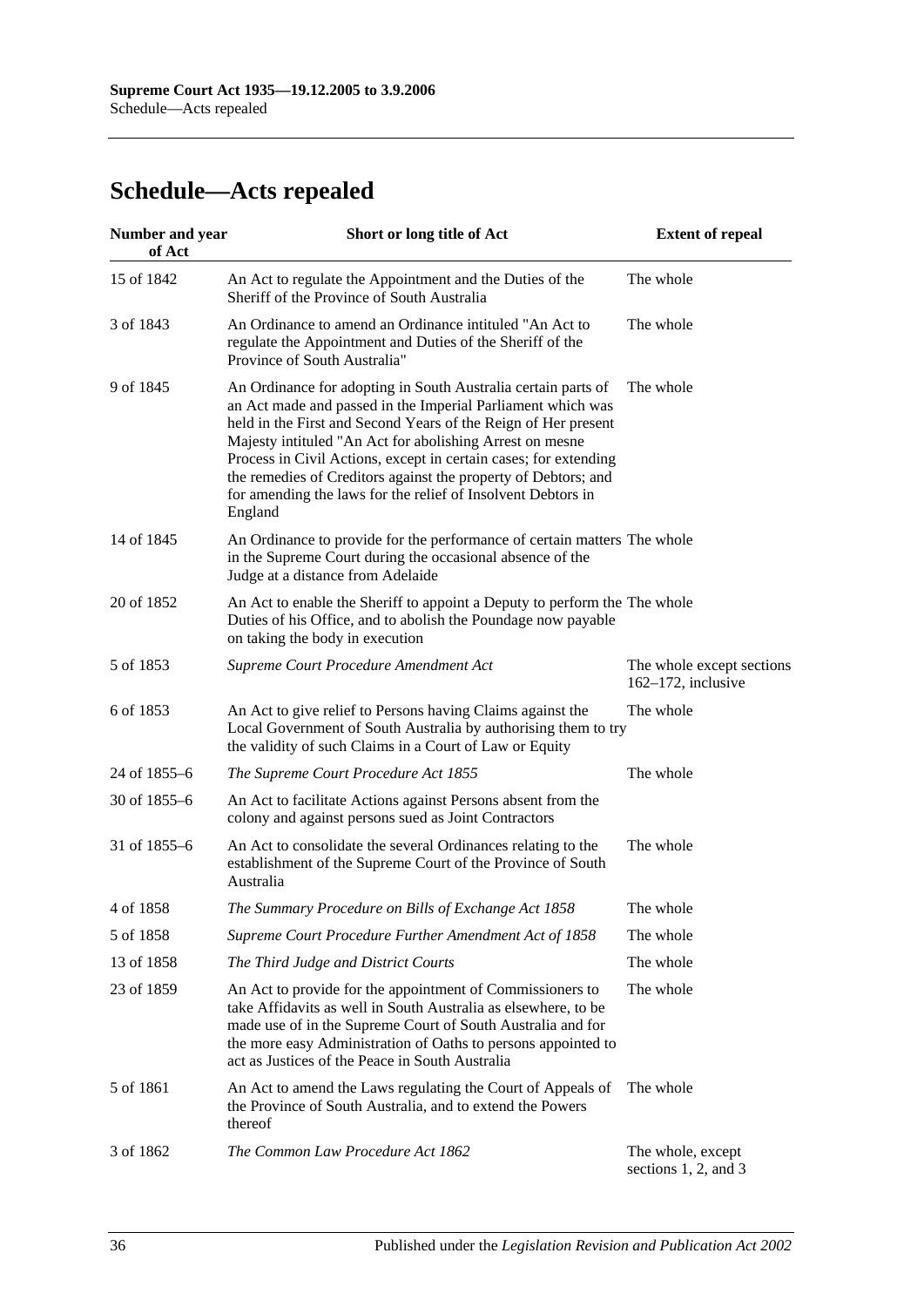| Number and year<br>of Act | Short or long title of Act                                                                                                                                                                                                                                       | <b>Extent of repeal</b>                                           |
|---------------------------|------------------------------------------------------------------------------------------------------------------------------------------------------------------------------------------------------------------------------------------------------------------|-------------------------------------------------------------------|
| 15 of 1865                | The Court of Appeals Amendment Act 1865                                                                                                                                                                                                                          | The whole                                                         |
| 12 of 1865–6              | An Act to provide for the more speedy administration of justice The whole<br>by means of the Supreme Court                                                                                                                                                       |                                                                   |
| 2 of 1866                 | An Act to protect certain persons from actions by reason of<br>their being elected to Parliament while members of the Court of<br>Appeals                                                                                                                        | The whole                                                         |
| 7 of 1866                 | An Act to regulate and amend the Practice and Procedure of the The whole, except<br>Supreme Court of the Province of South Australia in its<br>Revenue Jurisdiction                                                                                              | sections 15 and 26                                                |
| 20 of 1866-7              | The Equity Act 1866                                                                                                                                                                                                                                              | The whole, except<br>sections 150 and 151                         |
| 8 of 1867                 | Supreme Court Act 1867                                                                                                                                                                                                                                           | The whole                                                         |
| 6 of 1868-9               | An Act to repeal Act No. 11 of 1866–7 intituled "An Act to<br>amend The Third Judge and Districts Courts Act, and for other<br>purposes" and to make further provision for the trial of Causes,<br>and trial of Offences at places remote from the Supreme Court | The whole                                                         |
| 7 of 1868-9               | An Act to amend the "Supreme Court Act 1867"                                                                                                                                                                                                                     | The whole                                                         |
| 23 of 1870–71             | An Act to fix the tenure of office of the Primary Judge in<br>Equity, and to provide for the performance of the duties of the<br>office of Primary Judge in Equity in certain cases                                                                              | The whole                                                         |
| 28 of 1873                | An Act to increase the salaries of the Judges of the Supreme<br>Court, and of certain officers of the Civil Service of the<br>Province of South Australia                                                                                                        | The whole                                                         |
| 116 of 1878               | Supreme Court Act 1878                                                                                                                                                                                                                                           | The whole, except<br>paragraphs I-VII,<br>inclusive, of section 6 |
| 120 of 1878               | An Act to amend "The Equity Act 1866"                                                                                                                                                                                                                            | The whole                                                         |
| 286 of 1883               | An Act to amend "The Third Judge and District Courts Act"<br>and the Act No. 6 of 1868–9                                                                                                                                                                         | The whole                                                         |
| 514 of 1891               | The Suitors Unclaimed Funds Act 1891                                                                                                                                                                                                                             | The whole                                                         |
| 1358 of 1919              | Fourth Judge Act 1919                                                                                                                                                                                                                                            | The whole                                                         |
| 1564 of 1923              | Acts Interpretation Act Amendment Act 1923                                                                                                                                                                                                                       | The whole                                                         |
| 1739 of 1926              | Supreme Court Act Amendment Act 1926                                                                                                                                                                                                                             | The whole                                                         |
| 1761 of 1926              | Fifth Judge Act 1926                                                                                                                                                                                                                                             | The whole                                                         |
| 1864 of 1928              | Supreme Court Act 1928                                                                                                                                                                                                                                           | The whole                                                         |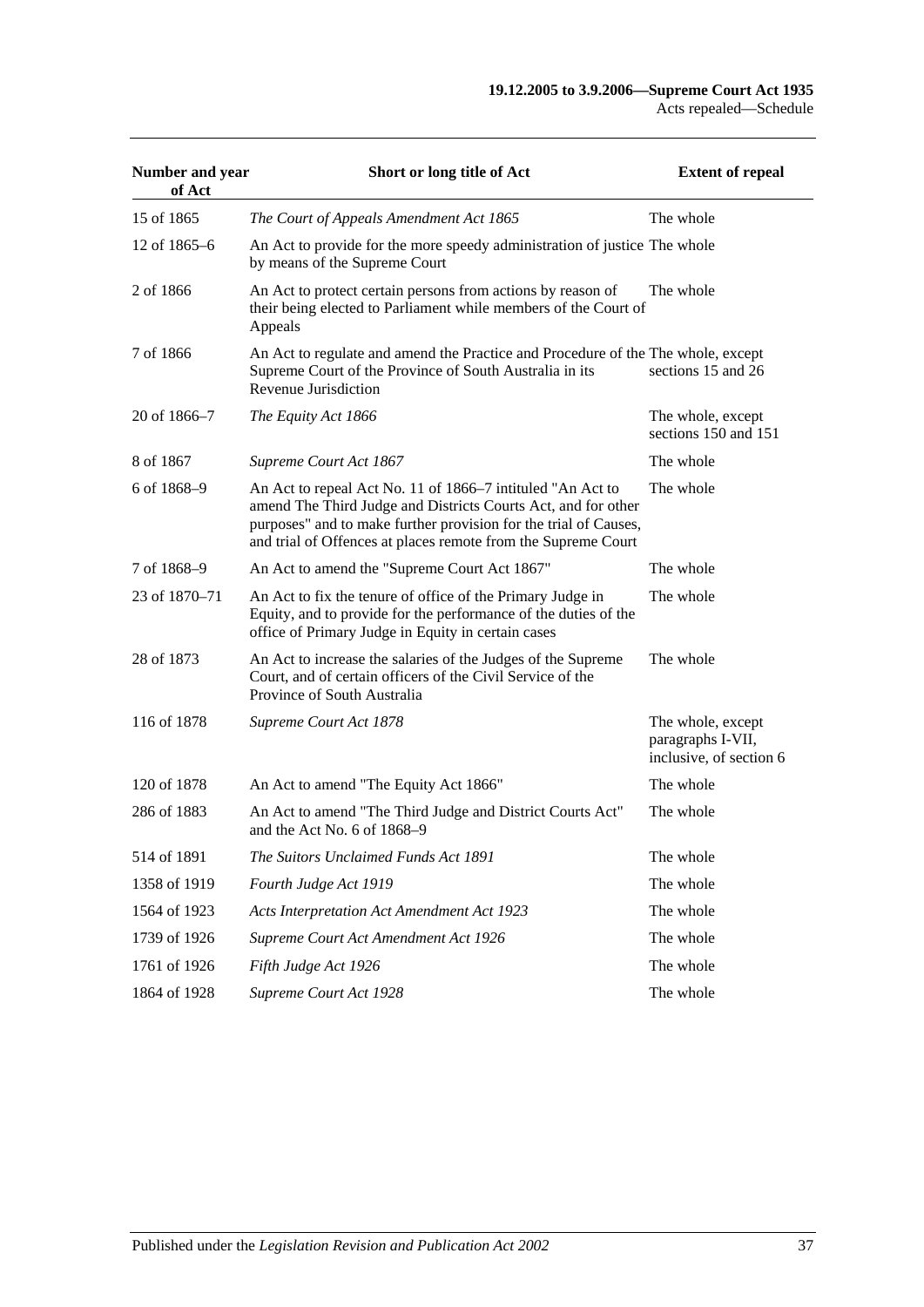# <span id="page-37-0"></span>**Legislative history**

## **Notes**

- Amendments of this version that are uncommenced are not incorporated into the text.
- Please note—References in the legislation to other legislation or instruments or to titles of bodies or offices are not automatically updated as part of the program for the revision and publication of legislation and therefore may be obsolete.
- Earlier versions of this Act (historical versions) are listed at the end of the legislative history.
- For further information relating to the Act and subordinate legislation made under the Act see the Index of South Australian Statutes or www.legislation.sa.gov.au.

# **Principal Act and amendments**

New entries appear in bold.

| Year No |      | Title                                                      | Assent     | Commencement                       |
|---------|------|------------------------------------------------------------|------------|------------------------------------|
| 1935    | 2253 | Supreme Court Act 1935                                     | 21.12.1935 | 1.11.1937 (Gazette 25.3.1937 p646) |
| 1936    | 2293 | <b>Statute Law Revision Act 1936</b>                       | 8.10.1936  | 8.10.1936                          |
| 1944    | 38   | Supreme Court Act Amendment<br>Act 1944                    | 14.12.1944 | 14.12.1944                         |
| 1947    | 33   | Supreme Court Act Amendment<br>Act 1947                    | 4.12.1947  | 4.12.1947                          |
| 1951    | 6    | Supreme Court Act Amendment<br>Act 1951                    | 6.9.1951   | 1.7.1951: s4                       |
| 1952    | 13   | Supreme Court Act Amendment<br>Act 1952                    | 16.10.1952 | 16.10.1952                         |
| 1953    | 45   | <b>Supreme Court Act Amendment</b><br>Act 1953             | 17.12.1953 | 17.12.1953                         |
| 1955    | 3    | Statutes Amendment (Public Salaries) 23.6.1955<br>Act 1955 |            | $1.6.1955$ : s $16(2)$             |
| 1955    | 12   | Supreme Court Act Amendment<br>Act 1955                    | 30.9.1955  | 30.9.1955                          |
| 1958    | 41   | Supreme Court Act Amendment<br>Act 1958                    | 27.11.1958 | $1.7.1958$ : s 4                   |
| 1960    | 67   | Supreme Court Act Amendment<br>Act 1960                    | 24.11.1960 | 24.11.1960                         |
| 1960    | 71   | Supreme Court Act Amendment Act<br>$(No. 2)$ 1960          | 1.12.1960  | 1.12.1960                          |
| 1962    | 52   | Supreme Court Act Amendment<br>Act 1962                    | 15.11.1962 | 15.11.1962                         |
| 1963    | 29   | Supreme Court Act Amendment<br>Act 1963                    | 21.11.1963 | 21.11.1963                         |
| 1965    | 9    | Supreme Court Act Amendment<br>Act 1965                    | 23.9.1965  | 23.9.1965                          |
| 1965    | 49   | Supreme Court Act Amendment Act<br>$(No. 2)$ 1965          | 9.12.1965  | 9.12.1965                          |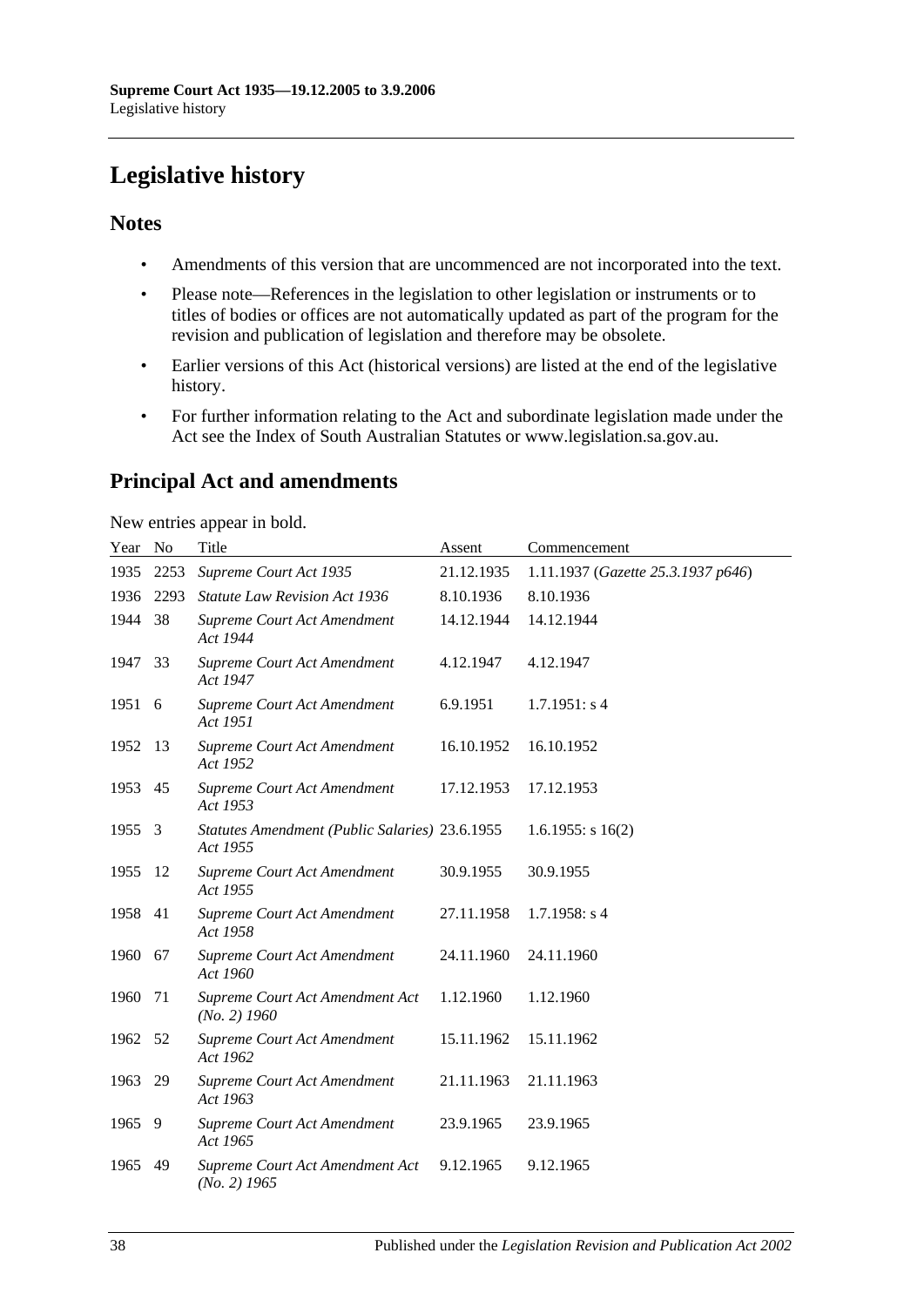| 1966 85 |     | Supreme Court Act Amendment Act<br>$(No. 1)$ 1966                              | 1.12.1966  | 12.1.1967 (Gazette 12.1.1967 p51)     |
|---------|-----|--------------------------------------------------------------------------------|------------|---------------------------------------|
| 1967    | 9   | Supreme Court Act Amendment<br>Act 1967                                        | 30.3.1967  | 30.3.1967                             |
| 1967    | 21  | Supreme Court Act Amendment Act<br>$(No. 2)$ 1967                              | 13.4.1967  | 22.6.1967 (Gazette 22.6.1967 p1850)   |
| 1969    | 10  | Supreme Court Act Amendment<br>Act 1969                                        | 27.2.1969  | 27.2.1969                             |
| 1969    | 22  | Supreme Court Act Amendment Act<br>$(No. 2)$ 1969                              | 26.6.1969  | 26.6.1969                             |
| 1969    | 62  | Supreme Court Act Amendment Act<br>$(No. 3)$ 1969                              | 4.12.1969  | 21.5.1970 (Gazette 21.5.1970 p1842)   |
| 1970    | -14 | Supreme Court Act Amendment<br>Act 1970                                        | 17.9.1970  | 17.9.1970                             |
| 1970    | -16 | Supreme Court Act Amendment Act<br>$(No. 2)$ 1970                              | 17.9.1970  | 17.9.1970                             |
| 1970    | 58  | Supreme Court Act Amendment Act<br>(No. 3) 1970                                | 10.12.1970 | 1.1.1971 (Gazette 10.12.1970 p2646)   |
| 1971    | 30  | Judges' Pensions Act 1971                                                      | 22.4.1971  | 1.5.1971 (Gazette 22.4.1971 p2186)    |
| 1971    | 49  | Supreme Court Act Amendment<br>Act 1971                                        | 26.8.1971  | 26.8.1971                             |
| 1972 39 |     | Statutes Amendment (Judges' Salaries)13.4.1972<br>Act 1972                     |            | 13.4.1972                             |
| 1972    | 40  | Supreme Court Act Amendment<br>Act 1972                                        | 13.4.1972  | 9.11.1972 (Gazette 9.11.1972 p2254)   |
| 1972    | 41  | Crown Proceedings Act 1972                                                     | 20.4.1972  | 14.12.1972 (Gazette 14.12.1972 p2630) |
| 1974    | 8   | Statutes Amendment (Judges' Salaries)21.3.1974<br>Act 1974                     |            | 21.3.1974                             |
| 1974    | 12  | Supreme Court Act Amendment<br>Act 1974                                        | 28.3.1974  | 20.6.1974 (Gazette 20.6.1974 p2450)   |
| 1975    | 18  | Statutes Amendment (Judges' Salaries) 27.3.1975<br>Act 1975                    |            | 27.3.1975                             |
| 1975 24 |     | <b>Statute Law Revision Act 1975</b>                                           | 27.3.1975  | 27.3.1975                             |
| 1978 67 |     | Supreme Court Act Amendment<br>Act 1978                                        | 26.10.1978 | 6.7.1992 (Gazette 2.7.1992 p209)      |
| 1978    | 82  | Sheriff's Act 1978                                                             | 30.11.1978 | 6.7.1992 (Gazette 2.7.1992 p209)      |
| 1980    | 53  | Supreme Court Act Amendment<br>Act 1980                                        | 3.7.1980   | 3.7.1980                              |
| 1981    | 34  | <b>Statutes Amendment (Administration</b><br>of Courts and Tribunals) Act 1981 | 19.3.1981  | 1.7.1981 (Gazette 25.6.1981 p1896)    |
| 1982    | 82  | Supreme Court Act Amendment<br>Act 1982                                        | 16.9.1982  | 16.9.1982                             |
| 1982    | 92  | <b>Judicial Remuneration Act 1982</b>                                          | 14.10.1982 | 28.10.1982 (Gazette 28.10.1982 p1214) |
| 1983    | 2   | Supreme Court Act Amendment<br>Act 1983                                        | 14.4.1983  | 14.4.1983                             |
| 1983    | 73  | Supreme Court Act Amendment Act<br>$(No. 2)$ 1983                              | 3.11.1983  | 3.11.1983                             |
| 1984    | 56  | Statutes Amendment (Oaths and<br>Affirmations) Act 1984                        | 24.5.1984  | 1.7.1984 (Gazette 28.6.1984 p1897)    |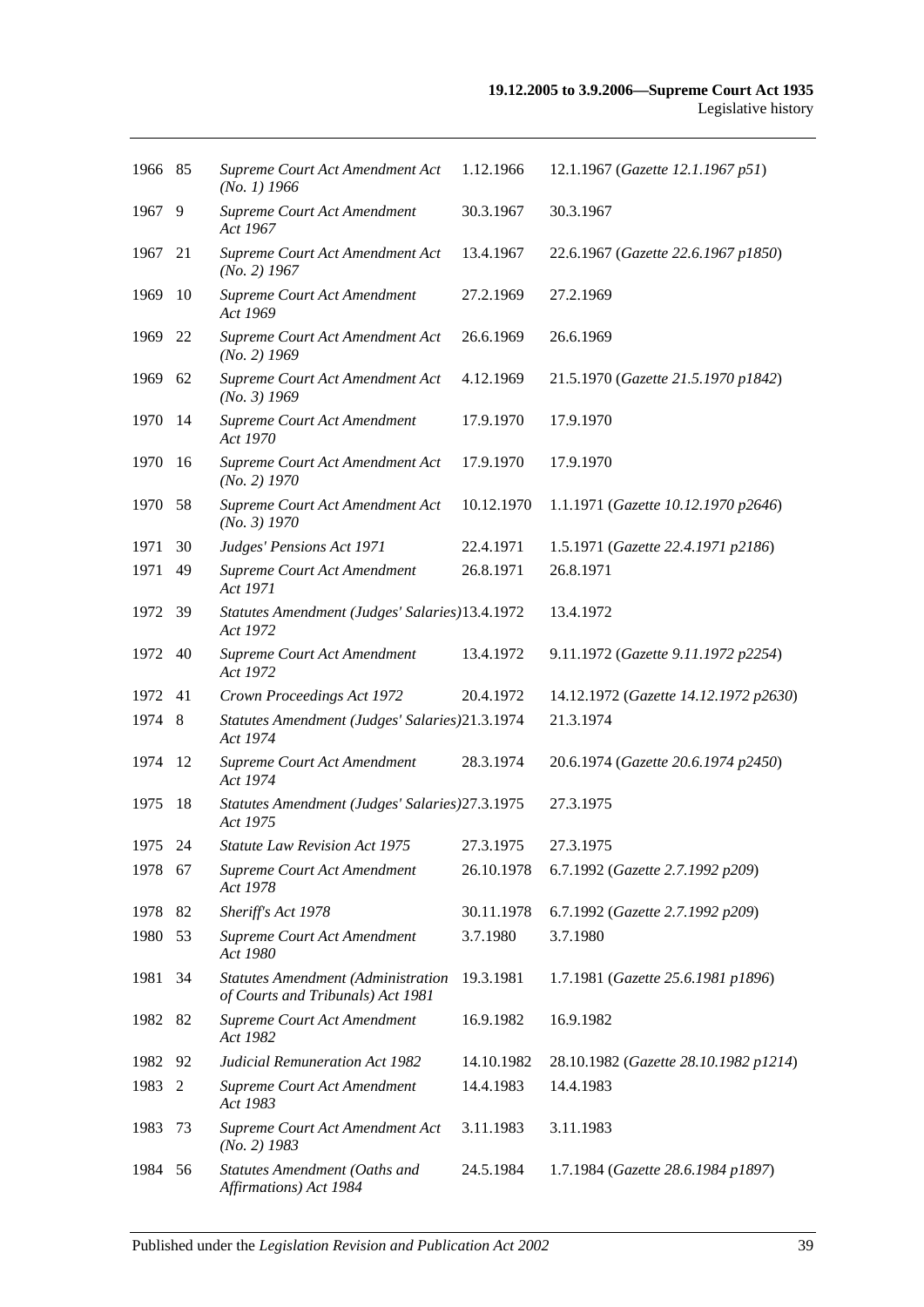#### **Supreme Court Act 1935—19.12.2005 to 3.9.2006** Legislative history

| 1985 6  |     | Statutes Amendment (Bail) Act 1985                                         | 7.3.1985   | 7.7.1985 (Gazette 9.5.1985 p1398)                                                                                                                                                                                                                   |
|---------|-----|----------------------------------------------------------------------------|------------|-----------------------------------------------------------------------------------------------------------------------------------------------------------------------------------------------------------------------------------------------------|
| 1985    | 59  | <b>Statutes Amendment (Remuneration)</b><br>Act 1985                       | 30.5.1985  | 13.6.1985 (Gazette 13.6.1985 p2132)                                                                                                                                                                                                                 |
| 1985    | 70  | <b>Statutes Amendment (Courts)</b><br>Act 1985                             | 6.6.1985   | 1.8.1985 (Gazette 11.7.1985 p92)                                                                                                                                                                                                                    |
| 1986    | 102 | <b>Commercial Arbitration Act 1986</b>                                     | 18.12.1986 | 9.7.1987 (Gazette 9.7.1987 p57)                                                                                                                                                                                                                     |
| 1987    | 80  | Supreme Court Act Amendment<br>Act 1987                                    | 19.11.1987 | 19.11.1987                                                                                                                                                                                                                                          |
| 1988    | 95  | Judicial Administration (Auxiliary<br>Appointments and Powers) Act 1988    | 15.12.1988 | 15.12.1988                                                                                                                                                                                                                                          |
| 1991    | 33  | <b>Statutes Amendment</b><br>(Attorney-General's Portfolio)<br>Act 1991    | 24.4.1991  | 6.6.1991 (Gazette 6.6.1991 p1776)                                                                                                                                                                                                                   |
| 1991    | 49  | <b>Director of Public Prosecutions</b><br>Act 1991                         | 21.11.1991 | 6.7.1992 (Gazette 25.6.1992 p1869)                                                                                                                                                                                                                  |
| 1991    | 69  | <b>Statutes Repeal and Amendment</b><br>(Courts) Act 1991                  | 12.12.1991 | 6.7.1992 (Gazette 2.7.1992 p209)                                                                                                                                                                                                                    |
| 1993    | 62  | <b>Statutes Amendment (Courts)</b><br>Act 1993                             | 27.5.1993  | Pt 2 (s 5)-1.7.1993 (Gazette 24.6.1993<br>p2047); Pt 2 (s 4)-28.10.1993 (Gazette<br>27.10.1993 p1892)                                                                                                                                               |
| 1993    | 75  | Statutes Amendment (Abolition of<br>Compulsory Retirement) Act 1993        | 21.10.1993 | $1.1.1994$ : s 2                                                                                                                                                                                                                                    |
| 1994    | 21  | <b>Statutes Amendment</b><br>(Attorney-General's Portfolio)<br>Act 1994    | 26.5.1994  | 7.7.1994 (Gazette 7.7.1994 p4)                                                                                                                                                                                                                      |
| 1994    | 43  | <b>Statutes Amendment (Courts)</b><br>Act 1994                             | 2.6.1994   | 9.6.1994 (Gazette 9.6.1994 p1669)                                                                                                                                                                                                                   |
| 1995    | 65  | <b>Statutes Amendment (Recording of</b><br>Interviews) Act 1995            | 10.8.1995  | Sch (cll 2-4)-21.12.1995 (Gazette<br>21.12.1995 p1760)                                                                                                                                                                                              |
| 1995    | 84  | <b>Statutes Amendment (Courts)</b><br>Act 1995                             | 30.11.1995 | 21.12.1995 (Gazette 21.12.1995 p1759)                                                                                                                                                                                                               |
| 1995    | 85  | <b>Statutes Amendment (Courts</b><br>Administration Staff) Act 1995        | 30.11.1995 | 14.12.1995 (Gazette 14.12.1995 p1641)                                                                                                                                                                                                               |
| 1996 46 |     | Statutes Amendment (Mediation,<br>Arbitration and Referral) Act 1996       | 27.6.1996  | 30.9.1996 (Gazette 29.8.1996 p808)                                                                                                                                                                                                                  |
| 1996    | 67  | <b>Statutes Amendment</b><br>(Attorney-General's Portfolio)<br>Act 1996    | 15.8.1996  | Pt 17 (ss 34-36)-17.10.1996 (Gazette<br>17.10.1996 p1361)                                                                                                                                                                                           |
| 1999 6  |     | Supreme Court (Rules of Court)<br>Amendment Act 1999                       | 11.3.1999  | 23.4.1999 (Gazette 22.4.1999 p2171)                                                                                                                                                                                                                 |
| 1999    | 33  | <b>Financial Sector Reform (South</b><br>Australia) Act 1999               | 17.6.1999  | Sch (item $57$ )—1.7.1999 being the date<br>specified under s 3(16) of the Financial<br>Sector Reform (Amendments and<br>Transitional Provisions) Act (No. 1) 1999<br>of the Commonwealth as the transfer date<br>for the purposes of that Act: s 2 |
| 1999    | 66  | <b>Statutes Amendment (Magistrates</b><br>Court Appeals) Act 1999          | 18.11.1999 | Pt 3 (s 6)-3.1.2000 (Gazette 9.12.1999<br>p3114)                                                                                                                                                                                                    |
| 2001    | 69  | <b>Statutes Amendment (Courts and</b><br>Judicial Administration) Act 2001 | 6.12.2001  | Pt 14 (s 32)-13.1.2002 (Gazette<br>$10.1.2002\ p4)$                                                                                                                                                                                                 |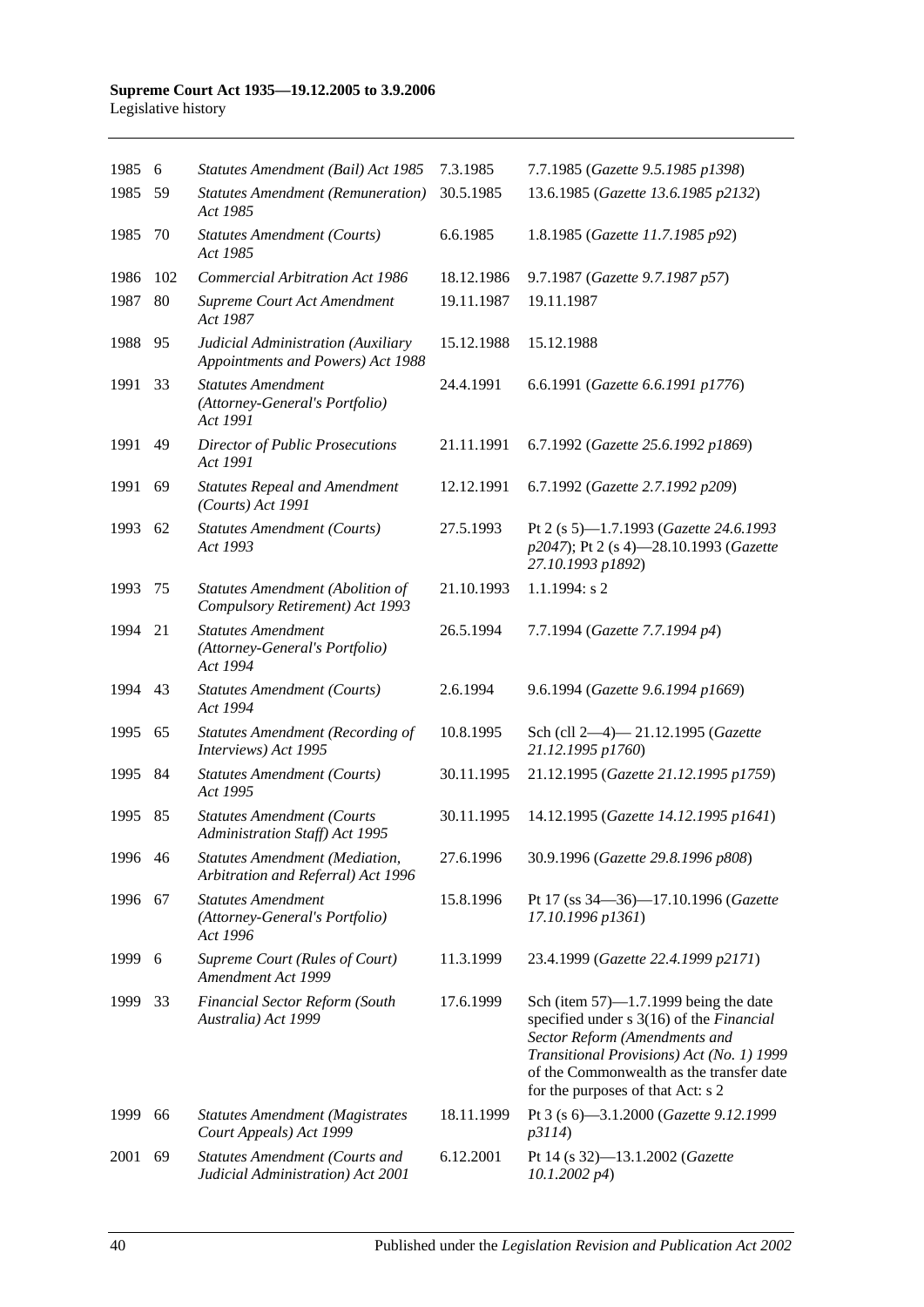| 2002 | - 16 | <b>Statutes Amendment (Structured</b><br>Settlements) Act 2002                                    | 5.9.2002   | Pt 4 (s $6$ ) -1.12.2002 ( <i>Gazette 7.11.2002</i><br>p4043            |
|------|------|---------------------------------------------------------------------------------------------------|------------|-------------------------------------------------------------------------|
| 2003 | 44   | <i>Statute Law Revision Act 2003</i>                                                              | 23.10.2003 | Sch 1-24.11.2003 (Gazette 13.11.2003<br><i>p4048</i> )                  |
| 2004 | 23   | Statutes Amendment (Courts) Act<br>2004                                                           | 8.7.2004   | Pt 9 (s 27)-1.9.2004 (Gazette 26.8.2004<br><i>p</i> 3402)               |
| 2005 | 49   | <b>Statutes Amendment (Intervention</b><br><b>Programs and Sentencing</b><br>Procedures) Act 2005 | 27.10.2005 | Pt 6 (s 14)-19.12.2005 (Gazette<br>15.12.2005 p4326)                    |
| 2006 | 17   | <b>Statutes Amendment (New Rules of</b><br>Civil Procedure) Act 2006                              | 6.7.2006   | Pt 2 (ss $4-15$ ) $-4.9.2006$ ( <i>Gazette</i><br>$17.8.2006$ $p2831$ ) |

# **Provisions amended since 3 February 1976**

• Legislative history prior to 3 February 1976 appears in marginal notes and footnotes included in the consolidation of this Act contained in Volume 10 of The Public General Acts of South Australia 1837-1975 at page 718.

New entries appear in bold.

Entries that relate to provisions that have been deleted appear in italics.

| Provision       | How varied                                                            | Commencement |
|-----------------|-----------------------------------------------------------------------|--------------|
| Pt A1           | heading inserted by $44/2003$ s 3(1) (Sch 1)                          | 24.11.2003   |
| s <sub>1</sub>  | amended by 44/2003 s 3(1) (Sch 1)                                     | 24.11.2003   |
| s <sub>2</sub>  | amended by 34/1981 s 5                                                | 1.7.1981     |
|                 | omitted under Legislation Revision and<br><b>Publication Act 2002</b> | 24.11.2003   |
| s <sub>5</sub>  |                                                                       |              |
| s 5(1)          | s 5 redesignated as s $5(1)$ by $34/1981$ s $6(e)$                    | 1.7.1981     |
|                 | evidentiary material inserted by 84/1995 s 19                         | 21.12.1995   |
| jurisdiction    | substituted by $34/1981$ s $6(a)$                                     | 1.7.1981     |
| master          | substituted by $34/1981$ s $6(b)$                                     | 1.7.1981     |
| registrar       | inserted by $34/1981$ s $6(c)$                                        | 1.7.1981     |
| suitors' funds  | substituted by $34/1981$ s $6(d)$                                     | 1.7.1981     |
| $s\ 5(2)$       | inserted by $34/1981$ s $6(e)$                                        | 1.7.1981     |
| Pt1             |                                                                       |              |
| s 7             | substituted by 34/1981 s 7                                            | 1.7.1981     |
| $s \, 7(4)$     | inserted by $69/1991$ s $9(a)$                                        | 6.7.1992     |
| s <sub>8</sub>  |                                                                       |              |
| s(3)            | inserted by $34/1981$ s 8                                             | 1.7.1981     |
| s 8(4)          | inserted by 95/1988 Sch 1                                             | 15.12.1988   |
| s 9             | substituted by 34/1981 s 9                                            | 1.7.1981     |
| s <sub>9A</sub> | inserted by 67/1996 s 34                                              | 17.10.1996   |
| s 11            | substituted by 34/1981 s 10                                           | 1.7.1981     |
| s 11(1)         | substituted by $70/1985$ s $3(a)$                                     | 1.8.1985     |
| s 11(1a)        | inserted by $70/1985$ s $3(a)$                                        | 1.8.1985     |
|                 | substituted by 95/1988 Sch 1                                          | 15.12.1988   |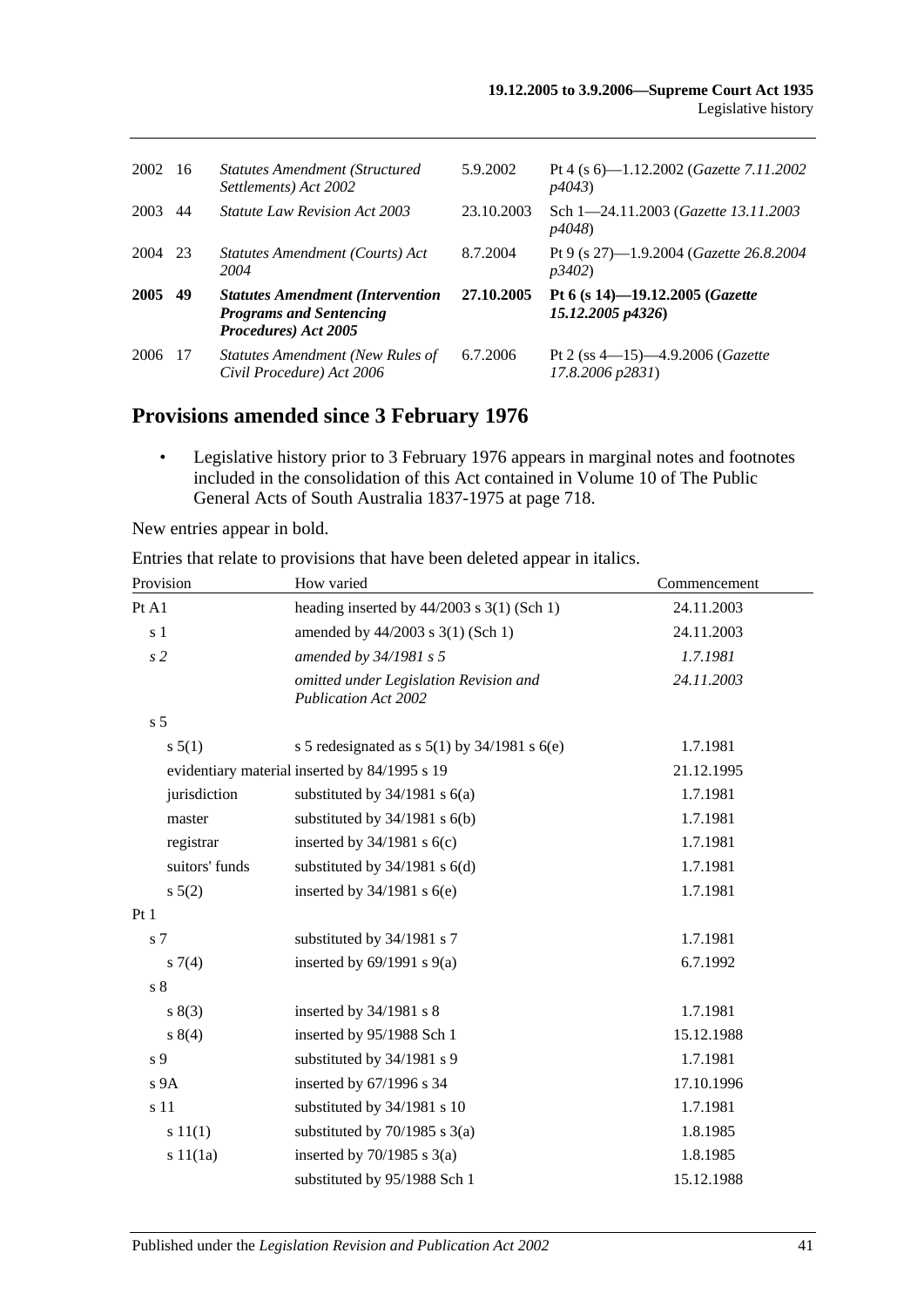#### **Supreme Court Act 1935—19.12.2005 to 3.9.2006** Legislative history

| s 11(1b)                            | inserted by 95/1988 Sch 1                                                                          | 15.12.1988 |
|-------------------------------------|----------------------------------------------------------------------------------------------------|------------|
| s 11(4)                             | deleted by $70/1985$ s $3(b)$                                                                      | 1.8.1985   |
| s 11(6)                             | inserted by $70/1985$ s $3(c)$                                                                     | 1.8.1985   |
| s 12                                | substituted by 34/1981 s 11                                                                        | 1.7.1981   |
|                                     | substituted by $92/1982$ s 3(1)                                                                    | 28.10.1982 |
|                                     | amended by 59/1985 s 21                                                                            | 13.6.1985  |
|                                     | substituted by 95/1988 Sch 1                                                                       | 15.12.1988 |
| s 13A                               | amended by 53/1980 s 2                                                                             | 3.7.1980   |
|                                     | substituted by 34/1981 s 12                                                                        | 1.7.1981   |
| s 13B                               | inserted by 34/1981 s 12                                                                           | 1.7.1981   |
|                                     | deleted by 75/1993 s 27                                                                            | 1.1.1994   |
|                                     | inserted by 43/1994 s 22                                                                           | 9.6.1994   |
| <b>Heading</b> preceding<br>$s$ 13H | deleted by $44/2003$ s $3(1)$ (Sch 1)                                                              | 24.11.2003 |
| s 13H                               |                                                                                                    |            |
| s 13H(1)                            | amended by $82/1982$ s $2(a)$                                                                      | 16.9.1982  |
| s 13H(2)                            | amended by $82/1982$ s $2(b)$ , (c)                                                                | 16.9.1982  |
| s 13H(3)                            | amended by $82/1982$ s $2(a)$                                                                      | 16.9.1982  |
| s 13H(4)                            | amended by $82/1982$ s $2(a)$                                                                      | 16.9.1982  |
| $s$ 13H(4a)                         | s 13H(4) second sentence amended by 82/1982<br>s(2(a)                                              | 16.9.1982  |
|                                     | s 13H(4) second sentence redesignated as<br>s 13H(4a) by 44/2003 s 3(1) (Sch 1)                    | 24.11.2003 |
| $s$ 13H(4b)                         | s 13H(4) third sentence amended and<br>redesignated as $s$ 13H(4b) by 44/2003 $s$ 3(1)<br>(Sch 1)  | 24.11.2003 |
| $s$ 13H(4c)                         | s 13H(4) fourth sentence amended and<br>redesignated as $s$ 13H(4c) by 44/2003 $s$ 3(1)<br>(Sch 1) | 24.11.2003 |
| $s$ 13H $(5)$                       | amended by $82/1982$ s $2(a)$                                                                      | 16.9.1982  |
| s 13H(6)                            | inserted by $82/1982$ s 2(d)                                                                       | 16.9.1982  |
| s 14                                | amended by 34/1981 s 13                                                                            | 1.7.1981   |
| s 15                                |                                                                                                    |            |
| s 15(1)                             | amended by 34/1981 s 14                                                                            | 1.7.1981   |
| Pt 2                                |                                                                                                    |            |
| Pt 2 Div 1                          | heading substituted by $44/2003$ s $3(1)$ (Sch 1)                                                  | 24.11.2003 |
| Pt 2 Div 2                          | heading substituted by $44/2003$ s $3(1)$ (Sch 1)                                                  | 24.11.2003 |
| Pt 2 Div 3                          | heading substituted by $44/2003$ s $3(1)$ (Sch 1)                                                  | 24.11.2003 |
| s 30BA                              | inserted by 16/2002 s 6                                                                            | 1.12.2002  |
| s 30C                               |                                                                                                    |            |
| s $30C(2)$                          | substituted by 62/1993 s 4                                                                         | 28.10.1993 |
| s <sub>33</sub>                     | deleted by 67/1978 s 3                                                                             | 6.7.1992   |
| s 35                                | deleted by $69/1991$ s $9(b)$                                                                      | 6.7.1992   |
|                                     | inserted by 43/1994 s 23                                                                           | 9.6.1994   |
| s 37                                | deleted by 56/1984 s 8                                                                             | 1.7.1984   |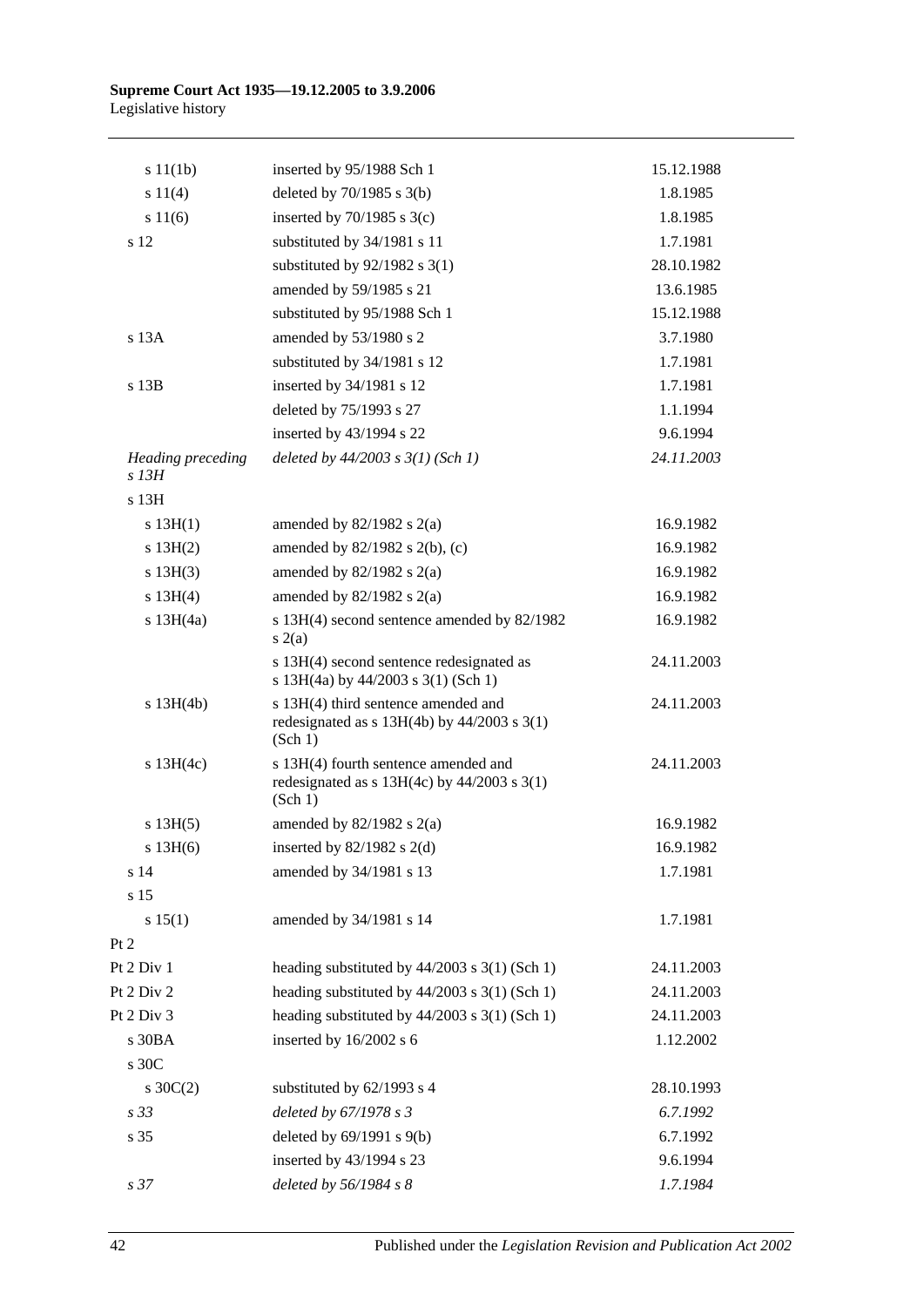| s 39                                        | substituted by 80/1987 s 2                                                                                           | 9.11.1987  |
|---------------------------------------------|----------------------------------------------------------------------------------------------------------------------|------------|
| $s \, 39(1)$                                | amended by 84/1995 s 20                                                                                              | 21.12.1995 |
| $s \, 39(2)$                                | amended by 23/2004 s 27(1)                                                                                           | 1.9.2004   |
| $s \, 39(6)$                                | substituted by $23/2004$ s $27(2)$                                                                                   | 1.9.2004   |
| $\sin 40$                                   |                                                                                                                      |            |
| $s\ 40(2)$                                  | inserted by $69/1991$ s $9(c)$                                                                                       | 6.7.1992   |
| $Pt\,3$                                     |                                                                                                                      |            |
| ss $45$ and $46$                            | substituted by 67/1996 s 35                                                                                          | 17.10.1996 |
| ss 46A and 46B                              | inserted by 67/1996 s 35                                                                                             | 17.10.1996 |
| s 47                                        | amended by 34/1981 s 15                                                                                              | 1.7.1981   |
| s 48                                        | amended by 34/1981 s 16                                                                                              | 1.7.1981   |
|                                             | amended and redesignated as subsections,<br>paragraphs and subparagraphs by 44/2003 s 3(1)<br>(Sch 1)                | 24.11.2003 |
| s <sub>50</sub>                             |                                                                                                                      |            |
| s 50(1)                                     | s 50 redesignated as $s$ 50(1) by 34/1981 s 17                                                                       | 1.7.1981   |
|                                             | contents commencing "Provided that" amended<br>by 66/1999 s 6                                                        | 3.1.2000   |
| s 50(1a)                                    | s 50(1) contents commencing "Provided that"<br>amended and redesignated as $s$ 50(1a) by<br>$44/2003$ s 3(1) (Sch 1) | 24.11.2003 |
| $s\ 50(2)$                                  | inserted by 34/1981 s 17                                                                                             | 1.7.1981   |
| <b>Heading preceding</b><br>s <sub>52</sub> | deleted by 67/1996 s 36                                                                                              | 17.10.1996 |
| $ss 52 - 53A$                               | deleted by 67/1996 s 36                                                                                              | 17.10.1996 |
| s <sub>54</sub>                             | amended by $6/1985$ s $8(a)$                                                                                         | 7.7.1985   |
|                                             | deleted by 67/1996 s 36                                                                                              | 17.10.1996 |
| $ss 55 - 57$                                | deleted by 67/1996 s 36                                                                                              | 17.10.1996 |
| s <sub>59</sub>                             | amended by $6/1985$ s $8(b)$ , (c)                                                                                   | 7.7.1985   |
|                                             | deleted by 67/1996 s 36                                                                                              | 17.10.1996 |
| s 60                                        | deleted by 67/1996 s 36                                                                                              | 17.10.1996 |
| s 61                                        | deleted by $6/1985$ s $8(d)$                                                                                         | 7.7.1985   |
| $s\,62$                                     | deleted by 67/1996 s 36                                                                                              | 17.10.1996 |
| Pt 3A                                       |                                                                                                                      |            |
| s 62H                                       |                                                                                                                      |            |
| s $62H(3)$ and $(3a)$                       | substituted by 34/1981 s 18                                                                                          | 1.7.1981   |
| s 62H(3b)                                   | inserted by 34/1981 s 18                                                                                             | 1.7.1981   |
| $s$ 62H $(5)$                               | substituted by 21/1994 s 29                                                                                          | 7.7.1994   |
| s 62H(6)                                    | deleted by 21/1994 s 29                                                                                              | 7.7.1994   |
| Pt 4                                        |                                                                                                                      |            |
| <b>Heading</b> preceding<br>s 65            | substituted by 46/1996 s 10                                                                                          | 30.9.1996  |
|                                             | deleted by $44/2003$ s $3(1)$ (Sch 1)                                                                                | 24.11.2003 |
| $ss 65 - 67$                                | substituted by 46/1996 s 10                                                                                          | 30.9.1996  |
| s 68                                        | substituted by $102/1986$ s $3(1)$ (Sch)                                                                             | 9.7.1987   |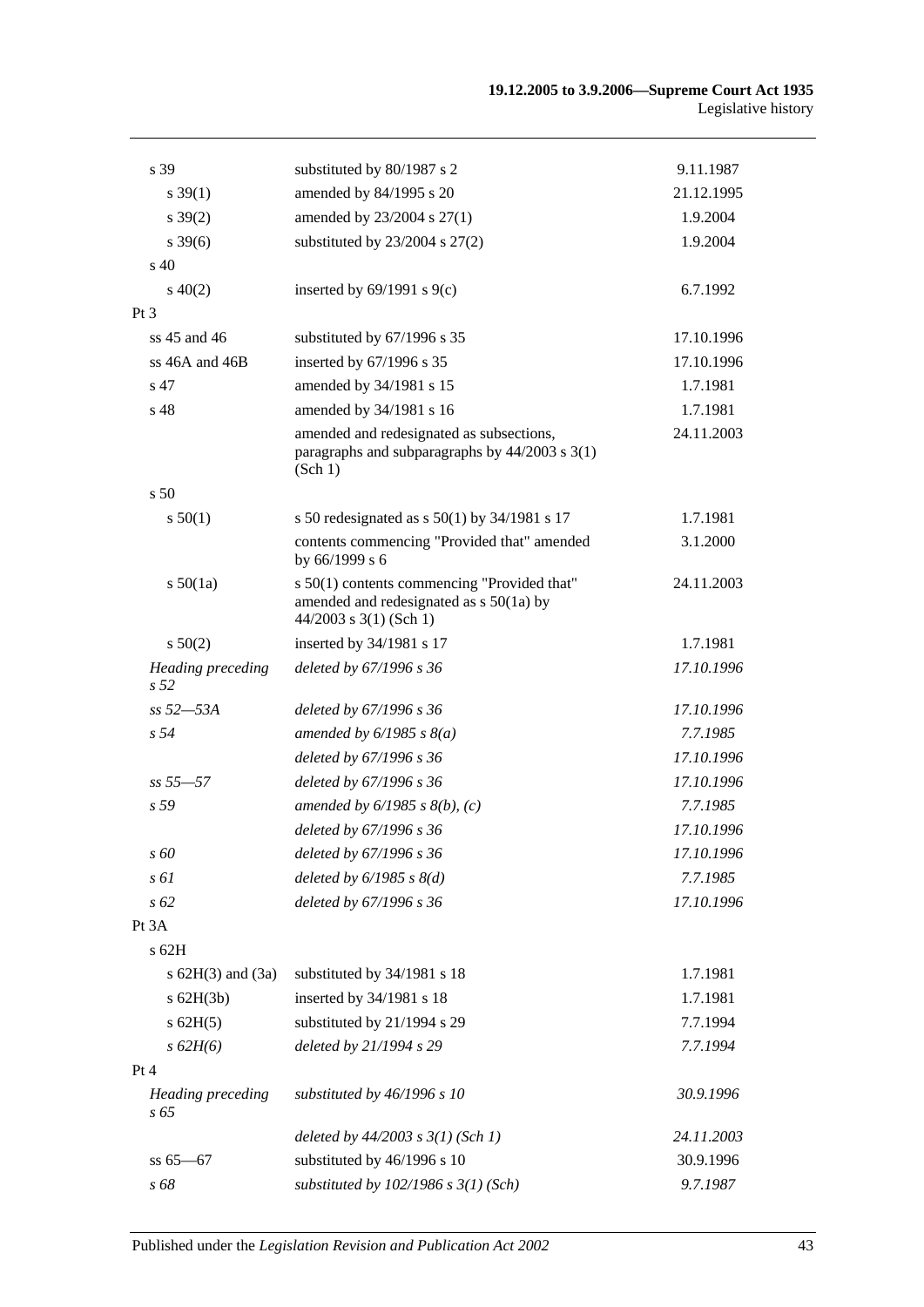#### **Supreme Court Act 1935—19.12.2005 to 3.9.2006** Legislative history

|                                      | deleted by 46/1996 s 10                         | 30.9.1996  |
|--------------------------------------|-------------------------------------------------|------------|
| ss 69 and 70                         | deleted by 46/1996 s 10                         | 30.9.1996  |
| Heading preceding<br>s <sub>71</sub> | deleted by $44/2003$ s $3(1)$ (Sch 1)           | 24.11.2003 |
| Heading preceding<br>s <sub>72</sub> | deleted by $44/2003$ s $3(1)$ (Sch 1)           | 24.11.2003 |
| s 72                                 |                                                 |            |
| s 72(1)                              | amended by 34/1981 s 19                         | 1.7.1981   |
|                                      | amended by 2/1983 s 2                           | 14.4.1983  |
|                                      | amended by $69/1991$ s $9(d)$                   | 6.7.1992   |
|                                      | amended by 46/1996 s 11                         | 30.9.1996  |
|                                      | amended by 6/1999 s 3                           | 23.4.1999  |
|                                      | amended by 44/2003 s 3(1) (Sch 1)               | 24.11.2003 |
| $s \, 72(4)$                         | substituted by 21/1994 s 30                     | 7.7.1994   |
| Pt $6$                               | heading substituted by 34/1981 s 20             | 1.7.1981   |
| Heading preceding<br>s 82            | substituted by 34/1981 s 21                     | 1.7.1981   |
|                                      | deleted by $44/2003$ s $3(1)$ (Sch 1)           | 24.11.2003 |
| Pt 6 Div 1                           | heading inserted by $44/2003$ s 3(1) (Sch 1)    | 24.11.2003 |
| s 82                                 | substituted by 34/1981 s 21                     | 1.7.1981   |
| s 82(2)                              | amended by $69/1991$ s $9(e)$                   | 6.7.1992   |
| s 82(3)                              | substituted by 84/1995 s 21                     | 21.12.1995 |
| s 82(3a)                             | inserted by 84/1995 s 21                        | 21.12.1995 |
| s 83                                 | deleted by 34/1981 s 21                         | 1.7.1981   |
| Heading preceding<br>s 84            | deleted by $82/1978 s 3(1)$                     | 6.7.1992   |
| s 84                                 | amended by 34/1981 s 22                         | 1.7.1981   |
|                                      | deleted by $82/1978 s 3(1)$                     | 6.7.1992   |
| $ss 85 - 105$                        | deleted by $82/1978 s 3(1)$                     | 6.7.1992   |
| Pt 6 Div 2                           | heading substituted by 44/2003 s 3(1) (Sch 1)   | 24.11.2003 |
| s 106                                | amended by 34/1981 s 23                         | 1.7.1981   |
|                                      | substituted by 85/1995 s 15                     | 14.12.1995 |
| Pt 6 Div 3                           | heading substituted by $44/2003$ s 3(1) (Sch 1) | 24.11.2003 |
| s 109                                | amended by 34/1981 s 24                         | 1.7.1981   |
|                                      | substituted by 85/1995 s 16                     | 14.12.1995 |
| s 110A                               |                                                 |            |
| s 110A(1)                            | inserted by $69/1991$ s $9(f)$                  | 6.7.1992   |
|                                      | amended by 85/1995 s 17(a)                      | 14.12.1995 |
|                                      | (c) deleted by $85/1995$ s $17(a)$              | 14.12.1995 |
| s 110A(2)                            | substituted by $85/1995$ s 17(b)                | 14.12.1995 |
| s 110B                               | inserted by $69/1991$ s $9(f)$                  | 6.7.1992   |
| Pt 7                                 |                                                 |            |
| s 114                                |                                                 |            |
| s 114(2)                             | amended by $69/1991$ s $9(g)$                   | 6.7.1992   |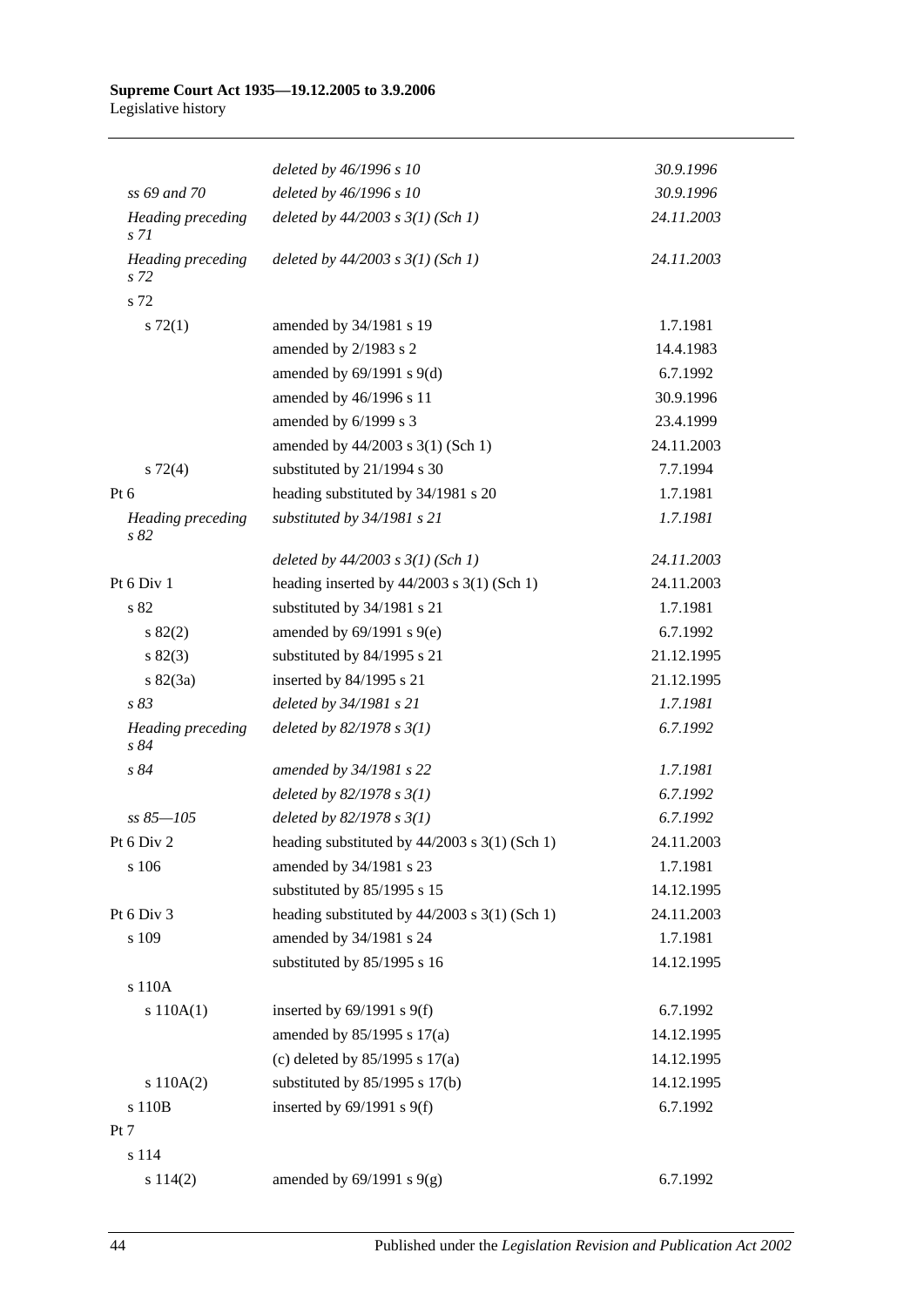| ss 115 and 116                    | deleted by 67/1978 s 4                        | 6.7.1992   |
|-----------------------------------|-----------------------------------------------|------------|
| s 118                             | deleted by 56/1984 s 8                        | 1.7.1984   |
|                                   | inserted by 84/1995 s 22                      | 21.12.1995 |
| s 118A                            | deleted 49/1991 Sch 2                         | 6.7.1992   |
|                                   | inserted by 84/1995 s 22                      | 21.12.1995 |
| <b>Heading</b> preceding<br>s 119 | deleted by $44/2003$ s $3(1)$ (Sch 1)         | 24.11.2003 |
| s 119                             | amended by $34/1981$ s $25(a)$                | 1.7.1981   |
| s 120                             | amended by 34/1981 s 25(b)                    | 1.7.1981   |
| s 121                             |                                               |            |
| s 121(2)                          | amended by $34/1981$ s $25(c)$                | 1.7.1981   |
| s 122                             |                                               |            |
| s 122(1)                          | amended by 33/1999 Sch (item 57)              | 1.7.1999   |
| s 124                             | amended by 34/1981 s 25(d)                    | 1.7.1981   |
| s 125                             | amended by 34/1981 s 25(e)                    | 1.7.1981   |
| s 126                             | amended by $34/1981$ s $25(f)$ , (g)          | 1.7.1981   |
| s 127                             | amended by 34/1981 s 25(h)                    | 1.7.1981   |
| s 128                             |                                               |            |
| s 128(1)                          | amended by $34/1981$ s $25(i)$                | 1.7.1981   |
| s 129                             |                                               |            |
| s 129(1)                          | amended by 33/1991 s 15                       | 6.6.1991   |
| s 130                             | inserted by 2/1983 s 3                        | 14.4.1983  |
| $s\ 130(2)$                       | substituted by $69/2001$ s $32(a)$            | 13.1.2002  |
| $s$ 130(3)                        | inserted by 73/1983 s 2                       | 3.11.1983  |
|                                   | deleted by $69/2001$ s $32(b)$                | 13.1.2002  |
| s 131                             | inserted by $69/1991$ s $9(h)$                | 6.7.1992   |
| s 131(1)                          | amended by 62/1993 s 5                        | 1.7.1993   |
|                                   | amended by 84/1995 s 23(a)                    | 21.12.1995 |
| s 131(2)                          | substituted by $84/1995$ s $23(b)$            | 21.12.1995 |
|                                   | amended by 49/2005 s 14                       | 19.12.2005 |
| s 131(3)                          | amended by 65/1995 Sch cl 4(a)                | 21.12.1995 |
|                                   | substituted by $84/1995$ s $23(b)$            | 21.12.1995 |
| s $131(4)$ and $(5)$              | inserted by $65/1995$ Sch cl $4(b)$           | 21.12.1995 |
|                                   | substituted by $84/1995$ s $23(b)$            | 21.12.1995 |
| Sch                               | heading amended by $44/2003$ s $3(1)$ (Sch 1) | 24.11.2003 |